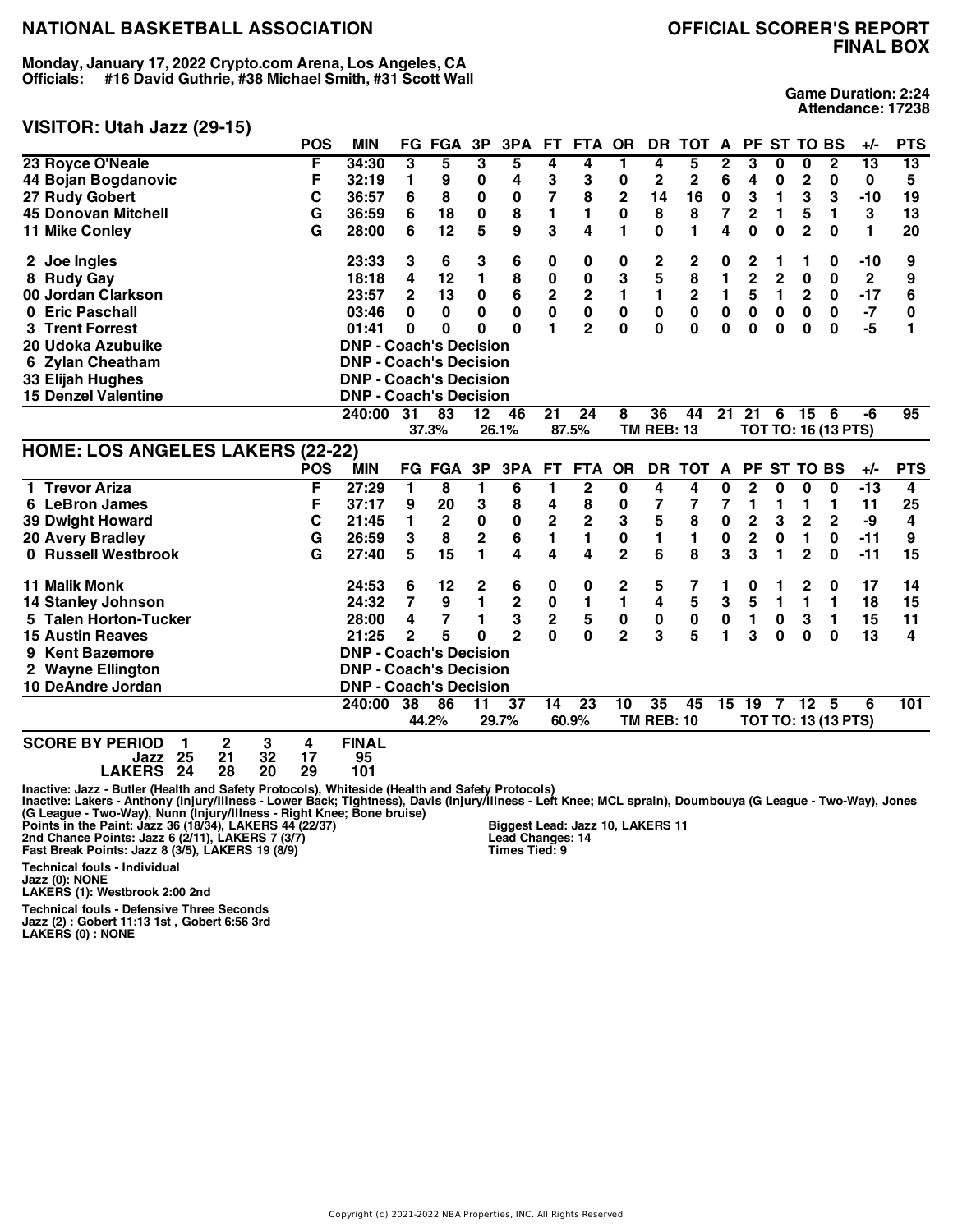**Monday, January 17, 2022 Crypto.com Arena, Los Angeles, CA Officials: #16 David Guthrie, #38 Michael Smith, #31 Scott Wall**

#### **VISITOR: Utah Jazz**

**Period Duration: 0:25 Attendance: 17238**

|                                                   | <b>POS</b> | <b>MIN</b>                    |                         | <b>FG FGA</b>   | 3P             | 3PA                     | <b>FT</b>               | <b>FTA</b>              | <b>OR</b>               |             | DR TOT A                |              |                |           | PF ST TO BS    |                           | +/-   | <b>PTS</b>              |
|---------------------------------------------------|------------|-------------------------------|-------------------------|-----------------|----------------|-------------------------|-------------------------|-------------------------|-------------------------|-------------|-------------------------|--------------|----------------|-----------|----------------|---------------------------|-------|-------------------------|
| 23 Royce O'Neale                                  | F          | 09:14                         | $\overline{\mathbf{2}}$ | $\overline{2}$  | $\overline{2}$ | $\overline{2}$          | 0                       | $\overline{\mathbf{0}}$ | $\overline{\mathbf{0}}$ | 1           | 1                       | 0            | 0              | 0         | 0              | 1                         | -1    | 6                       |
| 44 Bojan Bogdanovic                               | F          | 07:32                         | 0                       | 1               | $\pmb{0}$      | $\bf{0}$                | 2                       | 2                       | $\bf{0}$                | 1           | 1                       | 3            | 0              | 0         | 0              | 0                         | 4     | $\overline{c}$          |
| 27 Rudy Gobert                                    | C          | 09:03                         | 0                       | 0               | 0              | 0                       | $\overline{\mathbf{2}}$ | $\overline{\mathbf{c}}$ | 0                       | 1           | 1                       | 0            | 0              | 0         | $\overline{2}$ | 1                         | 6     | $\overline{c}$          |
| <b>45 Donovan Mitchell</b>                        | G          | 09:14                         | 2                       | 4               | $\pmb{0}$      | $\mathbf 2$             | 0                       | $\mathbf 0$             | $\bf{0}$                | $\mathbf 2$ | $\overline{\mathbf{c}}$ | $\pmb{0}$    | 0              | 0         | 4              | $\mathbf{1}$              | -1    | 4                       |
| 11 Mike Conley                                    | G          | 08:05                         | 1                       | 3               | 1              | $\blacksquare$          | $\mathbf{0}$            | $\mathbf 0$             | 1                       | 0           | 1                       | 1            | $\mathbf 0$    | $\bf{0}$  | $\bf{0}$       | $\bf{0}$                  | 3     | 3                       |
| 2 Joe Ingles                                      |            | 06:41                         | 1                       | 1               |                | 1                       | 0                       | 0                       | 0                       | 0           | 0                       | 0            | 2              | 0         | 1              | 0                         | 0     | 3                       |
| 8 Rudy Gay                                        |            | 05:43                         | 1                       | $\overline{2}$  | 1              | $\overline{2}$          | 0                       | 0                       | $\bf{0}$                | 4           | 4                       | $\mathbf 0$  | $\mathbf 0$    | $\bf{0}$  | $\bf{0}$       | 0                         | $-3$  | 3                       |
| 00 Jordan Clarkson                                |            | 04:28                         | 0                       | 0               | $\Omega$       | $\mathbf{0}$            | $\overline{2}$          | $\overline{2}$          | $\mathbf 0$             | 0           | $\bf{0}$                | $\bf{0}$     | 0              | $\bf{0}$  | 1              | $\mathbf 0$               | $-3$  | $\overline{2}$          |
| 20 Udoka Azubuike                                 |            | <b>DNP - Coach's Decision</b> |                         |                 |                |                         |                         |                         |                         |             |                         |              |                |           |                |                           |       |                         |
| <b>Zylan Cheatham</b>                             |            | <b>DNP - Coach's Decision</b> |                         |                 |                |                         |                         |                         |                         |             |                         |              |                |           |                |                           |       |                         |
| 3 Trent Forrest                                   |            | <b>DNP - Coach's Decision</b> |                         |                 |                |                         |                         |                         |                         |             |                         |              |                |           |                |                           |       |                         |
| 33 Elijah Hughes                                  |            | <b>DNP - Coach's Decision</b> |                         |                 |                |                         |                         |                         |                         |             |                         |              |                |           |                |                           |       |                         |
| 0 Eric Paschall                                   |            | <b>DNP - Coach's Decision</b> |                         |                 |                |                         |                         |                         |                         |             |                         |              |                |           |                |                           |       |                         |
| <b>15 Denzel Valentine</b>                        |            | <b>DNP - Coach's Decision</b> |                         |                 |                |                         |                         |                         |                         |             |                         |              |                |           |                |                           |       |                         |
|                                                   |            | 60:00                         |                         | $\overline{13}$ | 5              | 8                       | 6                       | 6                       |                         | 9           | 10                      | 4            | 2              | $\bf{0}$  | 8              | 3                         |       | 25                      |
|                                                   |            |                               |                         | 53.8%           |                | 62.5%                   |                         | 100%                    |                         | TM REB: 2   |                         |              |                |           |                | <b>TOT TO: 8 (10 PTS)</b> |       |                         |
| <b>HOME: LOS ANGELES LAKERS</b>                   |            |                               |                         |                 |                |                         |                         |                         |                         |             |                         |              |                |           |                |                           |       |                         |
|                                                   | <b>POS</b> | <b>MIN</b>                    |                         | <b>FG FGA</b>   | 3P             | 3PA                     | <b>FT</b>               | <b>FTA</b>              | <b>OR</b>               | <b>DR</b>   | <b>TOT</b>              | $\mathbf{A}$ | <b>PF</b>      | <b>ST</b> | <b>TO BS</b>   |                           | $+/-$ | <b>PTS</b>              |
| 1 Trevor Ariza                                    | F          | 09:14                         | $\bf{0}$                | 3               | 0              | $\mathbf{2}$            | 0                       | 0                       | 0                       | 1           | 1                       | 0            | 1              | 0         | 0              | 0                         | 1     | $\overline{\mathbf{0}}$ |
| 6 LeBron James                                    | F          | 09:03                         | $\mathbf{2}$            | 3               | 1              | 1                       | 0                       | 1                       | 0                       | 0           | 0                       | 3            | 0              | 0         | 0              | 0                         | -6    | 5                       |
| <b>39 Dwight Howard</b>                           | С          | 06:17                         | 0                       | $\mathbf 0$     | $\pmb{0}$      | 0                       | 0                       | 0                       | 0                       | 1           | 1                       | 0            | 0              | 1         | 0              | 0                         | -4    | 0                       |
| <b>20 Avery Bradley</b>                           | G          | 07:50                         | 1                       | $\mathbf 2$     | 1              | 1                       | 0                       | 0                       | 0                       | 0           | $\bf{0}$                | 0            | 1              | $\bf{0}$  | 0              | 0                         | -4    | 3                       |
| 0 Russell Westbrook                               | G          | 08:31                         | $\overline{2}$          | 6               | 1              | $\overline{\mathbf{2}}$ | 0                       | 0                       | 0                       | 1           | 1                       | $\bf{0}$     | 0              | 1         | $\bf{0}$       | $\bf{0}$                  | $-4$  | 5                       |
| 11 Malik Monk                                     |            | 05:43                         | 1                       |                 | 0              | 0                       | 0                       | 0                       | 0                       | 1           | 1                       |              | 0              |           | 0              | 0                         | 3     | 2                       |
| <b>14 Stanley Johnson</b>                         |            | 04:44                         | 1                       | $\mathbf 2$     | $\mathbf{1}$   | $\mathbf 2$             | 0                       | $\pmb{0}$               | 0                       | $\pmb{0}$   | $\pmb{0}$               | $\pmb{0}$    | $\bf{0}$       | 1         | 1              | 1                         | 3     | 3                       |
| 5 Talen Horton-Tucker                             |            | 04:28                         | $\mathbf{2}$            | $\mathbf 2$     | $\pmb{0}$      | 0                       | 0                       | $\pmb{0}$               | 0                       | $\pmb{0}$   | $\pmb{0}$               | $\mathbf 0$  | $\bf{0}$       | 0         | 1              | 0                         | 3     | 4                       |
| <b>15 Austin Reaves</b>                           |            | 04:10                         | 1                       | 1               | O              | $\bf{0}$                | 0                       | 0                       | 0                       | $\bf{0}$    | $\bf{0}$                | $\bf{0}$     | $\overline{2}$ | $\bf{0}$  | $\bf{0}$       | $\bf{0}$                  | 3     | $\mathbf{2}$            |
| 9 Kent Bazemore                                   |            | <b>DNP - Coach's Decision</b> |                         |                 |                |                         |                         |                         |                         |             |                         |              |                |           |                |                           |       |                         |
| 2 Wayne Ellington                                 |            | <b>DNP - Coach's Decision</b> |                         |                 |                |                         |                         |                         |                         |             |                         |              |                |           |                |                           |       |                         |
| 10 DeAndre Jordan                                 |            | <b>DNP - Coach's Decision</b> |                         |                 |                |                         |                         |                         |                         |             |                         |              |                |           |                |                           |       |                         |
|                                                   |            | 60:00                         | 10                      | $\overline{20}$ | 4              | 8                       | 0                       |                         | 0                       | 4           | Δ                       | 4            | 4              | 4         | $\mathbf{2}$   |                           | -1    | $\overline{24}$         |
|                                                   |            |                               |                         | 50%             |                | 50%                     |                         | 0%                      |                         | TM REB: 1   |                         |              |                |           |                | <b>TOT TO: 2 (0 PTS)</b>  |       |                         |
| COODE DV DEDIAN<br><b>CINAL</b><br>$\blacksquare$ |            |                               |                         |                 |                |                         |                         |                         |                         |             |                         |              |                |           |                |                           |       |                         |

**SCORE BY PERIOD 1 FINAL Jazz 25 25 LAKERS 24 24**

Inactive: Jazz - Butler (Health and Safety Protocols), Whiteside (Health and Safety Protocols)<br>Inactive: Lakers - Anthony (Injury/Illness - Lower Back; Tightness), Davis (Injury/Illness - Left Knee; MCL sprain), Doumbouya

**Biggest Lead: Jazz 4, LAKERS 4 Lead Changes: 7 Times Tied: 3**

**Technical fouls - Defensive Three Seconds Jazz (1) : Gobert 11:13 1st LAKERS (0) : NONE**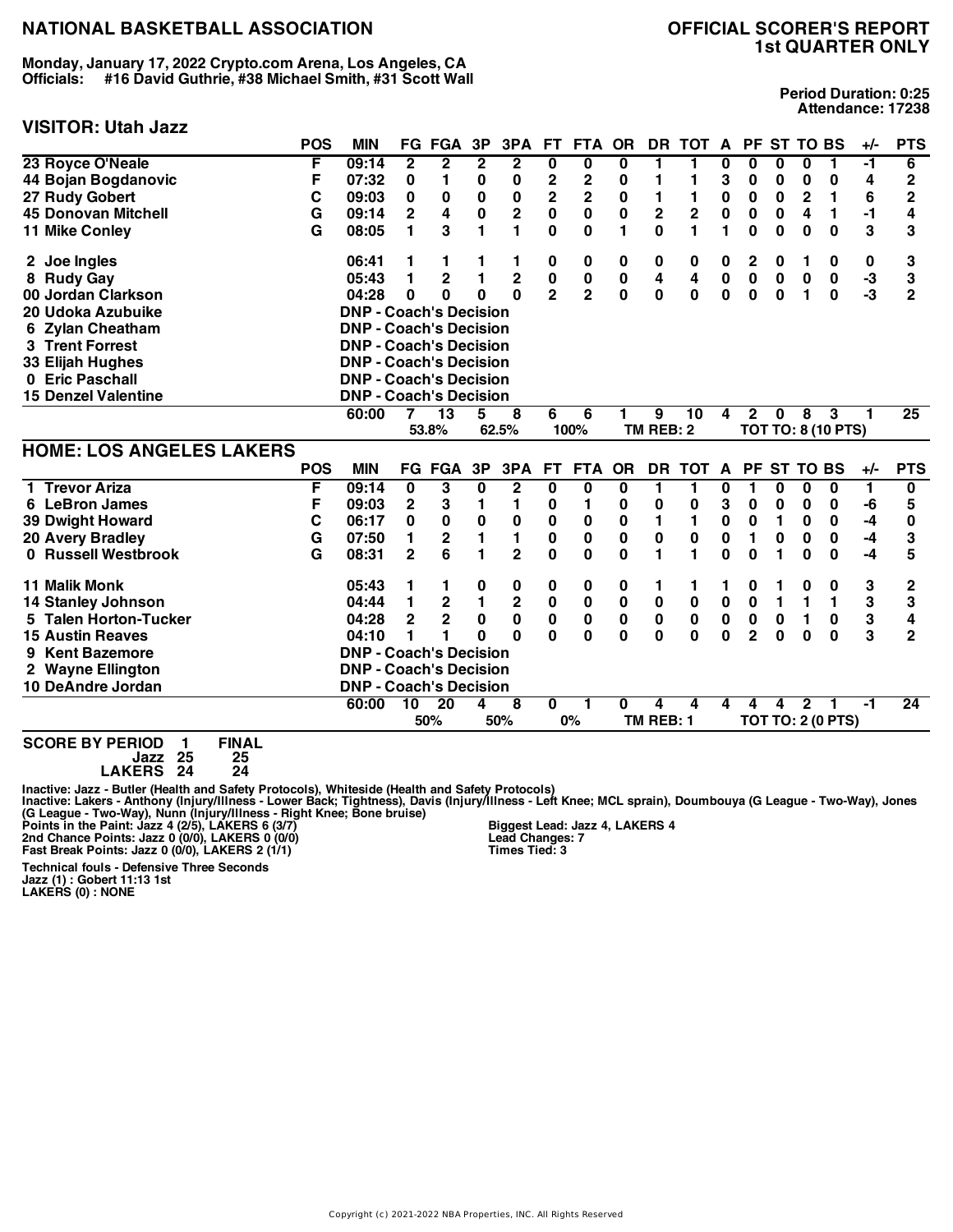**Monday, January 17, 2022 Crypto.com Arena, Los Angeles, CA Officials: #16 David Guthrie, #38 Michael Smith, #31 Scott Wall**

#### **VISITOR: Utah Jazz**

**Period Duration: 0:35 Attendance: 17238**

|                                 | <b>POS</b> | <b>MIN</b>                    |                         | <b>FG FGA</b>           | 3P             | 3PA                     | FT.                     | <b>FTA</b>              | <b>OR</b>    | <b>DR</b>               | <b>TOT</b>      | A              |                | PF ST TO BS    |              |                          | $+/-$                   | <b>PTS</b>      |
|---------------------------------|------------|-------------------------------|-------------------------|-------------------------|----------------|-------------------------|-------------------------|-------------------------|--------------|-------------------------|-----------------|----------------|----------------|----------------|--------------|--------------------------|-------------------------|-----------------|
| 23 Royce O'Neale                | F          | 07:31                         | $\overline{\mathbf{0}}$ | 1                       | 0              | 1                       | $\overline{2}$          | $\overline{2}$          | 0            | $\overline{\mathbf{2}}$ | $\mathbf{2}$    | 1              | 1              | 0              | 0            | 1                        | $\overline{2}$          | $\overline{2}$  |
| 44 Bojan Bogdanovic             | F          | 08:14                         | 0                       | $\mathbf 2$             | $\bf{0}$       | 0                       | 1                       | 1                       | 0            | $\pmb{0}$               | $\bf{0}$        | 0              | 2              | 0              | 1            | 0                        | 0                       | 1               |
| 27 Rudy Gobert                  | C          | 08:39                         | $\overline{2}$          | 3                       | $\bf{0}$       | $\bf{0}$                | 3                       | 4                       | 1            | 5                       | 6               | $\mathbf 0$    | $\overline{2}$ | 0              | 1            | 0                        | $-5$                    | 7               |
| <b>45 Donovan Mitchell</b>      | G          | 08:14                         | 1                       | 3                       | $\bf{0}$       | 1                       | $\pmb{0}$               | $\pmb{0}$               | $\mathbf 0$  | $\mathbf 0$             | $\bf{0}$        | 1              | 0              | $\bf{0}$       | 0            | 0                        | $\mathbf 0$             | $\overline{2}$  |
| 11 Mike Conley                  | G          | 06:58                         | $\overline{2}$          | $\overline{2}$          | $\overline{2}$ | $\overline{2}$          | $\mathbf 0$             | $\mathbf 0$             | $\mathbf{0}$ | $\mathbf 0$             | $\bf{0}$        | 1              | 0              | $\bf{0}$       | 1            | $\mathbf 0$              | $\mathbf 0$             | 6               |
| 2 Joe Ingles                    |            | 04:29                         | 0                       | 2                       | 0              | $\mathbf 2$             | 0                       | 0                       | 0            | 0                       | 0               | 0              | 0              | 0              | 0            | 0                        | -9                      | 0               |
| 8 Rudy Gay                      |            | 03:21                         | 1                       | $\overline{\mathbf{4}}$ | $\bf{0}$       | 3                       | $\mathbf 0$             | $\mathbf 0$             | 3            | $\mathbf 0$             | 3               | $\mathbf 0$    | 1              | 1              | 0            | $\mathbf 0$              | $-2$                    | $\overline{2}$  |
| 00 Jordan Clarkson              |            | 07:07                         | 0                       | 6                       | $\mathbf 0$    | 4                       | $\mathbf 0$             | $\bf{0}$                | 1            | $\pmb{0}$               | $\blacksquare$  | $\mathbf 0$    | 1              | 0              | 1            | $\mathbf 0$              | -9                      | 0               |
| <b>Eric Paschall</b><br>0       |            | 03:46                         | 0                       | $\bf{0}$                | 0              | $\bf{0}$                | $\mathbf 0$             | $\bf{0}$                | 0            | $\pmb{0}$               | $\bf{0}$        | $\pmb{0}$      | 0              | 0              | $\bf{0}$     | 0                        | $-7$                    | 0               |
| <b>Trent Forrest</b>            |            | 01:41                         | 0                       | 0                       | 0              | $\bf{0}$                | 1                       | $\overline{2}$          | $\mathbf 0$  | 0                       | $\bf{0}$        | 0              | $\bf{0}$       | $\bf{0}$       | $\bf{0}$     | $\mathbf 0$              | $-5$                    | 1               |
| 20 Udoka Azubuike               |            | <b>DNP - Coach's Decision</b> |                         |                         |                |                         |                         |                         |              |                         |                 |                |                |                |              |                          |                         |                 |
| 6 Zylan Cheatham                |            | <b>DNP - Coach's Decision</b> |                         |                         |                |                         |                         |                         |              |                         |                 |                |                |                |              |                          |                         |                 |
| 33 Elijah Hughes                |            | <b>DNP - Coach's Decision</b> |                         |                         |                |                         |                         |                         |              |                         |                 |                |                |                |              |                          |                         |                 |
| <b>15 Denzel Valentine</b>      |            | <b>DNP - Coach's Decision</b> |                         |                         |                |                         |                         |                         |              |                         |                 |                |                |                |              |                          |                         |                 |
|                                 |            | 60:00                         | 6                       | 23                      | 2              | $\overline{13}$         | 7                       | 9                       | 5            | 7                       | $\overline{12}$ | 3              |                |                | 4            |                          | -7                      | $\overline{21}$ |
|                                 |            |                               |                         | 26.1%                   |                | 15.4%                   |                         | 77.8%                   |              | TM REB: 5               |                 |                |                |                |              | <b>TOT TO: 4 (1 PTS)</b> |                         |                 |
| <b>HOME: LOS ANGELES LAKERS</b> |            |                               |                         |                         |                |                         |                         |                         |              |                         |                 |                |                |                |              |                          |                         |                 |
|                                 | <b>POS</b> | <b>MIN</b>                    |                         | <b>FG FGA</b>           | 3P             | 3PA                     | FT.                     | FTA OR                  |              |                         | DR TOT A        |                |                | PF ST TO BS    |              |                          | $+/-$                   | <b>PTS</b>      |
| 1 Trevor Ariza                  | F          | 07:03                         | 1                       | 3                       | 1              | $\overline{\mathbf{2}}$ | 1                       | $\overline{\mathbf{2}}$ | 0            | $\mathbf 2$             | $\mathbf{2}$    | 0              | 1              | 0              | 0            | 0                        | $\overline{2}$          | 4               |
| 6 LeBron James                  | F          | 08:39                         | $\mathbf 2$             | 4                       | 1              | $\mathbf 2$             | 0                       | $\mathbf 2$             | 0            | 3                       | 3               | $\overline{2}$ | 0              | 0              | 0            | 1                        | 5                       | 5               |
| <b>39 Dwight Howard</b>         | C          | 09:01                         | 1                       | 1                       | $\mathbf 0$    | $\mathbf 0$             | $\overline{\mathbf{2}}$ | $\overline{\mathbf{c}}$ | $\mathbf 0$  | 1                       | $\mathbf{1}$    | $\mathbf 0$    | 1              | $\overline{2}$ | $\mathbf{1}$ | $\mathbf{1}$             | 0                       | 4               |
| <b>20 Avery Bradley</b>         | G          | 07:31                         | 0                       | 2                       | $\mathbf 0$    | $\mathbf 2$             | $\mathbf 0$             | $\mathbf 0$             | $\mathbf 0$  | 1                       | 1               | 0              | $\bf{0}$       | 0              | 1            | 0                        | $-2$                    | 0               |
| 0 Russell Westbrook             | G          | 07:31                         | $\overline{2}$          | 3                       | $\mathbf 0$    | $\bf{0}$                | 1                       | 1                       | 1            | 1                       | $\overline{2}$  | 1              | 1              | $\bf{0}$       | 1            | $\mathbf 0$              | $-2$                    | 5               |
| <b>11 Malik Monk</b>            |            | 04:29                         | 2                       | 3                       | 2              | 3                       | 0                       | 0                       | 0            | 3                       | 3               | 0              | 0              | 0              | 0            | 0                        | 9                       | 6               |
| <b>14 Stanley Johnson</b>       |            | 02:59                         | $\mathbf 0$             | $\mathbf 0$             | $\mathbf 0$    | $\pmb{0}$               | $\pmb{0}$               | $\pmb{0}$               | $\pmb{0}$    | $\mathbf 0$             | $\pmb{0}$       | $\blacksquare$ | 3              | $\bf{0}$       | $\mathbf 0$  | $\mathbf 0$              | $\overline{\mathbf{z}}$ | 0               |
| 5 Talen Horton-Tucker           |            | 08:18                         | 1                       | 3                       | 1              | 3                       | $\blacksquare$          | $\overline{\mathbf{c}}$ | $\mathbf 0$  | $\pmb{0}$               | $\bf{0}$        | $\pmb{0}$      | 1              | 0              | $\mathbf{1}$ | 0                        | $\overline{\mathbf{r}}$ | 4               |
| <b>15 Austin Reaves</b>         |            | 04:29                         | $\bf{0}$                | 0                       | O              | $\Omega$                | $\mathbf{0}$            | $\mathbf 0$             | $\mathbf{0}$ | $\mathbf 0$             | $\mathbf 0$     | $\mathbf 0$    | $\mathbf 0$    | $\bf{0}$       | $\bf{0}$     | $\mathbf 0$              | 9                       | 0               |
| <b>Kent Bazemore</b><br>9       |            | <b>DNP - Coach's Decision</b> |                         |                         |                |                         |                         |                         |              |                         |                 |                |                |                |              |                          |                         |                 |
| 2 Wayne Ellington               |            | <b>DNP - Coach's Decision</b> |                         |                         |                |                         |                         |                         |              |                         |                 |                |                |                |              |                          |                         |                 |
| 10 DeAndre Jordan               |            | <b>DNP - Coach's Decision</b> |                         |                         |                |                         |                         |                         |              |                         |                 |                |                |                |              |                          |                         |                 |
|                                 |            | 60:00                         | 9                       | $\overline{19}$         | 5              | $\overline{12}$         | 5                       | 9                       | 1            | $\overline{11}$         | $\overline{12}$ | 4              |                | $\mathbf{2}$   | 4            | $\mathbf{2}$             |                         | $\overline{28}$ |
|                                 |            |                               |                         | 47.4%                   |                | 41.7%                   |                         | 55.6%                   |              | TM REB: 4               |                 |                |                |                |              | <b>TOT TO: 4 (2 PTS)</b> |                         |                 |
|                                 |            |                               |                         |                         |                |                         |                         |                         |              |                         |                 |                |                |                |              |                          |                         |                 |

**SCORE BY PERIOD 2 FINAL Jazz 21 21**

**LAKERS 28 28**

Inactive: Jazz - Butler (Health and Safety Protocols), Whiteside (Health and Safety Protocols)<br>Inactive: Lakers - Anthony (Injury/Illness - Lower Back; Tightness), Davis (Injury/Illness - Left Knee; MCL sprain), Doumbouya

**Technical fouls - Individual**

**Jazz (0): NONE LAKERS (1): Westbrook 2:00 2nd**

**Biggest Lead: Jazz 2, LAKERS 11 Lead Changes: 3 Times Tied: 1**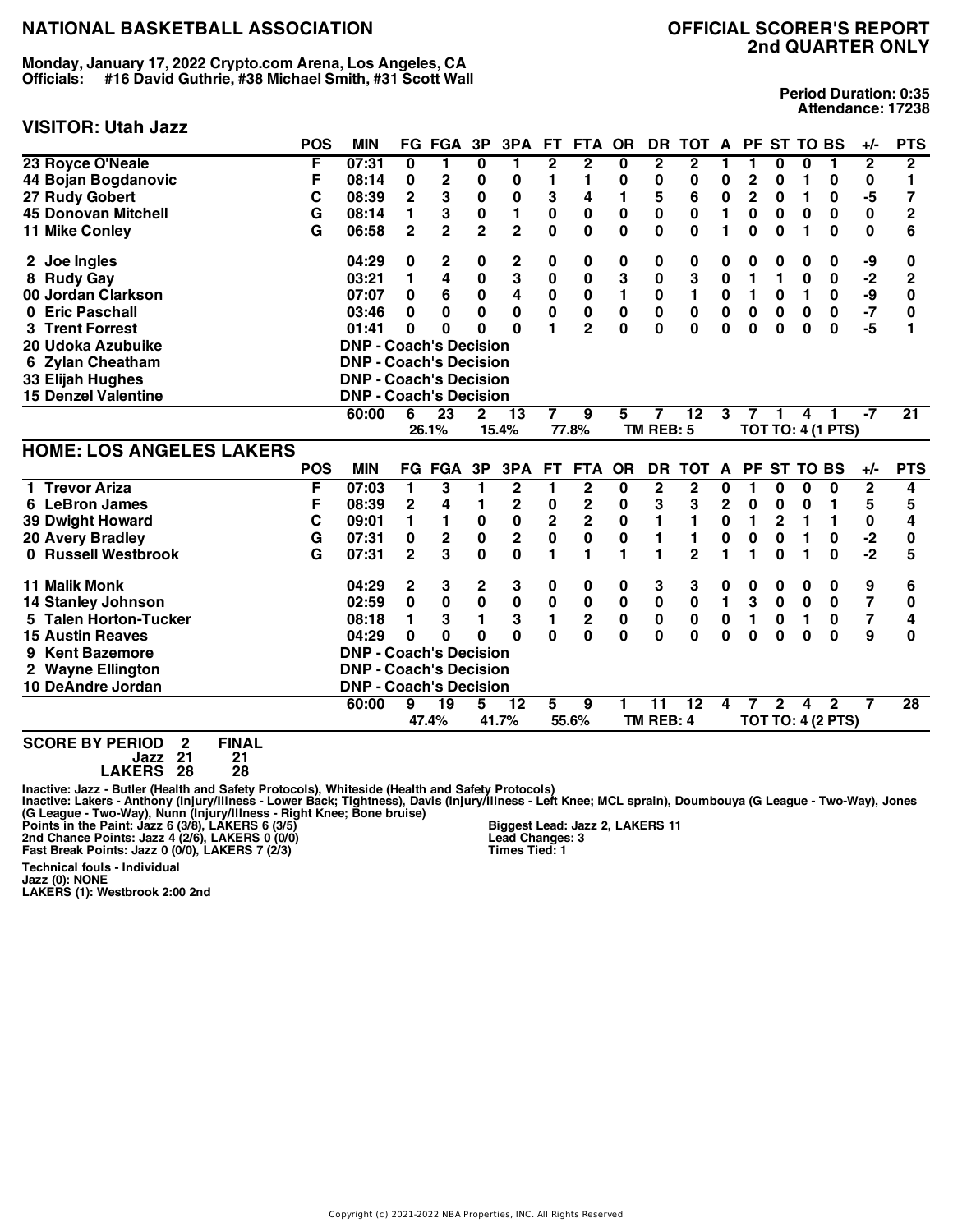**Monday, January 17, 2022 Crypto.com Arena, Los Angeles, CA Officials: #16 David Guthrie, #38 Michael Smith, #31 Scott Wall**

## **VISITOR: Utah Jazz**

**Period Duration: 1:04 Attendance: 17238**

|                                 | <b>POS</b> | <b>MIN</b>                    |                | <b>FG FGA</b>   | 3P                      | 3PA                     | <b>FT</b>               | <b>FTA</b>              | <b>OR</b>    | <b>DR</b>               | <b>TOT</b>              | A                       |                | PF ST TO BS |                 |                            | $+/-$ | <b>PTS</b>     |
|---------------------------------|------------|-------------------------------|----------------|-----------------|-------------------------|-------------------------|-------------------------|-------------------------|--------------|-------------------------|-------------------------|-------------------------|----------------|-------------|-----------------|----------------------------|-------|----------------|
| 23 Royce O'Neale                | F          | 16:45                         | 2              | 3               | $\overline{\mathbf{2}}$ | 3                       | 2                       | 2                       | 0            | 3                       | 3                       |                         | 1              | 0           | 0               | $\mathbf{2}$               | 1     | 8              |
| 44 Bojan Bogdanovic             | F          | 15:46                         | 0              | 3               | 0                       | 0                       | 3                       | 3                       | 0            | 1                       | 1                       | 3                       | 2              | 0           | 1               | 0                          | 4     | 3              |
| 27 Rudy Gobert                  | C          | 17:42                         | $\overline{2}$ | 3               | $\mathbf 0$             | $\mathbf 0$             | 5                       | 6                       | 1            | 6                       | 7                       | $\mathbf 0$             | $\overline{2}$ | $\bf{0}$    | 3               | 1                          | 1     | 9              |
| <b>45 Donovan Mitchell</b>      | G          | 17:28                         | 3              | $\overline{7}$  | $\mathbf 0$             | 3                       | $\mathbf 0$             | $\mathbf 0$             | $\bf{0}$     | $\overline{\mathbf{2}}$ | $\overline{\mathbf{2}}$ | 1                       | 0              | 0           | 4               | 1                          | $-1$  | 6              |
| 11 Mike Conley                  | G          | 15:03                         | 3              | 5               | 3                       | 3                       | 0                       | 0                       | 1            | $\mathbf{0}$            | 1                       | $\overline{\mathbf{c}}$ | 0              | $\bf{0}$    | 1               | $\bf{0}$                   | 3     | 9              |
| 2 Joe Ingles                    |            | 11:10                         | 1              | 3               |                         | 3                       | 0                       | 0                       | 0            | 0                       | 0                       | 0                       | 2              | 0           | 1               | 0                          | -9    | 3              |
| 8 Rudy Gay                      |            | 09:04                         | $\overline{2}$ | 6               | 1                       | 5                       | $\mathbf 0$             | $\mathbf 0$             | 3            | 4                       | $\overline{7}$          | $\mathbf 0$             | 1              | 1           | 0               | 0                          | $-5$  | 5              |
| 00 Jordan Clarkson              |            | 11:35                         | 0              | 6               | $\pmb{0}$               | 4                       | $\overline{\mathbf{c}}$ | $\overline{\mathbf{2}}$ | $\mathbf{1}$ | $\pmb{0}$               | $\mathbf{1}$            | $\mathbf 0$             | 1              | 0           | $\mathbf 2$     | 0                          | $-12$ | $\mathbf{2}$   |
| <b>Eric Paschall</b><br>0       |            | 03:46                         | 0              | $\bf{0}$        | $\mathbf{0}$            | 0                       | $\mathbf 0$             | $\mathbf 0$             | 0            | 0                       | $\bf{0}$                | $\mathbf 0$             | 0              | $\bf{0}$    | 0               | 0                          | -7    | 0              |
| <b>3 Trent Forrest</b>          |            | 01:41                         | $\bf{0}$       | 0               | 0                       | $\bf{0}$                | 1                       | $\overline{2}$          | $\mathbf 0$  | $\bf{0}$                | $\mathbf 0$             | $\bf{0}$                | 0              | $\bf{0}$    | $\bf{0}$        | $\mathbf 0$                | $-5$  | 1              |
| 20 Udoka Azubuike               |            | <b>DNP - Coach's Decision</b> |                |                 |                         |                         |                         |                         |              |                         |                         |                         |                |             |                 |                            |       |                |
| 6 Zylan Cheatham                |            | <b>DNP - Coach's Decision</b> |                |                 |                         |                         |                         |                         |              |                         |                         |                         |                |             |                 |                            |       |                |
| 33 Elijah Hughes                |            | <b>DNP - Coach's Decision</b> |                |                 |                         |                         |                         |                         |              |                         |                         |                         |                |             |                 |                            |       |                |
| <b>15 Denzel Valentine</b>      |            | <b>DNP - Coach's Decision</b> |                |                 |                         |                         |                         |                         |              |                         |                         |                         |                |             |                 |                            |       |                |
|                                 |            | 120:00                        | 13             | 36              |                         | $\overline{21}$         | $\overline{13}$         | $\overline{15}$         | 6            | 16                      | $\overline{22}$         | 7                       | 9              | 1           | $\overline{12}$ | 4                          | -6    | 46             |
|                                 |            |                               |                | 36.1%           |                         | 33.3%                   |                         | 86.7%                   |              | TM REB: 7               |                         |                         |                |             |                 | <b>TOT TO: 12 (11 PTS)</b> |       |                |
| <b>HOME: LOS ANGELES LAKERS</b> |            |                               |                |                 |                         |                         |                         |                         |              |                         |                         |                         |                |             |                 |                            |       |                |
|                                 | <b>POS</b> | <b>MIN</b>                    |                | <b>FG FGA</b>   | 3P                      | 3PA                     | FT.                     | FTA OR                  |              | <b>DR</b>               | TOT A                   |                         |                | PF ST TO BS |                 |                            | $+/-$ | <b>PTS</b>     |
| 1 Trevor Ariza                  | F          | 16:17                         | 1              | 6               | 1                       | 4                       | 1                       | $\mathbf 2$             | 0            | 3                       | 3                       | 0                       | $\mathbf 2$    | 0           | $\bf{0}$        | $\mathbf 0$                | 3     | 4              |
| 6 LeBron James                  | F          | 17:42                         | 4              | 7               | $\mathbf 2$             | 3                       | $\pmb{0}$               | 3                       | 0            | 3                       | 3                       | 5                       | 0              | 0           | $\bf{0}$        | 1                          | -1    | 10             |
| <b>39 Dwight Howard</b>         | C          | 15:18                         | 1              | $\blacksquare$  | $\mathbf 0$             | $\mathbf 0$             | $\overline{\mathbf{c}}$ | $\overline{\mathbf{2}}$ | $\bf{0}$     | $\overline{\mathbf{c}}$ | $\overline{2}$          | $\mathbf 0$             | 1              | 3           | 1               | 1                          | -4    | 4              |
| <b>20 Avery Bradley</b>         | G          | 15:21                         | 1              | 4               | 1                       | 3                       | 0                       | $\bf{0}$                | 0            | 1                       | 1                       | $\mathbf 0$             | 1              | 0           | 1               | 0                          | -6    | 3              |
| 0 Russell Westbrook             | G          | 16:02                         | 4              | 9               | 1                       | $\overline{2}$          | 1                       | 1                       | 1            | $\mathbf 2$             | 3                       |                         | 1              |             | 1               | $\mathbf 0$                | -6    | 10             |
| 11 Malik Monk                   |            | 10:12                         | 3              | 4               | 2                       | 3                       | 0                       | 0                       | 0            | 4                       | 4                       |                         | 0              |             | 0               | 0                          | 12    | 8              |
| <b>14 Stanley Johnson</b>       |            | 07:43                         | 1              | $\mathbf 2$     | $\mathbf{1}$            | $\overline{\mathbf{2}}$ | $\pmb{0}$               | $\pmb{0}$               | $\pmb{0}$    | $\pmb{0}$               | $\pmb{0}$               | $\blacksquare$          | 3              | 1           | 1               | 1                          | 10    | 3              |
| 5 Talen Horton-Tucker           |            | 12:46                         | 3              | $5\phantom{.0}$ | 1                       | 3                       | $\blacksquare$          | 2                       | $\pmb{0}$    | $\pmb{0}$               | $\pmb{0}$               | $\mathbf 0$             | 1              | $\bf{0}$    | $\mathbf{2}$    | $\mathbf 0$                | 10    | 8              |
| <b>15 Austin Reaves</b>         |            | 08:39                         | 1              |                 | $\bf{0}$                | $\mathbf{0}$            | $\mathbf{0}$            | $\mathbf 0$             | $\mathbf 0$  | $\bf{0}$                | $\mathbf 0$             | $\mathbf{0}$            | $\overline{2}$ | $\bf{0}$    | $\bf{0}$        | $\mathbf 0$                | 12    | $\overline{2}$ |
| <b>Kent Bazemore</b>            |            | <b>DNP - Coach's Decision</b> |                |                 |                         |                         |                         |                         |              |                         |                         |                         |                |             |                 |                            |       |                |
| <b>Wayne Ellington</b>          |            | <b>DNP - Coach's Decision</b> |                |                 |                         |                         |                         |                         |              |                         |                         |                         |                |             |                 |                            |       |                |
| 10 DeAndre Jordan               |            | <b>DNP - Coach's Decision</b> |                |                 |                         |                         |                         |                         |              |                         |                         |                         |                |             |                 |                            |       |                |
|                                 |            | 120:00                        | 19             | $\overline{39}$ | 9                       | $\overline{20}$         | 5                       | 10                      | 1            | $\overline{15}$         | $\overline{16}$         | 8                       | 11             | 6           | 6               | 3                          | 6     | 52             |
|                                 |            |                               |                | 48.7%           |                         | 45%                     |                         | 50%                     |              | TM REB: 5               |                         |                         |                |             |                 | <b>TOT TO: 6 (2 PTS)</b>   |       |                |
| 0.000551005<br>$-1$<br>$\sim$   |            |                               |                |                 |                         |                         |                         |                         |              |                         |                         |                         |                |             |                 |                            |       |                |

**SCORE BY PERIOD 1 2 FINAL Jazz 25 21 46 LAKERS 24 28 52**

Inactive: Jazz - Butler (Health and Safety Protocols), Whiteside (Health and Safety Protocols)<br>Inactive: Lakers - Anthony (Injury/Illness - Lower Back; Tightness), Davis (Injury/Illness - Left Knee; MCL sprain), Doumbouya

**Technical fouls - Individual Jazz (0): NONE LAKERS (1): Westbrook 2:00 2nd**

**Technical fouls - Defensive Three Seconds Jazz (1) : Gobert 11:13 1st LAKERS (0) : NONE**

**Biggest Lead: Jazz 4, LAKERS 11 Lead Changes: 10 Times Tied: 4**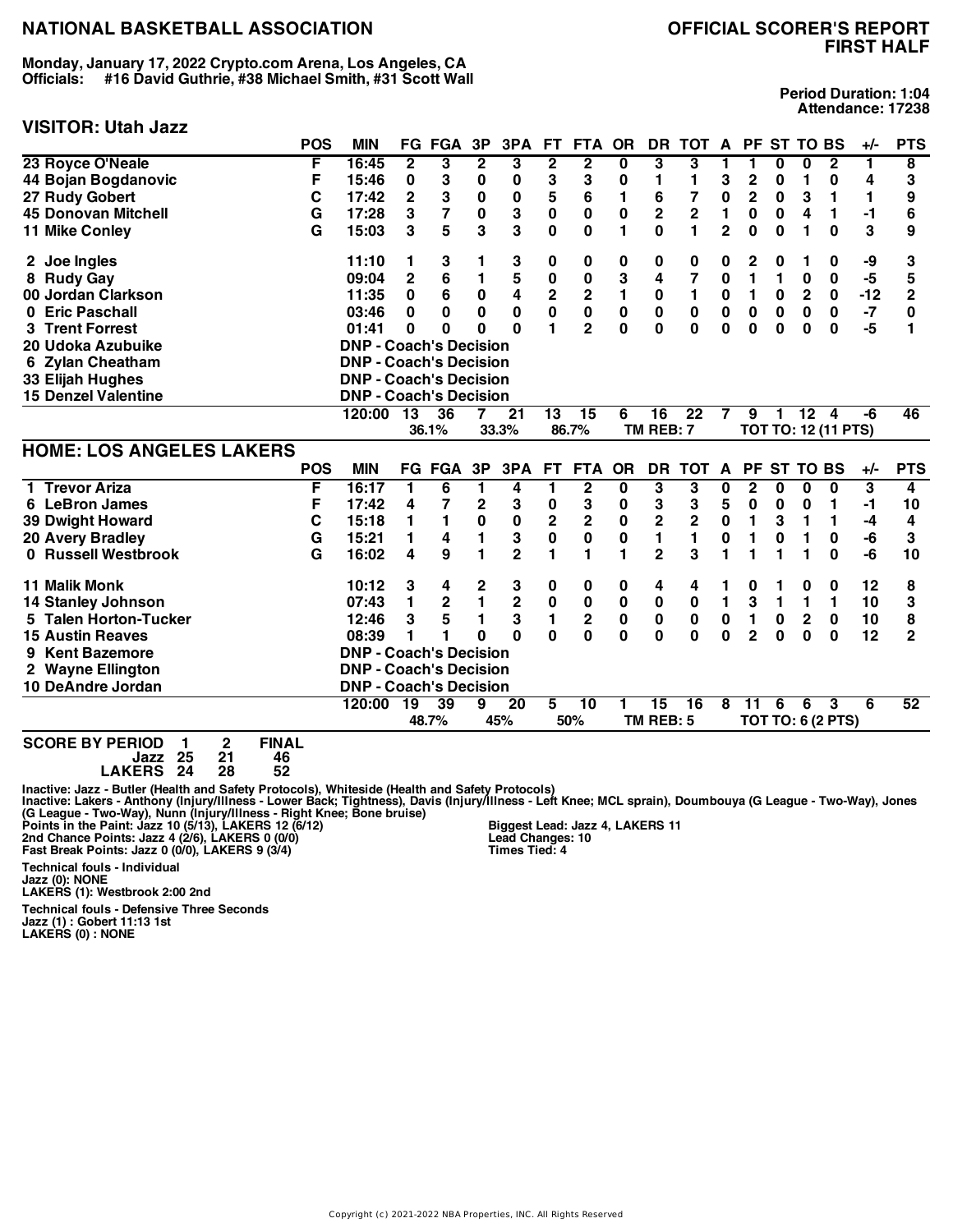**Monday, January 17, 2022 Crypto.com Arena, Los Angeles, CA Officials: #16 David Guthrie, #38 Michael Smith, #31 Scott Wall**

## **VISITOR: Utah Jazz**

**Period Duration: 0:26 Attendance: 17238**

|                                 | <b>POS</b> | <b>MIN</b>                    |                 | <b>FG FGA</b>           | 3P          | 3PA                     | <b>FT</b>               | <b>FTA</b>              | <b>OR</b>    | <b>DR</b>        | <b>TOT</b>      | A                       |                | PF ST TO BS |                |                           | $+/-$           | <b>PTS</b>     |
|---------------------------------|------------|-------------------------------|-----------------|-------------------------|-------------|-------------------------|-------------------------|-------------------------|--------------|------------------|-----------------|-------------------------|----------------|-------------|----------------|---------------------------|-----------------|----------------|
| 23 Royce O'Neale                | F          | 11:12                         | 1               | 1                       | 1           | 1                       | $\overline{\mathbf{2}}$ | $\overline{\mathbf{2}}$ | 1            | 1                | 2               | 0                       | 1              | 0           | 0              | 0                         | 16              | 5              |
| 44 Bojan Bogdanovic             | F          | 08:14                         | 0               | $\mathbf 2$             | 0           | $\mathbf 2$             | 0                       | 0                       | 0            | 0                | 0               | $\overline{2}$          | 0              | 0           | $\bf{0}$       | 0                         | 8               | 0              |
| 27 Rudy Gobert                  | C          | 07:15                         | $\mathbf 2$     | $\overline{\mathbf{2}}$ | $\bf{0}$    | $\bf{0}$                | $\mathbf 0$             | 0                       | $\mathbf 0$  | 3                | 3               | $\mathbf 0$             | 0              | 1           | 0              | 1                         | $\blacksquare$  | 4              |
| <b>45 Donovan Mitchell</b>      | G          | 11:12                         | 3               | $\overline{7}$          | 0           | $\mathbf 2$             | 1                       | 1                       | 0            | 6                | 6               | 4                       | 1              | 1           | 1              | 0                         | 16              | 7              |
| 11 Mike Conley                  | G          | 05:52                         | 1               | 3                       | $\mathbf 0$ | $\overline{2}$          | $\overline{\mathbf{2}}$ | $\overline{2}$          | $\mathbf{0}$ | $\mathbf{0}$     | $\mathbf 0$     | 1                       | $\bf{0}$       | $\bf{0}$    | 1              | $\bf{0}$                  | 1               | 4              |
| 2 Joe Ingles                    |            | 06:56                         | 2               | 2                       | 2           | 2                       | 0                       | 0                       | 0            | 2                | 2               | 0                       | 0              |             | 0              | 0                         | 7               | 6              |
| 8 Rudy Gay                      |            | 05:33                         | $\overline{2}$  | $\overline{\mathbf{4}}$ | $\bf{0}$    | $\mathbf{1}$            | $\mathbf 0$             | $\mathbf 0$             | $\mathbf 0$  | $\blacksquare$   | $\mathbf{1}$    | 1                       | 0              | 1           | $\bf{0}$       | $\mathbf 0$               | $\overline{7}$  | 4              |
| 00 Jordan Clarkson              |            | 03:46                         | 1               | 3                       | $\pmb{0}$   | 0                       | 0                       | $\pmb{0}$               | $\mathbf 0$  | 0                | $\bf{0}$        | $\pmb{0}$               | 0              | $\bf{0}$    | 0              | 0                         | 4               | $\mathbf{2}$   |
| <b>Eric Paschall</b><br>0       |            | 00:00                         | $\mathbf 0$     | $\bf{0}$                | 0           | 0                       | $\pmb{0}$               | 0                       | 0            | 0                | $\bf{0}$        | 0                       | 0              | $\bf{0}$    | 0              | 0                         | $\pmb{0}$       | $\bf{0}$       |
| <b>Trent Forrest</b>            |            | 00:00                         | $\bf{0}$        | 0                       | 0           | $\bf{0}$                | $\mathbf{0}$            | 0                       | $\mathbf{0}$ | $\mathbf{0}$     | $\bf{0}$        | $\bf{0}$                | $\bf{0}$       | $\bf{0}$    | $\bf{0}$       | $\bf{0}$                  | $\mathbf 0$     | $\bf{0}$       |
| 20 Udoka Azubuike               |            | <b>DNP - Coach's Decision</b> |                 |                         |             |                         |                         |                         |              |                  |                 |                         |                |             |                |                           |                 |                |
| 6 Zylan Cheatham                |            | <b>DNP - Coach's Decision</b> |                 |                         |             |                         |                         |                         |              |                  |                 |                         |                |             |                |                           |                 |                |
| 33 Elijah Hughes                |            | <b>DNP - Coach's Decision</b> |                 |                         |             |                         |                         |                         |              |                  |                 |                         |                |             |                |                           |                 |                |
| <b>15 Denzel Valentine</b>      |            | <b>DNP - Coach's Decision</b> |                 |                         |             |                         |                         |                         |              |                  |                 |                         |                |             |                |                           |                 |                |
|                                 |            | 60:00                         | $\overline{12}$ | $\overline{24}$         | 3           | $\overline{10}$         | 5                       | 5                       |              | $\overline{13}$  | $\overline{14}$ | $\overline{\mathbf{8}}$ | $\mathbf{2}$   | 4           | $\overline{2}$ |                           | $\overline{12}$ | 32             |
|                                 |            |                               |                 | 50%                     |             | 30%                     |                         | 100%                    |              | <b>TM REB: 2</b> |                 |                         |                |             |                | <b>TOT TO: 2 (2 PTS)</b>  |                 |                |
| <b>HOME: LOS ANGELES LAKERS</b> |            |                               |                 |                         |             |                         |                         |                         |              |                  |                 |                         |                |             |                |                           |                 |                |
|                                 | <b>POS</b> | <b>MIN</b>                    |                 | <b>FG FGA</b>           | 3P          | 3PA                     | FT.                     | <b>FTA</b>              | <b>OR</b>    |                  | DR TOT A        |                         |                | PF ST TO BS |                |                           | $+/-$           | <b>PTS</b>     |
| 1 Trevor Ariza                  | F          | 11:12                         | $\mathbf 0$     | $\overline{2}$          | 0           | $\overline{\mathbf{2}}$ | $\overline{\mathbf{0}}$ | $\overline{\mathbf{0}}$ | $\bf{0}$     | 1                | 1               | 0                       | $\bf{0}$       | 0           | 0              | $\mathbf 0$               | $-16$           | 0              |
| 6 LeBron James                  | F          | 07:59                         | 3               | 7                       | 1           | $\mathbf 2$             | 0                       | 0                       | 0            | 1                | 1               | 1                       | 1              | 1           | 1              | 0                         | -4              | 7              |
| <b>39 Dwight Howard</b>         | C          | 06:27                         | 0               | $\mathbf{1}$            | $\bf{0}$    | $\mathbf 0$             | $\pmb{0}$               | $\bf{0}$                | 3            | 3                | 6               | $\pmb{0}$               | 1              | 0           | 1              | 1                         | -5              | $\bf{0}$       |
| <b>20 Avery Bradley</b>         | G          | 08:14                         | 1               | $\mathbf 2$             | $\bf{0}$    | 1                       | 1                       | 1                       | $\mathbf 0$  | $\mathbf 0$      | $\bf{0}$        | $\pmb{0}$               | $\mathbf 0$    | 0           | $\bf{0}$       | 0                         | -8              | 3              |
| 0 Russell Westbrook             | G          | 08:14                         | $\mathbf 0$     | 5                       | $\mathbf 0$ | $\overline{2}$          | $\mathbf 0$             | 0                       | 1            | 1                | $\overline{2}$  | $\overline{2}$          | $\overline{2}$ | $\bf{0}$    | 1              | $\bf{0}$                  | -8              | 0              |
| <b>11 Malik Monk</b>            |            | 05:33                         | 3               | 5                       | 0           | 1                       | 0                       | 0                       | 1            | 1                | 2               | 0                       | 0              | 0           | 1              | 0                         | $-7$            | 6              |
| <b>14 Stanley Johnson</b>       |            | 04:49                         | 1               | $\blacksquare$          | $\mathbf 0$ | $\pmb{0}$               | $\mathbf 0$             | $\pmb{0}$               | $\mathbf 0$  | 1                | $\blacksquare$  | $\blacksquare$          | $\mathbf 0$    | $\mathbf 0$ | $\pmb{0}$      | $\mathbf 0$               | $-4$            | $\overline{c}$ |
| 5 Talen Horton-Tucker           |            | 03:46                         | 1               | $\mathbf 2$             | $\bf{0}$    | 0                       | $\mathbf 0$             | 1                       | $\mathbf 0$  | $\pmb{0}$        | $\bf{0}$        | $\pmb{0}$               | $\pmb{0}$      | 0           | 1              | 0                         | $-4$            | $\overline{2}$ |
| <b>15 Austin Reaves</b>         |            | 03:46                         | $\bf{0}$        | 1                       | $\Omega$    | 1                       | $\Omega$                | $\mathbf 0$             | $\mathbf{0}$ | $\mathbf 0$      | $\mathbf 0$     | $\bf{0}$                | 0              | $\bf{0}$    | $\bf{0}$       | $\bf{0}$                  | $-4$            | $\bf{0}$       |
| <b>Kent Bazemore</b><br>9       |            | <b>DNP - Coach's Decision</b> |                 |                         |             |                         |                         |                         |              |                  |                 |                         |                |             |                |                           |                 |                |
| 2 Wayne Ellington               |            | <b>DNP - Coach's Decision</b> |                 |                         |             |                         |                         |                         |              |                  |                 |                         |                |             |                |                           |                 |                |
| 10 DeAndre Jordan               |            | <b>DNP - Coach's Decision</b> |                 |                         |             |                         |                         |                         |              |                  |                 |                         |                |             |                |                           |                 |                |
|                                 |            | 60:00                         | 9               | $\overline{26}$         |             | 9                       | 1                       | $\overline{2}$          | 5            | 8                | 13              | 4                       | 4              |             | 5              |                           | -12             | 20             |
|                                 |            |                               |                 | 34.6%                   |             | 11.1%                   |                         | 50%                     |              | TM REB: 1        |                 |                         |                |             |                | <b>TOT TO: 5 (10 PTS)</b> |                 |                |
|                                 |            |                               |                 |                         |             |                         |                         |                         |              |                  |                 |                         |                |             |                |                           |                 |                |

**SCORE BY PERIOD 3 FINAL Jazz 32 32 LAKERS 20 20**

Inactive: Jazz - Butler (Health and Safety Protocols), Whiteside (Health and Safety Protocols)<br>Inactive: Lakers - Anthony (Injury/Illness - Lower Back; Tightness), Davis (Injury/Illness - Left Knee; MCL sprain), Doumbouya

**Biggest Lead: Jazz 10, LAKERS 8 Lead Changes: 3 Times Tied: 4**

**Technical fouls - Defensive Three Seconds Jazz (1) : Gobert 6:56 3rd LAKERS (0) : NONE**

Copyright (c) 2021-2022 NBA Properties, INC. All Rights Reserved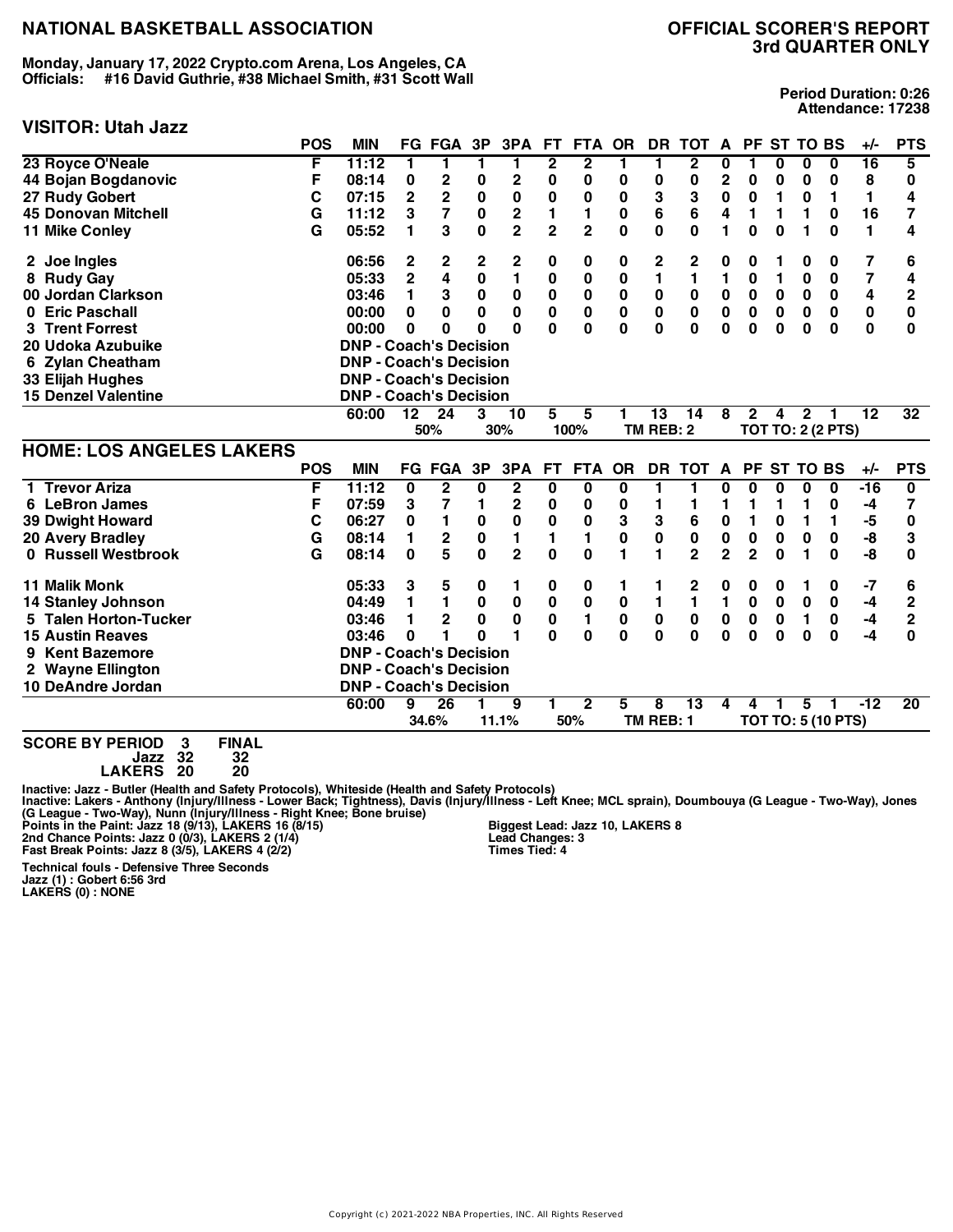**Monday, January 17, 2022 Crypto.com Arena, Los Angeles, CA Officials: #16 David Guthrie, #38 Michael Smith, #31 Scott Wall**

#### **VISITOR: Utah Jazz**

**Period Duration: 1:46 Attendance: 17238**

|                                 | <b>POS</b> | <b>MIN</b>                    |                 | <b>FG FGA</b> | 3P       | 3PA         | <b>FT</b>       | <b>FTA</b>      | <b>OR</b>      | DR          | <b>TOT</b>      | A                       | <b>PF</b>               |                  | <b>ST TO BS</b>         |                            | +/-          | <b>PTS</b>      |
|---------------------------------|------------|-------------------------------|-----------------|---------------|----------|-------------|-----------------|-----------------|----------------|-------------|-----------------|-------------------------|-------------------------|------------------|-------------------------|----------------------------|--------------|-----------------|
| 23 Royce O'Neale                | F          | 27:57                         | 3               | 4             | 3        | 4           | 4               | 4               | 1              | 4           | 5               | 1                       | $\overline{\mathbf{2}}$ | 0                | $\overline{\mathbf{0}}$ | $\overline{\mathbf{2}}$    | 17           | 13              |
| 44 Bojan Bogdanovic             | F          | 24:00                         | 0               | 5             | 0        | $\mathbf 2$ | 3               | 3               | $\bf{0}$       | 1           | 1               | 5                       | $\mathbf 2$             | 0                | 1                       | $\bf{0}$                   | 12           | 3               |
| 27 Rudy Gobert                  | C          | 24:57                         | 4               | 5             | 0        | $\pmb{0}$   | 5               | 6               | 1              | 9           | 10              | 0                       | $\mathbf 2$             | 1                | 3                       | $\mathbf 2$                | $\mathbf{2}$ | 13              |
| <b>45 Donovan Mitchell</b>      | G          | 28:40                         | 6               | 14            | 0        | 5           | 1               | 1               | $\bf{0}$       | 8           | 8               | 5                       | 1                       | 1                | 5                       | 1                          | 15           | 13              |
| 11 Mike Conley                  | G          | 20:55                         | 4               | 8             | 3        | 5           | $\overline{2}$  | $\overline{2}$  | 1              | $\mathbf 0$ | 1               | 3                       | 0                       | $\bf{0}$         | $\overline{2}$          | $\bf{0}$                   | 4            | 13              |
| 2 Joe Ingles                    |            | 18:06                         | 3               | 5             | 3        | 5           | 0               | 0               | 0              | 2           | 2               | 0                       | 2                       | 1                | 1                       | 0                          | $-2$         | 9               |
| 8 Rudy Gay                      |            | 14:37                         | 4               | 10            | 1        | 6           | 0               | 0               | 3              | 5           | 8               | 1                       | 1                       | $\mathbf{2}$     | 0                       | $\bf{0}$                   | $\mathbf 2$  | 9               |
| 00 Jordan Clarkson              |            | 15:21                         | 1               | 9             | 0        | 4           | 2               | $\mathbf 2$     | 1              | 0           | 1               | $\pmb{0}$               | 1                       | 0                | $\mathbf 2$             | 0                          | -8           | 4               |
| 0 Eric Paschall                 |            | 03:46                         | 0               | 0             | 0        | 0           | 0               | $\pmb{0}$       | 0              | 0           | $\bf{0}$        | 0                       | $\pmb{0}$               | $\boldsymbol{0}$ | $\bf{0}$                | $\bf{0}$                   | $-7$         | 0               |
| <b>Trent Forrest</b><br>3.      |            | 01:41                         | $\bf{0}$        | 0             | O        | $\Omega$    | 1               | $\overline{2}$  | $\bf{0}$       | 0           | $\bf{0}$        | $\bf{0}$                | 0                       | $\bf{0}$         | 0                       | $\bf{0}$                   | $-5$         | 1               |
| 20 Udoka Azubuike               |            | <b>DNP - Coach's Decision</b> |                 |               |          |             |                 |                 |                |             |                 |                         |                         |                  |                         |                            |              |                 |
| 6 Zylan Cheatham                |            | <b>DNP - Coach's Decision</b> |                 |               |          |             |                 |                 |                |             |                 |                         |                         |                  |                         |                            |              |                 |
| 33 Elijah Hughes                |            | <b>DNP - Coach's Decision</b> |                 |               |          |             |                 |                 |                |             |                 |                         |                         |                  |                         |                            |              |                 |
| <b>15 Denzel Valentine</b>      |            | <b>DNP - Coach's Decision</b> |                 |               |          |             |                 |                 |                |             |                 |                         |                         |                  |                         |                            |              |                 |
|                                 |            | 180:00                        | 25              | 60            | 10       | 31          | $\overline{18}$ | $\overline{20}$ | 7              | 29          | $\overline{36}$ |                         | 15 11                   | 5                | -14                     | - 5                        | 6            | $\overline{78}$ |
|                                 |            |                               |                 | 41.7%         |          | 32.3%       |                 | 90%             |                | TM REB: 9   |                 |                         |                         |                  |                         | <b>TOT TO: 14 (13 PTS)</b> |              |                 |
|                                 |            |                               |                 |               |          |             |                 |                 |                |             |                 |                         |                         |                  |                         |                            |              |                 |
| <b>HOME: LOS ANGELES LAKERS</b> |            |                               |                 |               |          |             |                 |                 |                |             |                 |                         |                         |                  |                         |                            |              |                 |
|                                 | <b>POS</b> | <b>MIN</b>                    |                 | <b>FG FGA</b> | 3P       | 3PA         | <b>FT</b>       | <b>FTA</b>      | <b>OR</b>      | <b>DR</b>   | <b>TOT</b>      | A                       | <b>PF</b>               |                  | <b>ST TO BS</b>         |                            | $+/-$        | <b>PTS</b>      |
| 1 Trevor Ariza                  | F          | 27:29                         | 1.              | 8             | 1        | 6           | 1               | $\overline{2}$  | 0              | 4           | 4               | $\bf{0}$                | $\mathbf{2}$            | 0                | 0                       | $\bf{0}$                   | $-13$        | 4               |
| 6 LeBron James                  | F          | 25:41                         | 7               | 14            | 3        | 5           | $\bf{0}$        | 3               | 0              | 4           | 4               | 6                       | 1                       | 1                | 1                       | 1                          | -5           | 17              |
| <b>39 Dwight Howard</b>         | С          | 21:45                         | 1               | 2             | $\bf{0}$ | $\pmb{0}$   | 2               | $\overline{2}$  | 3              | 5           | 8               | 0                       | $\overline{2}$          | 3                | $\overline{2}$          | $\mathbf 2$                | -9           | 4               |
| 20 Avery Bradley                | G          | 23:35                         | $\mathbf 2$     | 6             | 1        | 4           | 1               | 1               | 0              | 1           | 1               | $\mathbf{0}$            | 1                       | $\bf{0}$         | 1                       | $\bf{0}$                   | $-14$        | 6               |
| 0 Russell Westbrook             | G          | 24:16                         | 4               | 14            | 1        | 4           | 1               | 1               | $\overline{2}$ | 3           | 5               | 3                       | 3                       | 1                | $\overline{2}$          | 0                          | $-14$        | 10              |
| <b>11 Malik Monk</b>            |            | 15:45                         | 6               | 9             | 2        | 4           | 0               | 0               | 1              | 5           | 6               | 1                       | 0                       | 1                | 1                       | 0                          | 5            | 14              |
| <b>14 Stanley Johnson</b>       |            | 12:32                         | $\overline{2}$  | 3             | 1        | $\mathbf 2$ | $\pmb{0}$       | $\mathbf 0$     | $\bf{0}$       | 1           | 1               | $\overline{\mathbf{c}}$ | 3                       | 1                | $\mathbf{1}$            | 1                          | 6            | 5               |
| 5 Talen Horton-Tucker           |            | 16:32                         | 4               | 7             | 1        | 3           | 1               | 3               | $\bf{0}$       | $\mathbf 0$ | $\bf{0}$        | $\pmb{0}$               | 1                       | 0                | 3                       | $\pmb{0}$                  | 6            | 10              |
| <b>15 Austin Reaves</b>         |            | 12:25                         | 1               | $\mathbf{2}$  | O        | 1           | 0               | 0               | $\bf{0}$       | 0           | $\Omega$        | $\bf{0}$                | $\overline{2}$          | $\bf{0}$         | $\bf{0}$                | $\bf{0}$                   | 8            | $\overline{2}$  |
| <b>Kent Bazemore</b><br>9       |            | <b>DNP - Coach's Decision</b> |                 |               |          |             |                 |                 |                |             |                 |                         |                         |                  |                         |                            |              |                 |
| 2 Wayne Ellington               |            | <b>DNP - Coach's Decision</b> |                 |               |          |             |                 |                 |                |             |                 |                         |                         |                  |                         |                            |              |                 |
| 10 DeAndre Jordan               |            | <b>DNP - Coach's Decision</b> |                 |               |          |             |                 |                 |                |             |                 |                         |                         |                  |                         |                            |              |                 |
|                                 |            | 180:00                        | $\overline{28}$ | 65            | 10       | 29          | 6               | $\overline{12}$ | 6              | 23          | 29              |                         | $12-15$                 | $\overline{7}$   | $\overline{11}$         | 4                          | -6           | $\overline{72}$ |
|                                 |            |                               |                 | 43.1%         |          | 34.5%       |                 | 50%             |                | TM REB: 6   |                 |                         |                         |                  |                         | <b>TOT TO: 11 (12 PTS)</b> |              |                 |

**SCORE BY PERIOD 1 2 3 FINAL Jazz 25 21 32 78**

**LAKERS 24 28 20 72**

Inactive: Jazz - Butler (Health and Safety Protocols), Whiteside (Health and Safety Protocols)<br>Inactive: Lakers - Anthony (Injury/Illness - Lower Back; Tightness), Davis (Injury/Illness - Left Knee; MCL sprain), Doumbouya

**Technical fouls - Individual**

**Jazz (0): NONE LAKERS (1): Westbrook 2:00 2nd**

Technical fouls - Defensive Three Seconds<br>Jazz (2) : Gobert 11:13 1st , Gobert 6:56 3rd<br>LAKERS (0) : NONE

**Biggest Lead: Jazz 10, LAKERS 11 Lead Changes: 13 Times Tied: 8**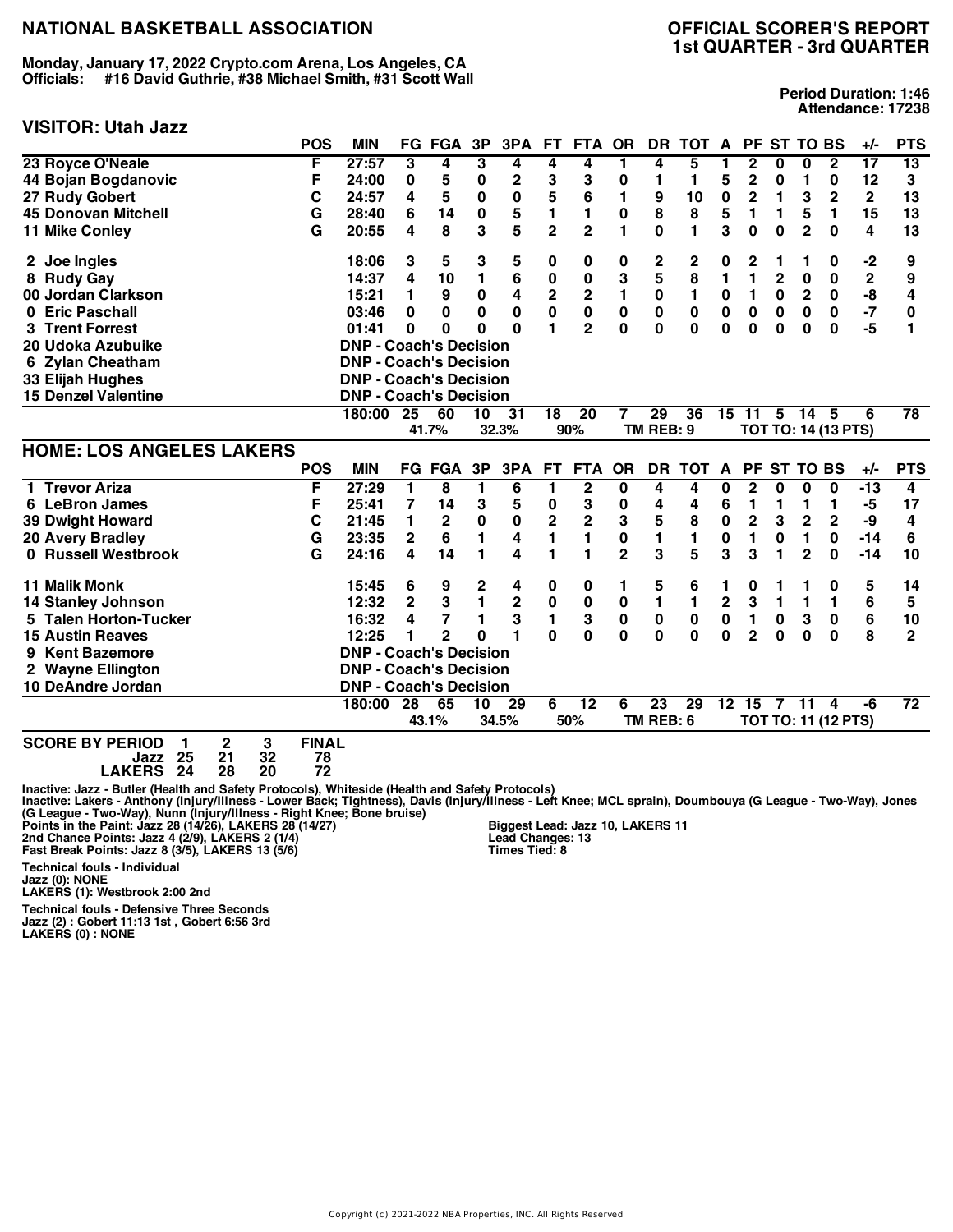**Monday, January 17, 2022 Crypto.com Arena, Los Angeles, CA Officials: #16 David Guthrie, #38 Michael Smith, #31 Scott Wall**

## **VISITOR: Utah Jazz**

**Period Duration: 0:34 Attendance: 17238**

|                                                     | <b>POS</b> | <b>MIN</b>                    |                         | <b>FG FGA</b>   | 3P                      | 3PA                     | FT.                     | <b>FTA</b>              | <b>OR</b>               | <b>DR</b>       | <b>TOT</b>      | A              |                         | PF ST TO BS  |                 |                          | $+/-$           | <b>PTS</b>              |
|-----------------------------------------------------|------------|-------------------------------|-------------------------|-----------------|-------------------------|-------------------------|-------------------------|-------------------------|-------------------------|-----------------|-----------------|----------------|-------------------------|--------------|-----------------|--------------------------|-----------------|-------------------------|
| 23 Royce O'Neale                                    | F          | 06:33                         | $\overline{\mathbf{0}}$ | 1               | 0                       | 1                       | $\bf{0}$                | $\overline{\mathbf{0}}$ | $\overline{\mathbf{0}}$ | $\bf{0}$        | 0               | 1              | 1                       | 0            | 0               | $\overline{\mathbf{0}}$  | $-4$            | $\overline{\mathbf{0}}$ |
| 44 Bojan Bogdanovic                                 | F          | 08:19                         | 1                       | 4               | 0                       | $\boldsymbol{2}$        | 0                       | 0                       | 0                       | 1               | 1               | 1              | 2                       | 0            | 1               | 0                        | $-12$           | $\mathbf 2$             |
| 27 Rudy Gobert                                      | C          | 12:00                         | 2                       | 3               | $\mathbf 0$             | $\mathbf 0$             | $\overline{\mathbf{c}}$ | $\mathbf 2$             | 1                       | 5               | 6               | $\bf{0}$       | 1                       | 0            | $\bf{0}$        | 1                        | $-12$           | 6                       |
| <b>45 Donovan Mitchell</b>                          | G          | 08:19                         | $\mathbf 0$             | 4               | $\mathbf 0$             | 3                       | 0                       | $\mathbf 0$             | $\mathbf 0$             | $\mathbf 0$     | $\mathbf 0$     | $\overline{2}$ | 1                       | $\mathbf 0$  | 0               | $\mathbf 0$              | $-12$           | $\mathbf 0$             |
| 11 Mike Conley                                      | G          | 07:05                         | $\overline{2}$          | 4               | $\overline{\mathbf{2}}$ | $\overline{\mathbf{4}}$ | $\blacksquare$          | $\overline{2}$          | $\mathbf 0$             | $\mathbf 0$     | $\mathbf 0$     | 1              | $\mathbf 0$             | $\mathbf 0$  | 0               | $\mathbf 0$              | $-3$            | $\overline{7}$          |
| 2 Joe Ingles                                        |            | 05:27                         | 0                       | 1               | 0                       | 1                       | 0                       | 0                       | 0                       | 0               | 0               | 0              | 0                       | 0            | 0               | 0                        | -8              | 0                       |
| 8 Rudy Gay                                          |            | 03:41                         | 0                       | $\mathbf 2$     | $\pmb{0}$               | $\mathbf 2$             | $\bf{0}$                | $\pmb{0}$               | $\pmb{0}$               | $\bf{0}$        | $\bf{0}$        | $\bf{0}$       | 1                       | 0            | 0               | 0                        | 0               | 0                       |
| 00 Jordan Clarkson                                  |            | 08:36                         | 1                       | 4               | $\mathbf 0$             | $\overline{\mathbf{2}}$ | $\pmb{0}$               | $\pmb{0}$               | $\pmb{0}$               | 1               | $\mathbf{1}$    | $\mathbf{1}$   | 4                       | $\mathbf{1}$ | 0               | $\mathbf 0$              | -9              | $\mathbf 2$             |
| <b>Eric Paschall</b><br>0                           |            | 00:00                         | $\bf{0}$                | 0               | 0                       | $\mathbf 0$             | 0                       | $\mathbf 0$             | $\mathbf 0$             | $\bf{0}$        | $\mathbf 0$     | $\mathbf 0$    | $\mathbf 0$             | $\mathbf 0$  | $\bf{0}$        | $\mathbf 0$              | 0               | $\mathbf 0$             |
| <b>3 Trent Forrest</b>                              |            | 00:00                         | $\bf{0}$                | 0               | 0                       | $\bf{0}$                | $\mathbf{0}$            | 0                       | 0                       | $\mathbf{0}$    | $\mathbf 0$     | $\bf{0}$       | $\bf{0}$                | 0            | 0               | $\mathbf 0$              | $\bf{0}$        | $\bf{0}$                |
| 20 Udoka Azubuike                                   |            | <b>DNP - Coach's Decision</b> |                         |                 |                         |                         |                         |                         |                         |                 |                 |                |                         |              |                 |                          |                 |                         |
| <b>Zylan Cheatham</b><br>6                          |            | <b>DNP - Coach's Decision</b> |                         |                 |                         |                         |                         |                         |                         |                 |                 |                |                         |              |                 |                          |                 |                         |
| 33 Elijah Hughes                                    |            | <b>DNP - Coach's Decision</b> |                         |                 |                         |                         |                         |                         |                         |                 |                 |                |                         |              |                 |                          |                 |                         |
| <b>15 Denzel Valentine</b>                          |            | <b>DNP - Coach's Decision</b> |                         |                 |                         |                         |                         |                         |                         |                 |                 |                |                         |              |                 |                          |                 |                         |
|                                                     |            | 60:00                         | 6                       | 23              | $\mathbf{2}$            | 15                      | 3                       | 4                       |                         |                 | 8               | 6              | 10                      |              |                 |                          | $-12$           | 17                      |
|                                                     |            |                               |                         | 26.1%           |                         | 13.3%                   |                         | 75%                     |                         | TM REB: 4       |                 |                |                         |              |                 | <b>TOT TO: 2 (0 PTS)</b> |                 |                         |
| <b>HOME: LOS ANGELES LAKERS</b>                     |            |                               |                         |                 |                         |                         |                         |                         |                         |                 |                 |                |                         |              |                 |                          |                 |                         |
|                                                     | <b>POS</b> | <b>MIN</b>                    |                         | <b>FG FGA</b>   | 3P                      | 3PA                     | <b>FT</b>               | <b>FTA</b>              | <b>OR</b>               | <b>DR</b>       | <b>TOT</b>      | $\mathsf{A}$   | <b>PF</b>               |              | <b>ST TO BS</b> |                          | $+/-$           | <b>PTS</b>              |
| 1 Trevor Ariza                                      | F          | 00:00                         | 0                       | 0               | 0                       | $\bf{0}$                | $\bf{0}$                | 0                       | 0                       | $\bf{0}$        | 0               | 0              | 0                       | $\bf{0}$     | 0               | 0                        | $\bf{0}$        | $\overline{\mathbf{0}}$ |
| 6 LeBron James                                      | F          | 11:36                         | $\mathbf{2}$            | 6               | 0                       | 3                       | 4                       | 5                       | 0                       | 3               | 3               | 1              | 0                       | 0            | 0               | 0                        | 16              | 8                       |
| <b>39 Dwight Howard</b>                             | C          | 00:00                         | 0                       | $\pmb{0}$       | $\pmb{0}$               | $\pmb{0}$               | 0                       | 0                       | 0                       | $\pmb{0}$       | 0               | $\pmb{0}$      | $\bf{0}$                | 0            | $\bf{0}$        | 0                        | 0               | 0                       |
| <b>20 Avery Bradley</b>                             | G          | 03:24                         | 1                       | $\mathbf 2$     | 1                       | $\mathbf 2$             | $\pmb{0}$               | 0                       | 0                       | $\bf{0}$        | $\bf{0}$        | $\bf{0}$       | 1                       | 0            | 0               | $\pmb{0}$                | 3               | 3                       |
| 0 Russell Westbrook                                 | G          | 03:24                         | 1                       | 1               | $\mathbf 0$             | $\mathbf 0$             | 3                       | 3                       | $\mathbf 0$             | 3               | 3               | $\bf{0}$       | $\bf{0}$                | $\bf{0}$     | $\mathbf 0$     | $\mathbf 0$              | 3               | 5                       |
| <b>11 Malik Monk</b>                                |            | 09:08                         | 0                       | 3               | 0                       | 2                       | 0                       | 0                       | 1                       | 0               | 1               | 0              | 0                       | 0            | 1               | 0                        | 12              | 0                       |
| <b>14 Stanley Johnson</b>                           |            | 12:00                         | 5                       | 6               | $\pmb{0}$               | $\pmb{0}$               | 0                       | 1                       | 1                       | 3               | 4               | $\mathbf{1}$   | $\overline{\mathbf{2}}$ | $\mathbf 0$  | 0               | $\pmb{0}$                | 12              | 10                      |
| 5 Talen Horton-Tucker                               |            | 11:28                         | 0                       | 0               | 0                       | $\bf{0}$                | 1                       | $\mathbf 2$             | $\pmb{0}$               | $\pmb{0}$       | $\pmb{0}$       | $\pmb{0}$      | $\pmb{0}$               | $\mathbf 0$  | $\bf{0}$        | 1                        | 9               | 1                       |
| <b>15 Austin Reaves</b>                             |            | 09:00                         | 1                       | 3               | $\Omega$                | 1                       | $\mathbf{0}$            | $\bf{0}$                | $\overline{2}$          | 3               | 5               | 1              | 1                       | $\bf{0}$     | 0               | 0                        | 5               | $\overline{2}$          |
| <b>Kent Bazemore</b><br>9                           |            | <b>DNP - Coach's Decision</b> |                         |                 |                         |                         |                         |                         |                         |                 |                 |                |                         |              |                 |                          |                 |                         |
| 2 Wayne Ellington                                   |            | <b>DNP - Coach's Decision</b> |                         |                 |                         |                         |                         |                         |                         |                 |                 |                |                         |              |                 |                          |                 |                         |
| 10 DeAndre Jordan                                   |            | <b>DNP - Coach's Decision</b> |                         |                 |                         |                         |                         |                         |                         |                 |                 |                |                         |              |                 |                          |                 |                         |
|                                                     |            | 60:00                         | 10                      | $\overline{21}$ |                         | 8                       | 8                       | $\overline{11}$         | 4                       | $\overline{12}$ | $\overline{16}$ | 3              | 4                       | $\bf{0}$     |                 | 1                        | $\overline{12}$ | 29                      |
|                                                     |            |                               |                         | 47.6%           |                         | 12.5%                   |                         | 72.7%                   |                         | TM REB: 4       |                 |                |                         |              |                 | <b>TOT TO: 2 (1 PTS)</b> |                 |                         |
| COODE BY BEBIAD<br><b>CINLA L</b><br>$\overline{a}$ |            |                               |                         |                 |                         |                         |                         |                         |                         |                 |                 |                |                         |              |                 |                          |                 |                         |

**SCORE BY PERIOD 4 FINAL Jazz 17 17**

**LAKERS 29 29**

Inactive: Jazz - Butler (Health and Safety Protocols), Whiteside (Health and Safety Protocols)<br>Inactive: Lakers - Anthony (Injury/Illness - Lower Back; Tightness), Davis (Injury/Illness - Left Knee; MCL sprain), Doumbouya

**Biggest Lead: Jazz 9, LAKERS 10 Lead Changes: 1 Times Tied: 1**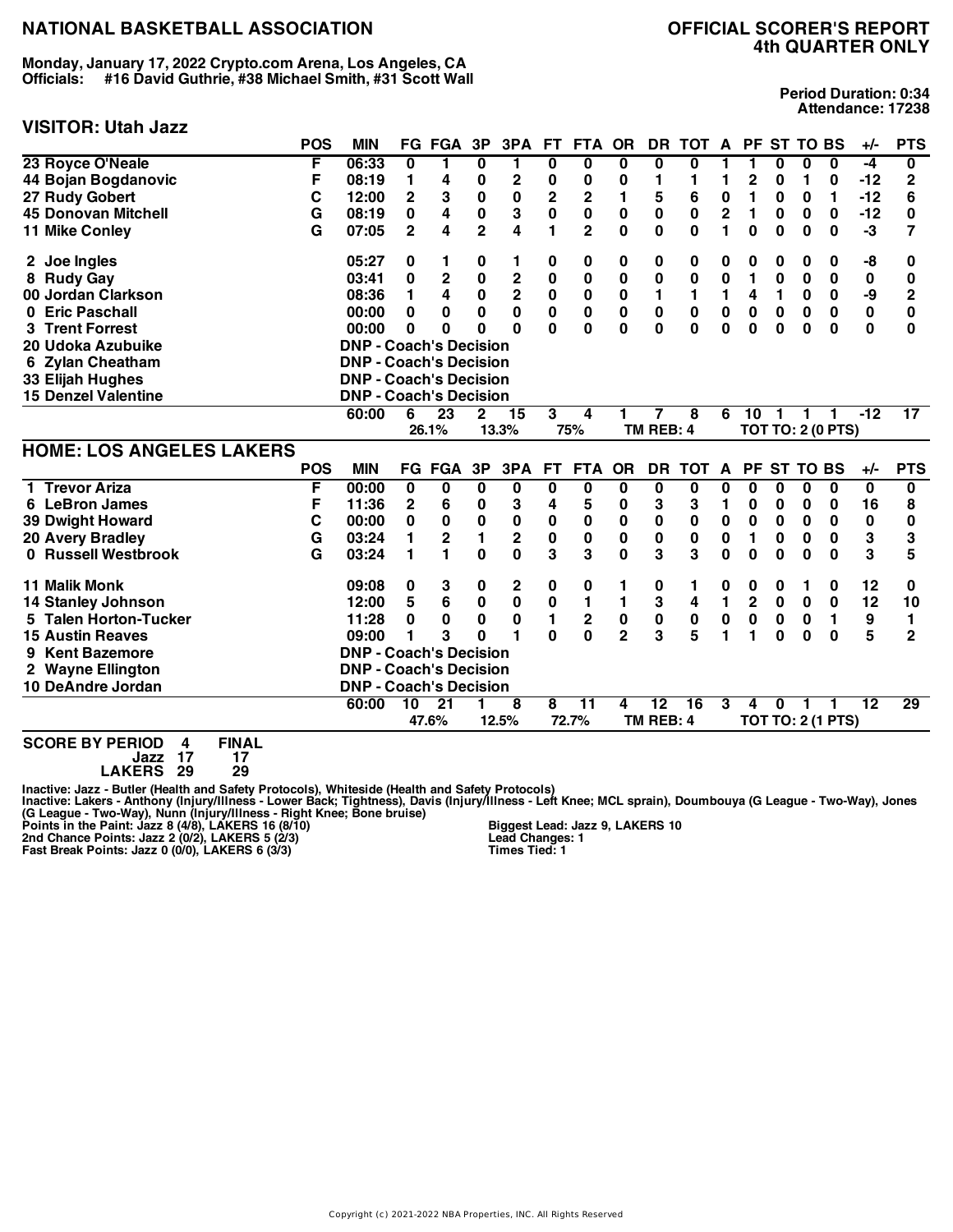**Monday, January 17, 2022 Crypto.com Arena, Los Angeles, CA Officials: #16 David Guthrie, #38 Michael Smith, #31 Scott Wall**

# **VISITOR: Utah Jazz**

| <b>Period Duration: 1:03</b> |
|------------------------------|
| Attendance: 17238            |

| VIƏLI UNI ULAN JAZZ                                   |            |                               |                |                |                |                         |                |                         |                |                 |                 |                |                |             |             |                           |                 |                |
|-------------------------------------------------------|------------|-------------------------------|----------------|----------------|----------------|-------------------------|----------------|-------------------------|----------------|-----------------|-----------------|----------------|----------------|-------------|-------------|---------------------------|-----------------|----------------|
|                                                       | <b>POS</b> | <b>MIN</b>                    |                | <b>FG FGA</b>  | 3P             | 3PA                     | FT.            | FTA OR                  |                | <b>DR</b>       | <b>TOT</b>      | A              |                | PF ST TO BS |             |                           | $+/-$           | <b>PTS</b>     |
| 23 Royce O'Neale                                      | F          | 17:45                         | 1              | 2              | 1              | $\boldsymbol{2}$        | $\overline{2}$ | $\overline{2}$          | 1              | 1               | $\overline{2}$  | 1              | 2              | 0           | 0           | 0                         | $\overline{12}$ | 5              |
| 44 Bojan Bogdanovic                                   | F          | 16:33                         | 1              | 6              | 0              | 4                       | 0              | 0                       | 0              | 1               | 1               | 3              | 2              | 0           | 1           | 0                         | -4              | $\mathbf 2$    |
| 27 Rudy Gobert                                        | С          | 19:15                         | 4              | 5              | 0              | 0                       | 2              | 2                       | 1              | 8               | 9               | $\bf{0}$       | 1              | 1           | 0           | $\mathbf{2}$              | $-11$           | 10             |
| <b>45 Donovan Mitchell</b>                            | G          | 19:31                         | 3              | 11             | 0              | 5                       | 1              | 1                       | 0              | 6               | 6               | 6              | 2              | 1           | 1           | 0                         | 4               | $\overline{7}$ |
| <b>11 Mike Conley</b>                                 | G          | 12:57                         | 3              | $\overline{7}$ | $\overline{2}$ | 6                       | 3              | 4                       | 0              | $\bf{0}$        | 0               | $\overline{2}$ | $\mathbf{0}$   | $\bf{0}$    | 1           | 0                         | $-2$            | 11             |
| 2 Joe Ingles                                          |            | 12:23                         | 2              | 3              | 2              | 3                       | 0              | 0                       | 0              | 2               | $\mathbf{2}$    | 0              | 0              | 1           | 0           | 0                         | $-1$            | 6              |
| 8 Rudy Gay                                            |            | 09:14                         | 2              | 6              | $\pmb{0}$      | 3                       | 0              | $\bf{0}$                | 0              | 1               | 1               | 1              | 1              | 1           | 0           | 0                         | 7               | 4              |
| 00 Jordan Clarkson                                    |            | 12:22                         | $\overline{2}$ | 7              | 0              | $\mathbf 2$             | 0              | 0                       | 0              | 1               | 1               | 1              | 4              | 1           | 0           | 0                         | -5              | 4              |
| 0 Eric Paschall                                       |            | 00:00                         | $\bf{0}$       | $\bf{0}$       | 0              | 0                       | 0              | 0                       | 0              | 0               | 0               | $\bf{0}$       | 0              | $\mathbf 0$ | 0           | 0                         | 0               | 0              |
| 3 Trent Forrest                                       |            | 00:00                         | 0              | 0              | 0              | O                       | O              | 0                       | 0              | 0               | $\bf{0}$        | $\bf{0}$       | $\bf{0}$       | $\bf{0}$    | $\bf{0}$    | $\bf{0}$                  | 0               | $\bf{0}$       |
| 20 Udoka Azubuike                                     |            | <b>DNP - Coach's Decision</b> |                |                |                |                         |                |                         |                |                 |                 |                |                |             |             |                           |                 |                |
| 6 Zylan Cheatham                                      |            | <b>DNP - Coach's Decision</b> |                |                |                |                         |                |                         |                |                 |                 |                |                |             |             |                           |                 |                |
| 33 Elijah Hughes                                      |            | <b>DNP - Coach's Decision</b> |                |                |                |                         |                |                         |                |                 |                 |                |                |             |             |                           |                 |                |
| <b>15 Denzel Valentine</b>                            |            | <b>DNP - Coach's Decision</b> |                |                |                |                         |                |                         |                |                 |                 |                |                |             |             |                           |                 |                |
|                                                       |            | 120:00                        | 18             | 47             | 5              | $\overline{25}$         | 8              | 9                       | 2              | $\overline{20}$ | $\overline{22}$ | 14             | 12             | -5          | 3           | $\overline{2}$            | $\Omega$        | 49             |
|                                                       |            |                               |                | 38.3%          |                | 20%                     |                | 88.9%                   |                | TM REB: 6       |                 |                |                |             |             | <b>TOT TO: 4 (2 PTS)</b>  |                 |                |
| <b>HOME: LOS ANGELES LAKERS</b>                       |            |                               |                |                |                |                         |                |                         |                |                 |                 |                |                |             |             |                           |                 |                |
|                                                       | <b>POS</b> | <b>MIN</b>                    |                | <b>FG FGA</b>  | 3P             | 3PA                     | FT.            | <b>FTA</b>              | <b>OR</b>      | <b>DR</b>       | TOT A           |                |                | PF ST TO BS |             |                           | $+/-$           | <b>PTS</b>     |
| 1 Trevor Ariza                                        | F          | 11:12                         | $\bf{0}$       | $\mathbf 2$    | 0              | $\overline{\mathbf{2}}$ | 0              | $\overline{\mathbf{0}}$ | 0              | 1               | 1               | 0              | $\bf{0}$       | $\bf{0}$    | 0           | $\bf{0}$                  | $-16$           | 0              |
| 6 LeBron James                                        | F          | 19:35                         | 5              | 13             | 1              | 5                       | 4              | 5                       | 0              | 4               | 4               | 2              | 1              | 1           | 1           | 0                         | 12              | 15             |
| <b>39 Dwight Howard</b>                               | C          | 06:27                         | 0              | 1              | $\pmb{0}$      | $\pmb{0}$               | $\bf{0}$       | $\bf{0}$                | 3              | 3               | 6               | $\bf{0}$       | 1              | 0           | 1           | 1                         | -5              | 0              |
| 20 Avery Bradley                                      | G          | 11:38                         | $\overline{2}$ | 4              | 1              | 3                       | 1              | 1                       | 0              | $\pmb{0}$       | 0               | $\bf{0}$       | 1              | $\pmb{0}$   | 0           | 0                         | -5              | 6              |
| 0 Russell Westbrook                                   | G          | 11:38                         | 1              | 6              | $\bf{0}$       | $\overline{2}$          | 3              | 3                       | 1              | 4               | 5               | $\overline{2}$ | $\overline{2}$ | 0           | 1           | 0                         | $-5$            | 5              |
| <b>11 Malik Monk</b>                                  |            | 14:41                         | 3              | 8              | 0              | 3                       | 0              | $\bf{0}$                | 2              | 1               | 3               | 0              | 0              | 0           | $\mathbf 2$ | 0                         | 5               | 6              |
| <b>14 Stanley Johnson</b>                             |            | 16:49                         | 6              | 7              | 0              | $\pmb{0}$               | 0              | 1                       | 1              | 4               | 5               | $\mathbf 2$    | $\overline{2}$ | $\mathbf 0$ | $\bf{0}$    | $\mathbf 0$               | 8               | 12             |
| 5 Talen Horton-Tucker                                 |            | 15:14                         | 1              | $\overline{2}$ | 0              | $\pmb{0}$               | 1              | 3                       | 0              | $\pmb{0}$       | $\pmb{0}$       | $\pmb{0}$      | 0              | 0           | 1           | 1                         | 5               | 3              |
| <b>15 Austin Reaves</b>                               |            | 12:46                         | 1              | 4              | O              | $\overline{2}$          | 0              | $\bf{0}$                | $\overline{2}$ | 3               | 5               | 1              | 1              | $\bf{0}$    | 0           | $\bf{0}$                  | 1               | $\overline{2}$ |
| <b>Kent Bazemore</b><br>9                             |            | <b>DNP - Coach's Decision</b> |                |                |                |                         |                |                         |                |                 |                 |                |                |             |             |                           |                 |                |
| 2 Wayne Ellington                                     |            | <b>DNP - Coach's Decision</b> |                |                |                |                         |                |                         |                |                 |                 |                |                |             |             |                           |                 |                |
| 10 DeAndre Jordan                                     |            | <b>DNP - Coach's Decision</b> |                |                |                |                         |                |                         |                |                 |                 |                |                |             |             |                           |                 |                |
|                                                       |            | 120:00                        | 19             | 47             | 2              | $\overline{17}$         | 9              | $\overline{13}$         | 9              | 20              | 29              | 7              | 8              |             | 6           | 2                         | 0               | 49             |
|                                                       |            |                               |                | 40.4%          |                | 11.8%                   |                | 69.2%                   |                | TM REB: 5       |                 |                |                |             |             | <b>TOT TO: 7 (11 PTS)</b> |                 |                |
| COODE BY DEDIAN<br><b>CINAL</b><br>o.<br>$\mathbf{A}$ |            |                               |                |                |                |                         |                |                         |                |                 |                 |                |                |             |             |                           |                 |                |

**SCORE BY PERIOD 3 4 FINAL Jazz 32 17 49 LAKERS 20 29 49**

Inactive: Jazz - Butler (Health and Safety Protocols), Whiteside (Health and Safety Protocols)<br>Inactive: Lakers - Anthony (Injury/Illness - Lower Back; Tightness), Davis (Injury/Illness - Left Knee; MCL sprain), Doumbouya

**Biggest Lead: Jazz 10, LAKERS 10 Lead Changes: 4 Times Tied: 5**

**Technical fouls - Defensive Three Seconds Jazz (1) : Gobert 6:56 3rd LAKERS (0) : NONE**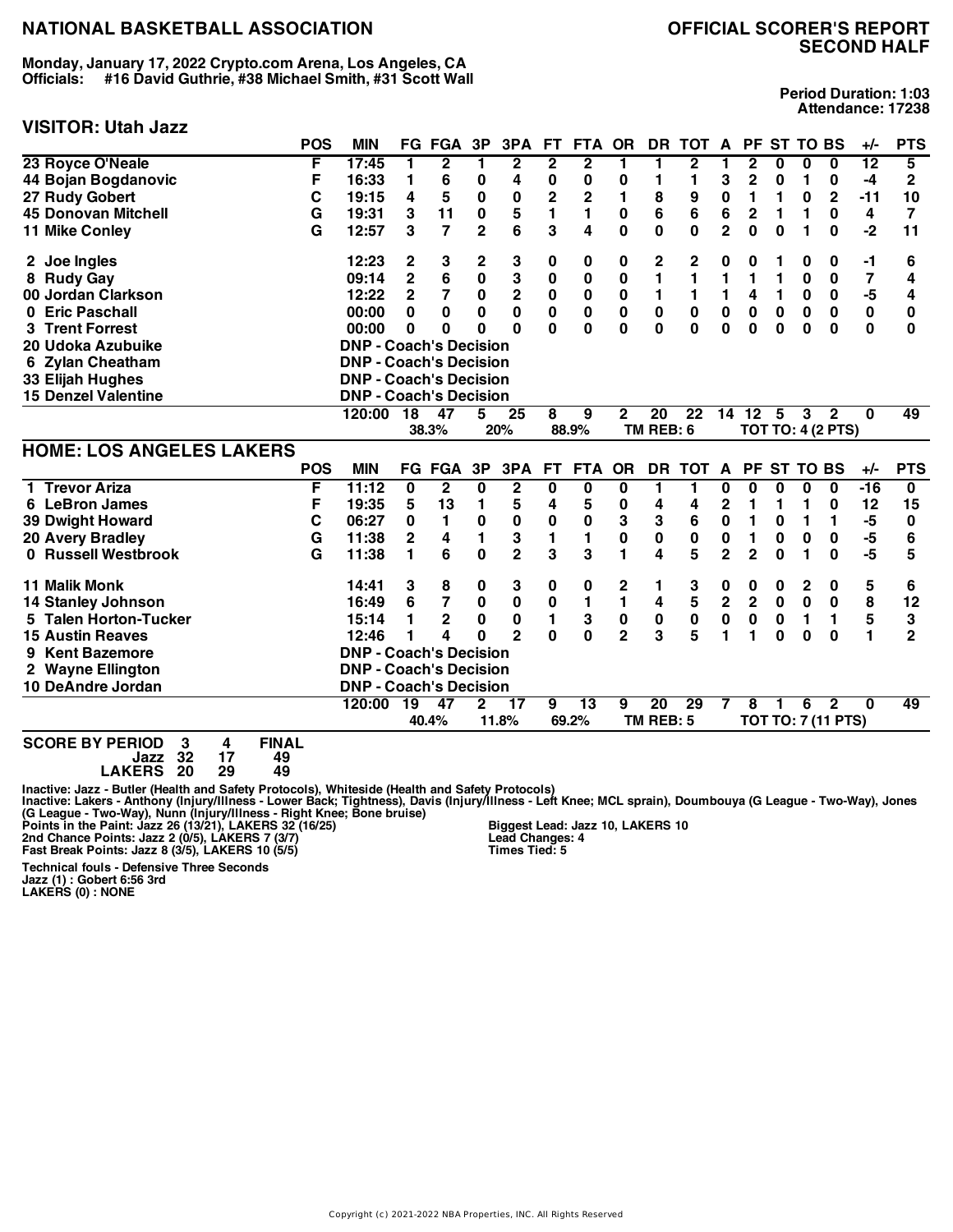**Utah Jazz at LOS ANGELES LAKERS Monday, January 17, 2022 Crypto.com Arena, Los Angeles, CA LAKERS Starters: T.Ariza A.Bradley D.Howard L.James R.Westbrook Jazz Starters: R.O'Neale B.Bogdanovic R.Gobert D.Mitchell M.Conley**

| <b>Time</b> | <b>LAKERS</b>                                    | <b>Score</b>                     | Lead       | Jazz                                                |
|-------------|--------------------------------------------------|----------------------------------|------------|-----------------------------------------------------|
| 12:00       |                                                  | <b>Start of Period (7:42 PM)</b> |            |                                                     |
| 12:00       |                                                  |                                  |            | JUMP BALL D.Howard VS. R.Gobert: TIP TO R.O'Neale   |
| 11:35       |                                                  |                                  |            | MISS D.Mitchell 28' 3PT Step Back Shot              |
| 11:30       |                                                  |                                  |            | <b>M.Conley REBOUND</b>                             |
| 11:28       |                                                  |                                  |            | <b>D.Mitchell Traveling TURNOVER #1</b>             |
|             |                                                  |                                  |            | <b>Jazz Technical Defensive Three Seconds Foul:</b> |
| 11:13       |                                                  |                                  |            | R.Gobert (M.Smith)                                  |
| 11:13       | <b>MISS L. James Technical Free Throw 1 of 1</b> |                                  |            |                                                     |
| 11:07       | A.Bradley 26' 3PT Jump Shot (L.James)            | $3-0$                            | $+3$       |                                                     |
| 10:46       | <b>D.Howard STEAL</b>                            |                                  |            | <b>D.Mitchell Bad Pass TURNOVER #2</b>              |
| 10:39       | <b>MISS L.James Driving Layup</b>                |                                  |            | <b>D.Mitchell BLOCK</b>                             |
| 10:36       |                                                  |                                  |            | <b>D.Mitchell REBOUND</b>                           |
| 10:33       |                                                  | $3-3$                            | <b>TIE</b> | R.O'Neale 26' 3PT Jump Shot (B.Bogdanovic)          |
| 10:05       | <b>MISS R.Westbrook 20' Pullup Shot</b>          |                                  |            |                                                     |
| 10:01       |                                                  |                                  |            | <b>R.Gobert REBOUND</b>                             |
| 09:49       |                                                  | $3-5$                            | $-2^*$     | <b>D.Mitchell Driving Layup</b>                     |
| 09:20       | L.James 26' 3PT Pullup Shot                      | $6-5$                            | $+1*$      |                                                     |
| 09:09       |                                                  |                                  |            |                                                     |
| 09:06       | <b>D.Howard REBOUND</b>                          |                                  |            | <b>MISS M.Conley 14' Pullup Shot</b>                |
|             |                                                  |                                  |            |                                                     |
| 08:53       | <b>MISS T.Ariza Driving Layup</b>                |                                  |            | <b>R.Gobert BLOCK</b>                               |
| 08:49       |                                                  |                                  |            | <b>R.O'Neale REBOUND</b>                            |
| 08:49       | A.Bradley S.FOUL (P1, T1) (M.Smith)              |                                  |            |                                                     |
| 08:49       |                                                  | $6-6$                            | <b>TIE</b> | <b>R.Gobert Free Throw 1 of 2</b>                   |
| 08:49       |                                                  | $6 - 7$                          | $-1*$      | <b>R.Gobert Free Throw 2 of 2</b>                   |
| 08:40       | R.Westbrook 27' 3PT Pullup Shot                  | $9 - 7$                          | $+2^*$     |                                                     |
| 08:28       |                                                  |                                  |            | D. Mitchell Out Of Bounds Step TURNOVER #3          |
| 08:13       | R.Westbrook 19' Pullup Bank Shot                 | $11 - 7$                         | +4         |                                                     |
| 07:51       | T.Ariza S.FOUL (P1, T2) (D.Guthrie)              |                                  |            |                                                     |
| 07:51       |                                                  | $11 - 8$                         | $+3$       | <b>B.Bogdanovic Free Throw 1 of 2</b>               |
| 07:51       |                                                  | $11-9$                           | $+2$       | <b>B.Bogdanovic Free Throw 2 of 2</b>               |
| 07:31       | <b>L.James 18' Step Back Shot</b>                | $13-9$                           | $+4$       |                                                     |
| 07:15       |                                                  | $13 - 12$                        | $+1$       | R.O'Neale 25' 3PT Jump Shot (B.Bogdanovic)          |
| 06:49       | MISS R. Westbrook 23' 3PT Pullup Shot            |                                  |            |                                                     |
| 06:46       |                                                  |                                  |            | <b>D.Mitchell REBOUND</b>                           |
| 06:43       |                                                  | $13 - 14$                        | $-1*$      | <b>D.Mitchell Driving Finger Roll Layup</b>         |
| 06:41       | TIMEOUT (1)                                      |                                  |            |                                                     |
| 06:41       |                                                  |                                  |            | <b>SUB: J.Ingles FOR M.Conley</b>                   |
| 06:21       | <b>MISS R.Westbrook Driving Layup</b>            |                                  |            | <b>R.O'Neale BLOCK</b>                              |
| 06:19       |                                                  |                                  |            | <b>Jazz REBOUND</b>                                 |
|             |                                                  |                                  |            |                                                     |
| 06:19       |                                                  |                                  |            | JUMP BALL R. Westbrook VS. R. O'Neale: TIP TO       |
| 05:57       |                                                  | 13-17                            | -4         | J.Ingles 24' 3PT Jump Shot (B.Bogdanovic)           |
| 05:43       | <b>SUB: S.Johnson FOR L.James</b>                |                                  |            |                                                     |
| 05:43       | <b>SUB: M.Monk FOR D.Howard</b>                  |                                  |            |                                                     |
| 05:43       |                                                  |                                  |            | <b>SUB: R.Gay FOR R.Gobert</b>                      |
| 05:30       | <b>MISS A.Bradley Driving Reverse Layup</b>      |                                  |            |                                                     |
| 05:27       |                                                  |                                  |            | <b>R.Gay REBOUND</b>                                |
| 05:21       | <b>R.Westbrook STEAL</b>                         |                                  |            | <b>D.Mitchell Bad Pass TURNOVER #4</b>              |
| 05:07       | <b>MISS R. Westbrook 17' Pullup Bank Shot</b>    |                                  |            |                                                     |
| 05:03       |                                                  |                                  |            | <b>R.Gay REBOUND</b>                                |
| 04:56       |                                                  |                                  |            | MISS R.Gay 28' 3PT Jump Shot                        |
| 04:52       | <b>R.Westbrook REBOUND</b>                       |                                  |            |                                                     |
| 04:38       | MISS T.Ariza 26' 3PT Jump Shot                   |                                  |            |                                                     |
| 04:33       |                                                  |                                  |            | <b>B.Bogdanovic REBOUND</b>                         |
| 04:31       | <b>S.Johnson BLOCK</b>                           |                                  |            | <b>MISS B.Bogdanovic 8' Driving Floating Shot</b>   |
| 04:30       | <b>M.Monk REBOUND</b>                            |                                  |            |                                                     |
| 04:28       |                                                  |                                  |            | J.Ingles Take Foul (P1, T1) (D.Guthrie)             |
| 04:28       | <b>SUB: A.Reaves FOR A.Bradley</b>               |                                  |            |                                                     |
| 04:28       | <b>SUB: T.Horton-Tucker FOR S.Johnson</b>        |                                  |            |                                                     |
| 04:28       |                                                  |                                  |            | <b>SUB: J.Clarkson FOR B.Bogdanovic</b>             |
| 04:10       | T.Horton-Tucker 13' Fadeaway Shot                | $15-17$                          | $-2$       |                                                     |
| 03:55       |                                                  |                                  |            | MISS D.Mitchell 28' 3PT Jump Shot                   |
| 03:52       | <b>T.Ariza REBOUND</b>                           |                                  |            |                                                     |
|             |                                                  |                                  |            |                                                     |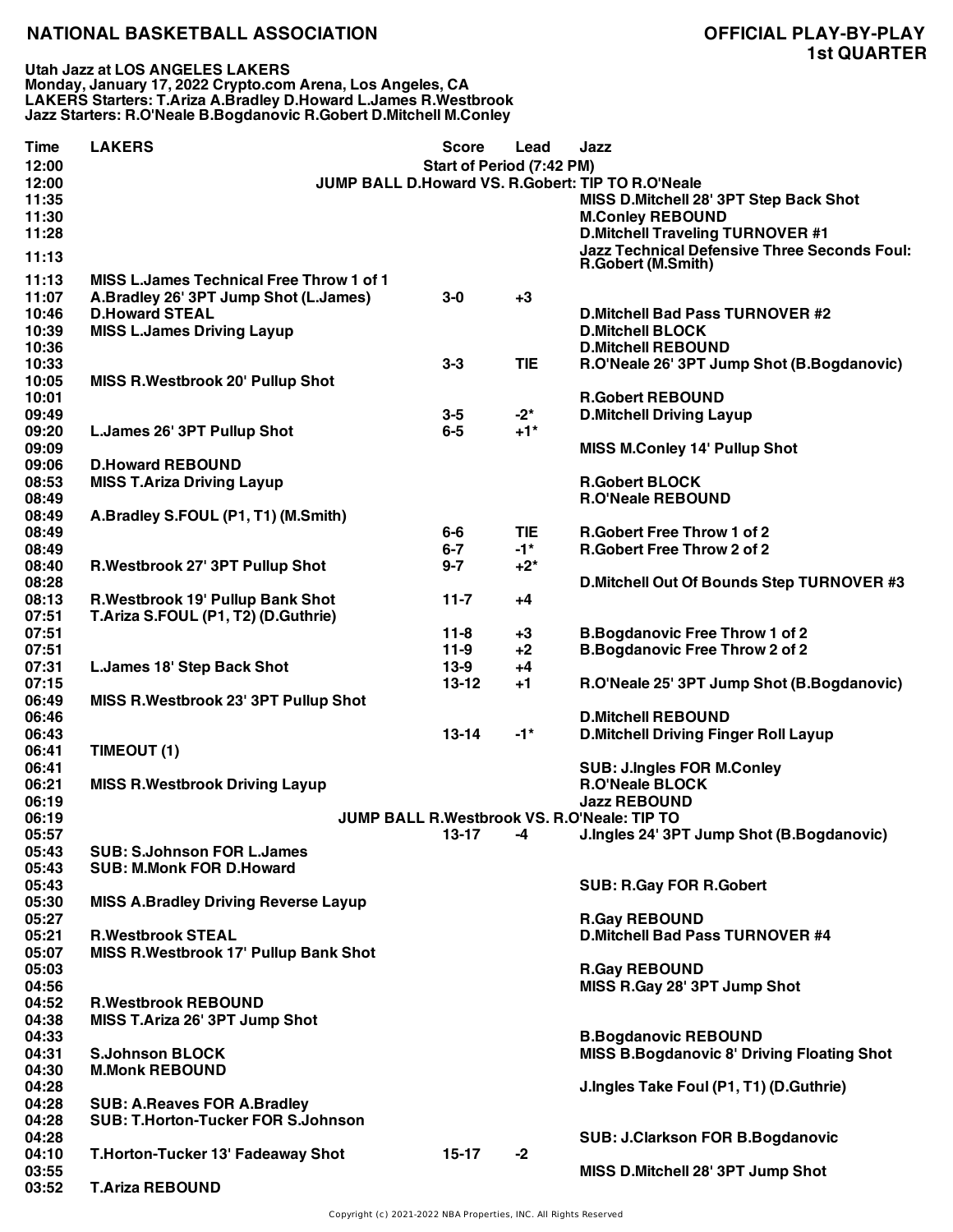| 03:43<br>MISS T.Ariza 26' 3PT Jump Shot<br>03:40<br><b>R.Gay REBOUND</b>                         |  |
|--------------------------------------------------------------------------------------------------|--|
| 03:29<br>A.Reaves S.FOUL (P1, T3) (S.Wall)                                                       |  |
| <b>SUB: S.Johnson FOR R.Westbrook</b><br>03:29                                                   |  |
| 03:29<br>$15-18$<br>J.Clarkson Free Throw 1 of 2<br>$-3$                                         |  |
| $15-19$<br><b>J.Clarkson Free Throw 2 of 2</b><br>03:29<br>$-4$                                  |  |
| $17-19$<br>03:12<br><b>M.Monk Driving Finger Roll Layup</b><br>$-2$                              |  |
| 03:03<br>J.Ingles Offensive (P2) (D.Guthrie)<br>03:03<br><b>J.Ingles Foul TURNOVER #5</b>        |  |
| 02:50<br>S.Johnson 23' 3PT Jump Shot (M.Monk)<br>$+1$ <sup>*</sup><br>$20 - 19$                  |  |
| 02:46<br>TIMEOUT (1)                                                                             |  |
| 02:46<br><b>SUB: L.James FOR T.Ariza</b>                                                         |  |
| 02:46<br><b>SUB: R.Gobert FOR R.O'Neale</b>                                                      |  |
| 02:46<br><b>SUB: M.Conley FOR D.Mitchell</b>                                                     |  |
| <b>S.Johnson STEAL</b><br><b>J.Clarkson Bad Pass TURNOVER #6</b><br>02:24                        |  |
| 02:16<br>A.Reaves FB Driving Layup (L.James)<br>$22 - 19$<br>$+3$                                |  |
| 02:01<br>A.Reaves P.FOUL (P2, T4) (S.Wall)                                                       |  |
| 01:50<br>$22 - 22$<br><b>TIE</b><br>M.Conley 27' 3PT Step Back Shot                              |  |
| 24-22<br>01:39<br>T.Horton-Tucker Driving Layup (L.James)<br>$+2$                                |  |
| <b>M.Monk STEAL</b><br>01:24<br><b>R.Gobert Bad Pass TURNOVER #7</b>                             |  |
| T.Horton-Tucker Out Of Bounds Lost Ball<br>01:21<br><b>TURNOVER #1</b>                           |  |
| R.Gobert Out Of Bounds Lost Ball TURNOVER<br>01:09<br>#8                                         |  |
| :56.0<br>MISS S.Johnson 26' 3PT Jump Shot                                                        |  |
| :53.1<br><b>R.Gay REBOUND</b>                                                                    |  |
| R.Gay 25' 3PT Jump Shot (M.Conley)<br>:39.9<br>24-25<br>$-1*$                                    |  |
| :18.6<br>S.Johnson Out Of Bounds Step TURNOVER #2<br>:18.6<br><b>SUB: A.Bradley FOR A.Reaves</b> |  |
| :00.3<br><b>MISS M.Conley 13' Driving Floating Shot</b>                                          |  |
| <b>Jazz REBOUND</b><br>:00.1                                                                     |  |
| End of 1st QUARTER (24-25)                                                                       |  |
| End of Period (8:07 PM)                                                                          |  |
| <b>BIG HOME LEAD 4</b><br>*LEAD CHANGES 7                                                        |  |
| <b>BIG VISITOR LEAD 4</b><br><b>TIMES TIED 3</b>                                                 |  |
| <b>TURNOVERS</b><br>8 FOR 10 PTS<br>2 FOR 0 PTS                                                  |  |
| 10/20 FOR 50%<br><b>FIELD GOALS</b><br>7/13 FOR 53.8%                                            |  |
| <b>FREE THROWS</b><br>0/1 FOR 0%<br>6/6 FOR 100%                                                 |  |
| <b>OFF: 1 DEF: 4</b><br><b>REBOUNDS</b><br><b>OFF: 2 DEF: 10</b>                                 |  |

**L.James, R.Westbrook: 5 HIGH SCORER R.O'Neale: 6**

**4 TIED: 1 HIGH REBOUNDER R.Gay: 4 L.James: 3 HIGH ASSISTS B.Bogdanovic: 3**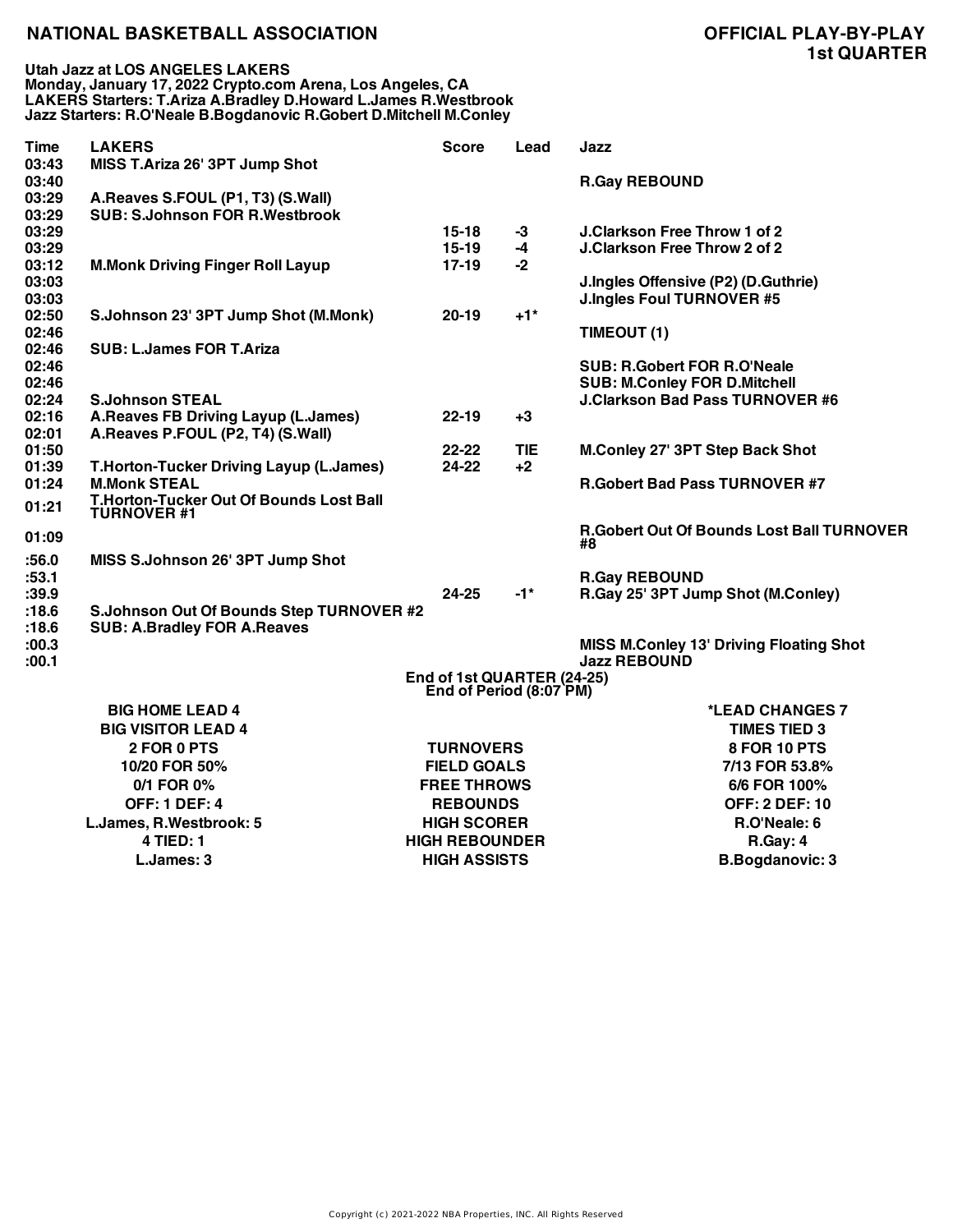**Utah Jazz at LOS ANGELES LAKERS Monday, January 17, 2022 Crypto.com Arena, Los Angeles, CA LAKERS Starters: T.Horton-Tucker L.James M.Monk S.Johnson A.Reaves Jazz Starters: J.Clarkson J.Ingles M.Conley R.Gobert E.Paschall**

| Time  | <b>LAKERS</b>                                 | <b>Score</b>              | Lead       | Jazz                                             |
|-------|-----------------------------------------------|---------------------------|------------|--------------------------------------------------|
| 12:00 |                                               | Start of Period (8:10 PM) |            |                                                  |
| 12:00 | <b>Possession: Lakers</b>                     | 24-25                     | -1         |                                                  |
| 11:36 |                                               |                           |            | R.Gobert S.FOUL (P1, T1) (M.Smith)               |
| 11:36 | <b>MISS T.Horton-Tucker Free Throw 1 of 2</b> |                           |            |                                                  |
| 11:36 | T.Horton-Tucker Free Throw 2 of 2             | 25-25                     | <b>TIE</b> |                                                  |
| 11:24 |                                               |                           |            | MISS J.Clarkson 27' 3PT Jump Shot                |
| 11:20 | <b>M.Monk REBOUND</b>                         |                           |            |                                                  |
| 11:17 | M.Monk 27' 3PT FB Running Pullup Shot         | 28-25                     | $+3*$      |                                                  |
| 10:59 |                                               |                           |            | MISS J.Ingles 26' 3PT Jump Shot                  |
| 10:58 |                                               |                           |            | <b>R.Gobert REBOUND</b>                          |
| 10:58 | <b>L.James BLOCK</b>                          |                           |            | <b>MISS R.Gobert Putback Layup</b>               |
| 10:57 |                                               |                           |            | <b>Jazz REBOUND</b>                              |
|       |                                               |                           |            |                                                  |
| 10:52 |                                               | 28-27                     | +1         | <b>R.Gobert Cutting Dunk (M.Conley)</b>          |
| 10:35 | MISS L.James 19' Turnaround Shot              |                           |            |                                                  |
| 10:32 |                                               |                           |            | <b>R.Gobert REBOUND</b>                          |
| 10:26 |                                               | 28-30                     | $-2^{*}$   | <b>M.Conley 26' 3PT Pullup Shot</b>              |
| 10:07 | M.Monk 25' 3PT Pullup Shot (S.Johnson)        | $31 - 30$                 | $+1*$      |                                                  |
| 09:55 | S.Johnson P.FOUL (P1, T1) (M.Smith)           |                           |            |                                                  |
| 09:55 |                                               |                           |            | <b>SUB: T.Forrest FOR M.Conley</b>               |
| 09:50 | S.Johnson P.FOUL (P2, T2) (M.Smith)           |                           |            |                                                  |
| 09:41 |                                               |                           |            | <b>MISS J.Clarkson 10' Driving Floating Shot</b> |
| 09:37 | <b>L.James REBOUND</b>                        |                           |            |                                                  |
| 09:34 | T.Horton-Tucker 26' 3PT Jump Shot (L.James)   | 34-30                     | +4         |                                                  |
| 09:20 |                                               |                           |            | MISS J.Clarkson 26' 3PT Pullup Shot              |
| 09:20 | <b>M.Monk REBOUND</b>                         |                           |            |                                                  |
| 09:13 | L.James 26' 3PT FB Running Pullup Shot        | $37 - 30$                 | $+7$       |                                                  |
| 09:12 |                                               |                           |            | TIMEOUT (2)                                      |
| 09:01 | S.Johnson S.FOUL (P3, T3) (D.Guthrie)         |                           |            |                                                  |
| 09:01 |                                               |                           |            | <b>MISS T.Forrest Free Throw 1 of 2</b>          |
| 09:01 | <b>SUB: D.Howard FOR S.Johnson</b>            |                           |            |                                                  |
| 09:01 |                                               | $37 - 31$                 | $+6$       | T.Forrest Free Throw 2 of 2                      |
| 08:45 | MISS M.Monk 24' 3PT Jump Shot                 |                           |            |                                                  |
| 08:42 |                                               |                           |            | <b>R.Gobert REBOUND</b>                          |
| 08:31 |                                               |                           |            | MISS J.Ingles 27' 3PT Pullup Shot                |
| 08:28 | <b>M.Monk REBOUND</b>                         |                           |            |                                                  |
| 08:24 | MISS L.James 29' 3PT Jump Shot                |                           |            |                                                  |
| 08:19 |                                               |                           |            | <b>R.Gobert REBOUND</b>                          |
| 08:14 |                                               |                           |            | J.Clarkson Offensive (P1) (S.Wall)               |
| 08:14 |                                               |                           |            | <b>J.Clarkson Foul TURNOVER #9</b>               |
| 08:14 | <b>SUB: T.Ariza FOR L.James</b>               |                           |            |                                                  |
| 08:14 |                                               |                           |            | <b>SUB: R.Gay FOR E.Paschall</b>                 |
| 08:14 |                                               |                           |            | <b>SUB: D.Mitchell FOR R.Gobert</b>              |
| 08:14 |                                               |                           |            | <b>SUB: B.Bogdanovic FOR T.Forrest</b>           |
| 08:03 | MISS T.Horton-Tucker 23' 3PT Jump Shot        |                           |            |                                                  |
| 08:01 |                                               |                           |            | <b>Jazz REBOUND</b>                              |
| 07:49 |                                               |                           |            | MISS R.Gay 24' 3PT Jump Shot                     |
| 07:45 |                                               |                           |            | <b>J.Clarkson REBOUND</b>                        |
| 07:44 |                                               |                           |            | <b>MISS J.Clarkson 6' Floating Shot</b>          |
| 07:41 | <b>D.Howard REBOUND</b>                       |                           |            |                                                  |
| 07:31 |                                               |                           |            | B.Bogdanovic S.FOUL (P1, T2) (D.Guthrie)         |
| 07:31 | D. Howard Free Throw 1 of 2                   | 38-31                     |            |                                                  |
|       |                                               |                           | +7         |                                                  |
| 07:31 | <b>SUB: R.Westbrook FOR M.Monk</b>            |                           |            |                                                  |
| 07:31 | <b>SUB: A.Bradley FOR A.Reaves</b>            |                           |            |                                                  |
| 07:31 |                                               |                           |            | <b>SUB: R.O'Neale FOR J.Ingles</b>               |
| 07:31 | D. Howard Free Throw 2 of 2                   | 39-31                     | $+8$       |                                                  |
| 07:15 |                                               |                           |            | MISS J.Clarkson 25' 3PT Step Back Shot           |
| 07:11 | <b>T.Ariza REBOUND</b>                        |                           |            |                                                  |
| 07:00 | <b>R.Westbrook Driving Layup</b>              | 41-31                     | $+10$      |                                                  |
| 06:54 | T.Horton-Tucker P.FOUL (P1, T4) (S.Wall)      |                           |            |                                                  |
| 06:44 |                                               |                           |            | MISS R.Gay 28' 3PT Jump Shot                     |
| 06:41 |                                               |                           |            | <b>R.Gay REBOUND</b>                             |
| 06:33 |                                               |                           |            | MISS D.Mitchell 27' 3PT Pullup Shot              |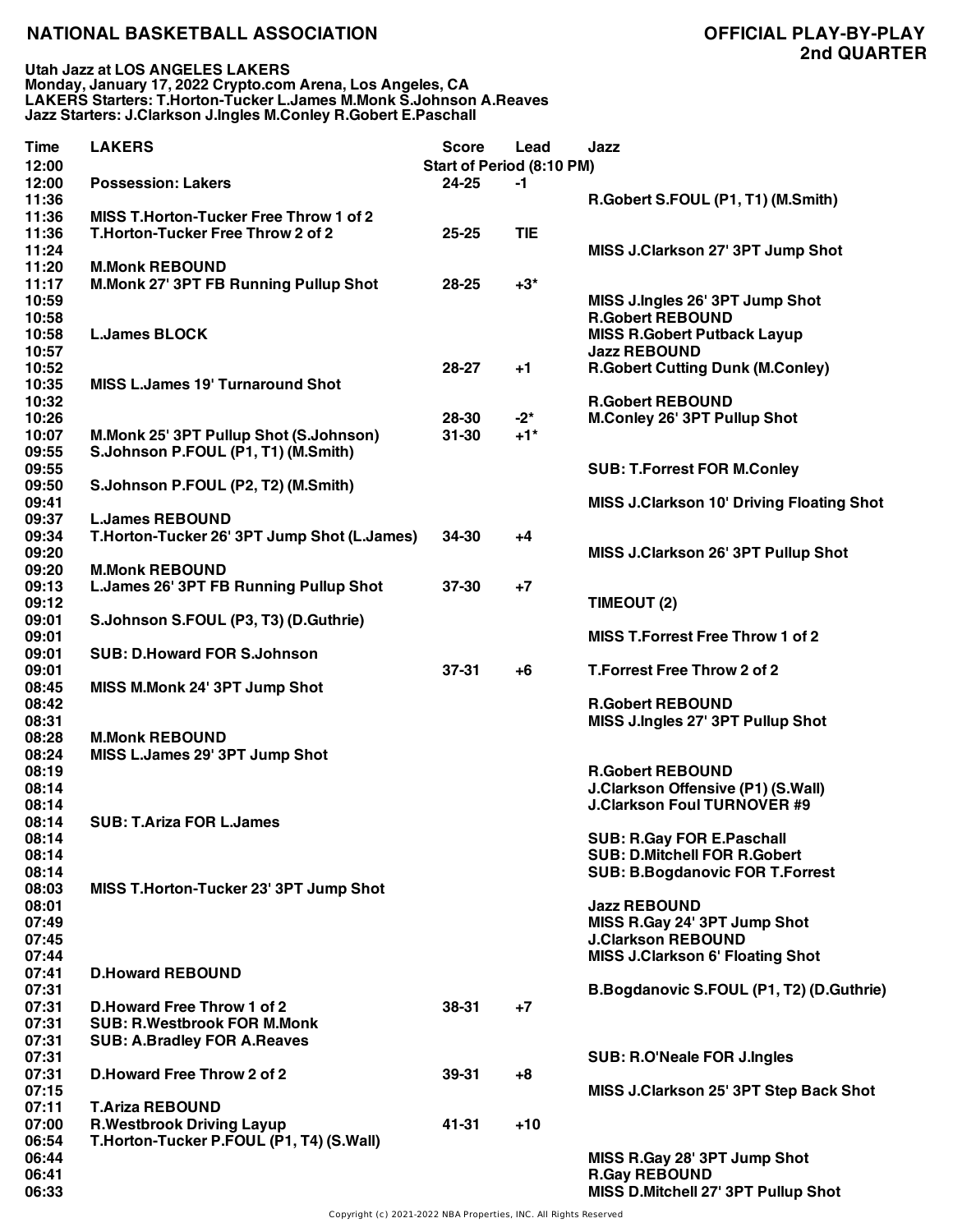**Utah Jazz at LOS ANGELES LAKERS Monday, January 17, 2022 Crypto.com Arena, Los Angeles, CA LAKERS Starters: T.Horton-Tucker L.James M.Monk S.Johnson A.Reaves Jazz Starters: J.Clarkson J.Ingles M.Conley R.Gobert E.Paschall**

| Time<br>06:28  | <b>LAKERS</b>                                                       | <b>Score</b>   | Lead       | Jazz<br><b>R.Gay REBOUND</b>                                                   |
|----------------|---------------------------------------------------------------------|----------------|------------|--------------------------------------------------------------------------------|
| 06:27<br>06:17 | MISS T.Horton-Tucker 26' 3PT Jump Shot                              | 41-33          | +8         | <b>R.Gay Putback Layup</b>                                                     |
| 06:17<br>06:07 | <b>D.Howard BLOCK</b>                                               |                |            | <b>R.O'Neale REBOUND</b><br><b>MISS B.Bogdanovic 7' Fadeaway Shot</b>          |
| 06:07          |                                                                     |                |            | <b>Jazz REBOUND</b><br><b>B.Bogdanovic Discontinue Dribble TURNOVER</b>        |
| 06:00          |                                                                     |                |            | #10                                                                            |
| 05:55<br>05:54 | <b>MISS R.Westbrook Driving Layup</b><br><b>R.Westbrook REBOUND</b> |                |            | <b>R.O'Neale BLOCK</b>                                                         |
| 05:52<br>05:39 | A.Bradley Traveling TURNOVER #3                                     |                |            | MISS D.Mitchell 16' Jump Shot                                                  |
| 05:37<br>05:30 | <b>T.Ariza REBOUND</b><br>MISS A.Bradley 23' 3PT Jump Shot          |                |            |                                                                                |
| 05:29          | <b>LAKERS REBOUND</b>                                               |                |            |                                                                                |
| 05:21          | <b>D.Howard Lost Ball TURNOVER #4</b>                               |                |            | <b>R.Gay STEAL</b>                                                             |
| 05:04<br>05:01 |                                                                     |                |            | MISS J.Clarkson 26' 3PT Pullup Shot<br><b>R.Gay REBOUND</b>                    |
| 04:59          |                                                                     |                |            | MISS R.Gay 26' 3PT Pullup Shot                                                 |
| 04:57<br>04:53 | <b>R.Westbrook REBOUND</b>                                          |                |            | R.Gay P.FOUL (P1, T3) (S.Wall)                                                 |
| 04:53<br>04:53 | <b>SUB: L.James FOR T.Horton-Tucker</b>                             |                |            | <b>SUB: M.Conley FOR J.Clarkson</b>                                            |
| 04:53          |                                                                     |                |            | <b>SUB: R.Gobert FOR R.Gay</b>                                                 |
| 04:35          | <b>MISS T.Ariza 8' Fadeaway Shot</b>                                |                |            |                                                                                |
| 04:32          |                                                                     |                |            | <b>R.Gobert REBOUND</b>                                                        |
| 04:27          | R.Westbrook P.FOUL (P1.PN) (M.Smith)                                |                |            |                                                                                |
| 04:27          |                                                                     | 41-34<br>41-35 | $+7$       | R.O'Neale Free Throw 1 of 2<br>R.O'Neale Free Throw 2 of 2                     |
| 04:27<br>04:08 | <b>D.Howard Cutting Layup (L.James)</b>                             | 43-35          | +6<br>$+8$ |                                                                                |
| 03:45          |                                                                     | 43-37          | $+6$       | <b>R.Gobert Cutting Layup (R.O'Neale)</b>                                      |
| 03:24          | T.Ariza 24' 3PT Jump Shot (R.Westbrook)                             | 46-37          | +9         |                                                                                |
| 03:22          | <b>LAKERS Violation: Delay Of Game (M.Smith)</b>                    |                |            |                                                                                |
| 03:00          |                                                                     |                |            | <b>MISS B.Bogdanovic 6' Driving Floating Shot</b>                              |
| 02:58<br>02:53 | <b>L.James REBOUND</b><br>MISS T.Ariza 25' 3PT Pullup Shot          |                |            |                                                                                |
| 02:50          |                                                                     |                |            | <b>R.O'Neale REBOUND</b>                                                       |
| 02:40          |                                                                     |                |            | MISS R.O'Neale 25' 3PT Jump Shot                                               |
| 02:37          | <b>A.Bradley REBOUND</b>                                            |                |            |                                                                                |
| 02:26          | <b>L.James 17' Turnaround Fadeaway Shot</b>                         | 48-37          | $+11$      |                                                                                |
| 02:15<br>02:14 |                                                                     | 48-40          | $+8$       | M.Conley 28' 3PT Pullup Shot (D.Mitchell)                                      |
| 02:00          | TIMEOUT (2)<br><b>R.Westbrook Driving Dunk</b>                      | 50-40          | $+10$      |                                                                                |
| 02:00          |                                                                     |                |            | R.Gobert S.FOUL (P2, T4) (D.Guthrie)                                           |
| 02:00          | <b>Russell Westbrook Foul: T.FOUL (D.Guthrie)</b>                   |                |            |                                                                                |
| 02:00          |                                                                     | 50-41          | $+9$       | <b>B.Bogdanovic Technical Free Throw 1 of 1</b>                                |
| 02:00          | <b>R.Westbrook Free Throw 1 of 1</b>                                | $51 - 41$      | $+10$      |                                                                                |
| 01:49<br>01:46 | <b>D.Howard STEAL</b>                                               |                |            | <b>M.Conley Bad Pass TURNOVER #11</b><br>B.Bogdanovic S.FOUL (P2.PN) (M.Smith) |
| 01:46          | T.Ariza Free Throw 1 of 2                                           | $52 - 41$      | $+11$      |                                                                                |
| 01:46          | <b>MISS T.Ariza Free Throw 2 of 2</b>                               |                |            |                                                                                |
| 01:43          |                                                                     |                |            | <b>R.Gobert REBOUND</b>                                                        |
| 01:31          | T.Ariza S.FOUL (P2.PN) (D.Guthrie)                                  |                |            |                                                                                |
| 01:31          |                                                                     | $52 - 42$      | $+10$      | <b>R.Gobert Free Throw 1 of 2</b>                                              |
| 01:31<br>01:12 |                                                                     | $52 - 43$      | $+9$       | <b>R.Gobert Free Throw 2 of 2</b><br>R.O'Neale P.FOUL (P1.PN) (M.Smith)        |
| 01:12          | <b>MISS L.James Free Throw 1 of 2</b>                               |                |            |                                                                                |
| 01:12          | MISS L.James Free Throw 2 of 2                                      |                |            |                                                                                |
| 01:11          |                                                                     |                |            | <b>Jazz REBOUND</b>                                                            |
| 01:11          | D.Howard L.B Foul (P1.PN) (D.Guthrie)                               |                |            |                                                                                |
| 01:11          | SUB: T.Horton-Tucker FOR T.Ariza                                    |                |            |                                                                                |
| 01:11          |                                                                     | 52-44          | +8         | <b>R.Gobert Free Throw 1 of 2</b>                                              |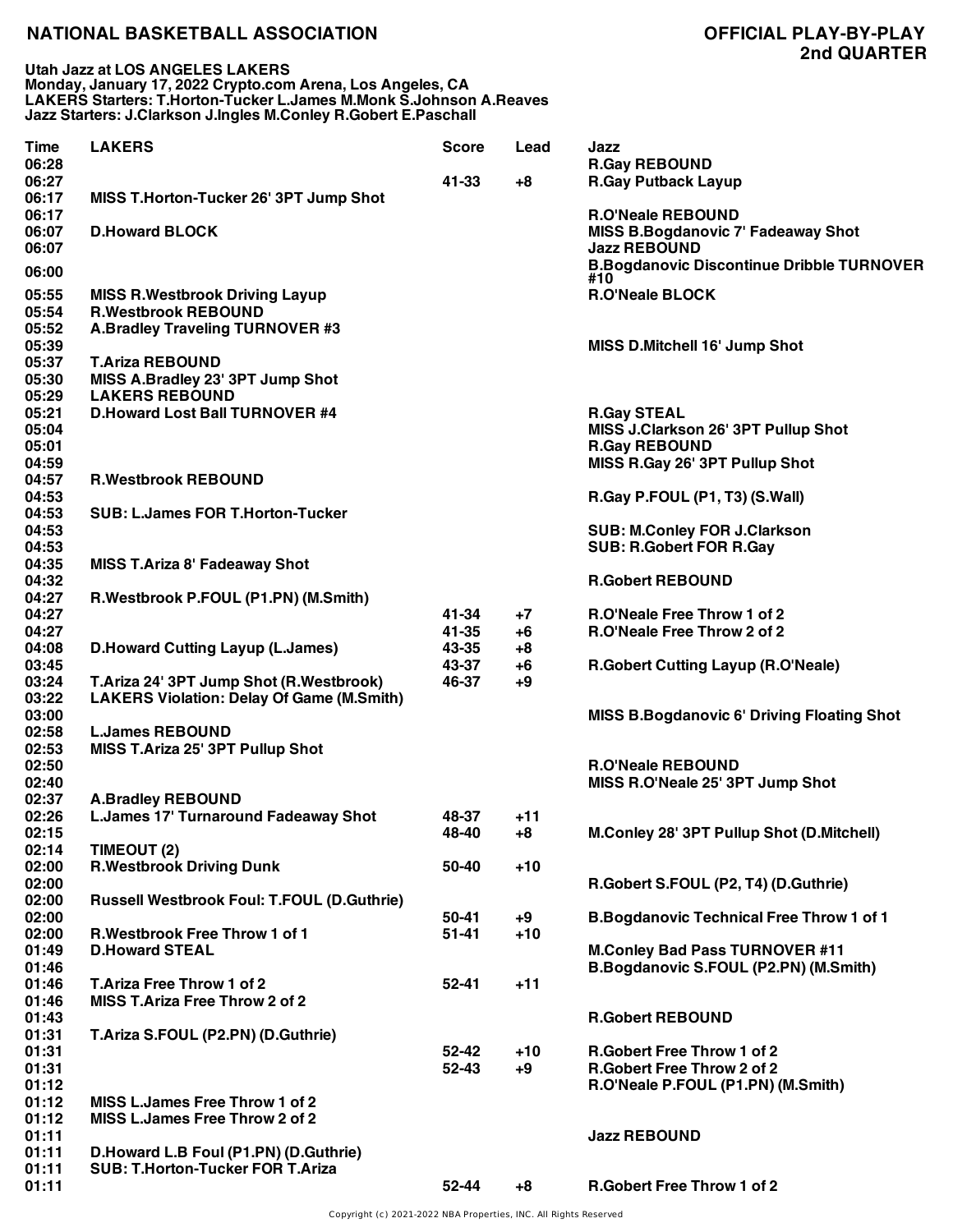**Utah Jazz at LOS ANGELES LAKERS Monday, January 17, 2022 Crypto.com Arena, Los Angeles, CA LAKERS Starters: T.Horton-Tucker L.James M.Monk S.Johnson A.Reaves Jazz Starters: J.Clarkson J.Ingles M.Conley R.Gobert E.Paschall**

| Time<br>01:11 | <b>LAKERS</b>                                                       | <b>Score</b>                                          | Lead | Jazz<br>MISS R.Gobert Free Throw 2 of 2 |
|---------------|---------------------------------------------------------------------|-------------------------------------------------------|------|-----------------------------------------|
| 01:09         | <b>L.James REBOUND</b>                                              |                                                       |      |                                         |
| :55.1         | <b>T.Horton-Tucker Out Of Bounds Bad Pass</b><br><b>TURNOVER #5</b> |                                                       |      |                                         |
| :47.7         |                                                                     | 52-46                                                 | +6   | <b>D.Mitchell 22' Pullup Shot</b>       |
| :27.5         | <b>R.Westbrook Out Of Bounds Bad Pass</b><br><b>TURNOVER #6</b>     |                                                       |      |                                         |
| :03.0         | <b>D.Howard STEAL</b>                                               |                                                       |      | <b>R.Gobert Lost Ball TURNOVER #12</b>  |
| :00.6         | MISS A.Bradley 25' 3PT FB Running Shot                              |                                                       |      |                                         |
| :00.1         | <b>LAKERS REBOUND</b>                                               |                                                       |      |                                         |
|               |                                                                     | End of 2nd QUARTER (52-46)<br>End of Period (8:46 PM) |      |                                         |
|               | <b>BIG HOME LEAD 11</b>                                             |                                                       |      | *LEAD CHANGES 3                         |
|               | <b>BIG VISITOR LEAD 2</b>                                           |                                                       |      | <b>TIMES TIED 1</b>                     |
|               | 4 FOR 2 PTS                                                         | <b>TURNOVERS</b>                                      |      | 4 FOR 1 PTS                             |
|               | 9/19 FOR 47.4%                                                      | <b>FIELD GOALS</b>                                    |      | 6/23 FOR 26.1%                          |
|               | 5/9 FOR 55.6%                                                       | <b>FREE THROWS</b>                                    |      | 7/9 FOR 77.8%                           |
|               | <b>OFF: 5 DEF: 11</b>                                               | <b>REBOUNDS</b>                                       |      | <b>OFF: 8 DEF: 9</b>                    |
|               | M.Monk: 6                                                           | <b>HIGH SCORER</b>                                    |      | R.Gobert: 7                             |
|               | L.James, M.Monk: 3                                                  | <b>HIGH REBOUNDER</b>                                 |      | R.Gobert: 6                             |
|               | L.James: 2                                                          | <b>HIGH ASSISTS</b>                                   |      | R.O'Neale, D.Mitchell, M.Conley: 1      |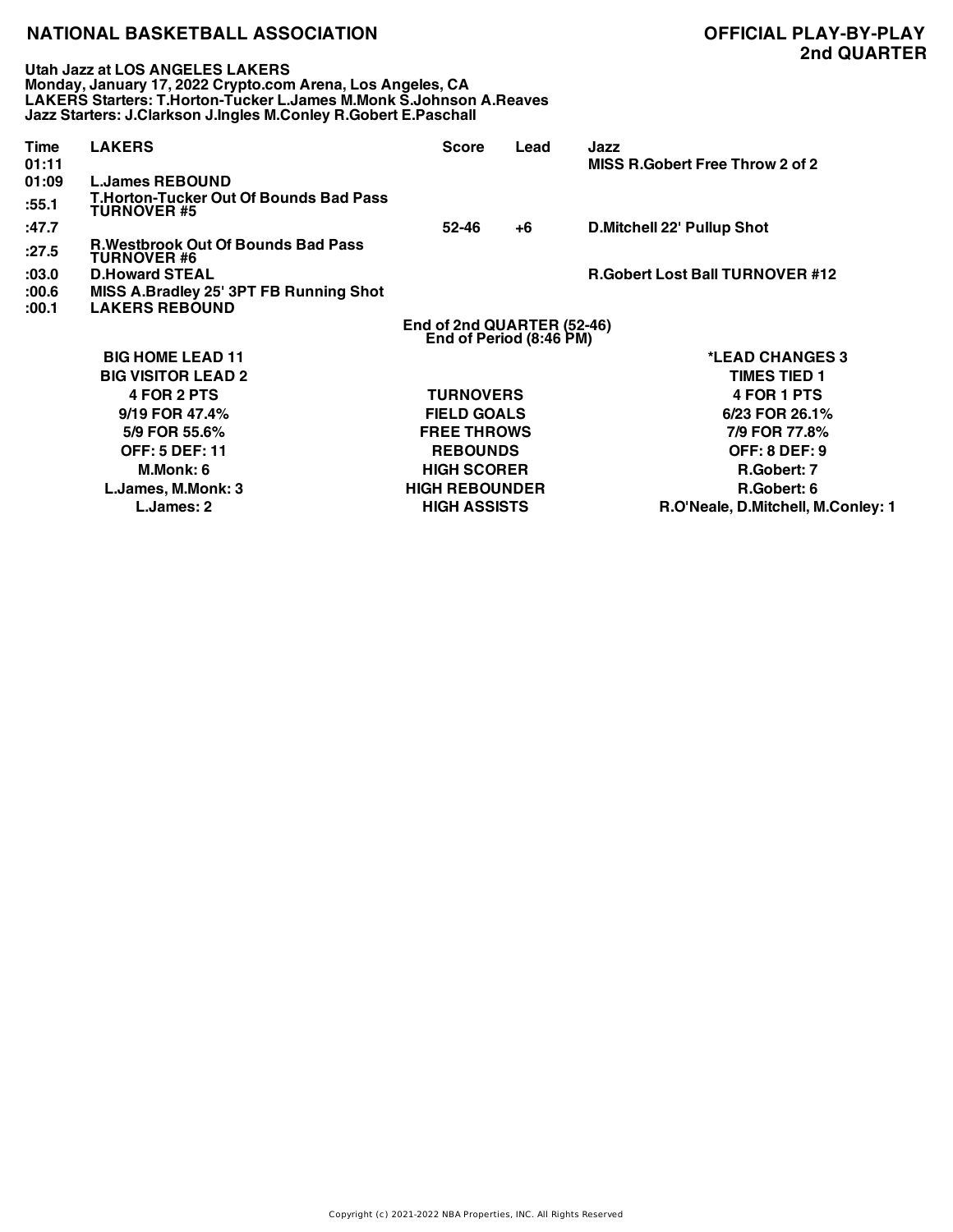| Time  | <b>LAKERS</b>                                 | <b>Score</b>              | Lead       | Jazz                                                           |
|-------|-----------------------------------------------|---------------------------|------------|----------------------------------------------------------------|
| 12:00 |                                               | Start of Period (9:01 PM) |            |                                                                |
| 12:00 | <b>Possession: Lakers</b>                     | 52-46                     | +6         |                                                                |
| 11:43 | <b>MISS L.James 13' Fadeaway Shot</b>         |                           |            |                                                                |
| 11:40 |                                               |                           |            | <b>D.Mitchell REBOUND</b>                                      |
| 11:37 |                                               | $52 - 48$                 | $+4$       | <b>R.Gobert FB Cutting Dunk (D.Mitchell)</b>                   |
| 11:11 | MISS L.James 26' 3PT Jump Shot                |                           |            |                                                                |
| 11:08 |                                               |                           |            | <b>R.Gobert REBOUND</b>                                        |
| 11:03 |                                               |                           |            | MISS D.Mitchell 29' 3PT Pullup Shot                            |
| 11:00 | <b>D.Howard REBOUND</b>                       |                           |            |                                                                |
| 10:44 |                                               | 54-48                     | $+6$       |                                                                |
|       | A.Bradley Reverse Layup (R.Westbrook)         |                           |            |                                                                |
| 10:22 | <b>L.James STEAL</b>                          |                           |            | <b>M.Conley Lost Ball TURNOVER #13</b>                         |
| 10:18 | <b>L.James FB Running Reverse Layup</b>       | 56-48                     | +8         |                                                                |
| 10:04 | <b>D.Howard BLOCK</b>                         |                           |            | <b>MISS D.Mitchell 14' Pullup Shot</b>                         |
| 10:04 |                                               |                           |            | <b>Jazz REBOUND</b>                                            |
| 09:55 |                                               |                           |            | MISS B.Bogdanovic 25' 3PT Jump Shot                            |
| 09:52 | <b>D.Howard REBOUND</b>                       |                           |            |                                                                |
| 09:43 | MISS T.Ariza 23' 3PT Jump Shot                |                           |            |                                                                |
| 09:40 | <b>D.Howard REBOUND</b>                       |                           |            |                                                                |
| 09:38 | MISS R.Westbrook 26' 3PT Jump Shot            |                           |            |                                                                |
| 09:34 |                                               |                           |            | <b>R.Gobert REBOUND</b>                                        |
| 09:24 | D.Howard S.FOUL (P2, T1) (S.Wall)             |                           |            |                                                                |
| 09:24 |                                               | 56-49                     | $+7$       | R.O'Neale Free Throw 1 of 2                                    |
| 09:24 |                                               | 56-50                     | +6         | R.O'Neale Free Throw 2 of 2                                    |
| 09:12 | L.James Out Of Bounds Step TURNOVER #7        |                           |            |                                                                |
| 09:06 | R.Westbrook S.FOUL (P2, T2) (M.Smith)         |                           |            |                                                                |
| 09:06 |                                               | 56-51                     | $+5$       | <b>M.Conley Free Throw 1 of 2</b>                              |
| 09:06 |                                               | 56-52                     | +4         | <b>M.Conley Free Throw 2 of 2</b>                              |
| 08:48 | MISS R. Westbrook 8' Fadeaway Shot            |                           |            |                                                                |
|       |                                               |                           |            |                                                                |
| 08:44 |                                               |                           |            | <b>R.Gobert REBOUND</b>                                        |
| 08:30 |                                               | 56-54                     | $+2$       | <b>M.Conley 10' Driving Floating Shot</b><br>(B.Bogdanovic)    |
| 08:30 | TIMEOUT (3)                                   |                           |            |                                                                |
| 08:14 | MISS L.James 22' Jump Shot                    |                           |            |                                                                |
| 08:10 |                                               |                           |            | <b>D.Mitchell REBOUND</b>                                      |
| 08:04 |                                               | 56-56                     | <b>TIE</b> | <b>D.Mitchell 12' Turnaround Shot</b>                          |
|       |                                               |                           |            |                                                                |
| 07:50 | <b>MISS R. Westbrook Reverse Layup</b>        |                           |            |                                                                |
| 07:48 | <b>R.Westbrook REBOUND</b>                    |                           |            |                                                                |
| 07:48 | <b>MISS R.Westbrook Putback Layup</b>         |                           |            |                                                                |
| 07:47 | <b>D.Howard REBOUND</b>                       |                           |            |                                                                |
| 07:45 | <b>MISS D.Howard 3' Hook</b>                  |                           |            | <b>R.Gobert BLOCK</b>                                          |
| 07:42 |                                               |                           |            | <b>D.Mitchell REBOUND</b>                                      |
| 07:38 |                                               |                           |            | MISS M.Conley 23' 3PT Jump Shot                                |
| 07:33 | <b>D.Howard REBOUND</b>                       |                           |            |                                                                |
| 07:29 | <b>L.James FB Running Layup (R.Westbrook)</b> | 58-56                     | $+2$       |                                                                |
| 07:12 |                                               | 58-58                     | <b>TIE</b> | <b>R.Gobert Cutting Dunk (M.Conley)</b>                        |
| 06:56 |                                               |                           |            | <b>Jazz Technical Defensive Three Seconds Foul:</b>            |
|       |                                               |                           |            | R.Gobert (M.Smith)                                             |
| 06:56 | A.Bradley Technical Free Throw 1 of 1         | 59-58                     | $+1$       |                                                                |
| 06:56 |                                               |                           |            | <b>SUB: J.Ingles FOR M.Conley</b>                              |
| 06:52 | MISS A.Bradley 26' 3PT Pullup Shot            |                           |            |                                                                |
| 06:48 | <b>D.Howard REBOUND</b>                       |                           |            |                                                                |
| 06:47 | <b>D.Howard Lost Ball TURNOVER #8</b>         |                           |            | <b>D.Mitchell STEAL</b>                                        |
| 06:45 |                                               | 59-60                     | $-1*$      | <b>D.Mitchell FB Running Finger Roll Layup</b>                 |
| 06:45 | L.James S.FOUL (P1, T3) (D.Guthrie)           |                           |            |                                                                |
| 06:45 |                                               | 59-61                     | $-2$       | <b>D.Mitchell Free Throw 1 of 1</b>                            |
| 06:34 | <b>R.Westbrook Bad Pass TURNOVER #9</b>       |                           |            | <b>R.Gobert STEAL</b>                                          |
| 06:29 |                                               |                           |            | MISS B.Bogdanovic 23' 3PT FB Running Shot                      |
| 06:26 | <b>LAKERS REBOUND</b>                         |                           |            |                                                                |
| 06:26 |                                               |                           |            | D. Mitchell L.B Foul (P1, T1) (S. Wall)                        |
| 06:07 | MISS R.Westbrook 23' 3PT Jump Shot            |                           |            |                                                                |
| 06:03 |                                               |                           |            |                                                                |
| 05:59 |                                               |                           |            | <b>J.Ingles REBOUND</b><br>MISS D.Mitchell 25' 3PT Pullup Shot |
|       |                                               |                           |            |                                                                |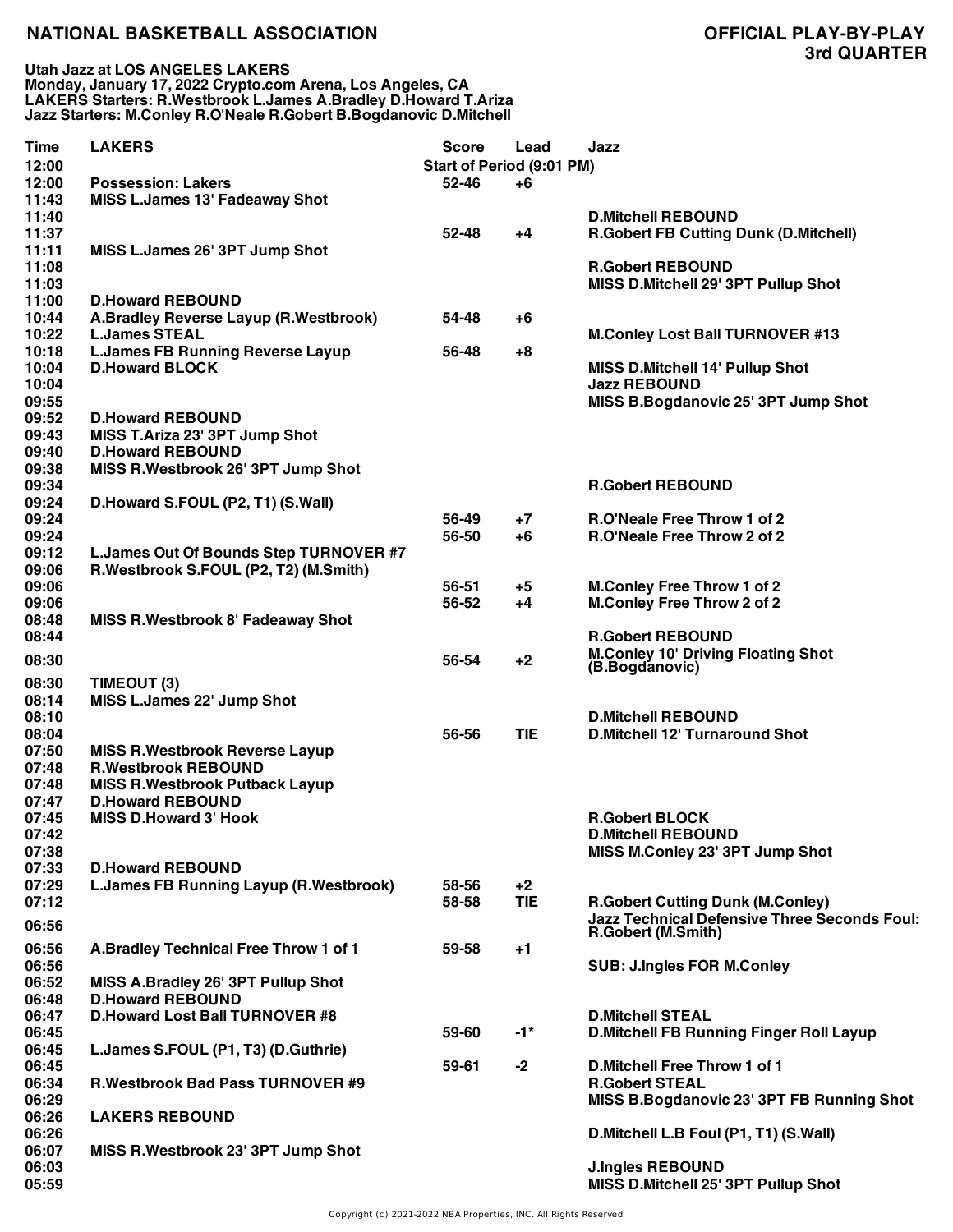| Time           | <b>LAKERS</b>                                  | <b>Score</b>               | Lead       | Jazz                                                      |
|----------------|------------------------------------------------|----------------------------|------------|-----------------------------------------------------------|
| 05:57          | <b>L.James REBOUND</b>                         |                            |            |                                                           |
| 05:51          | L.James 27' 3PT Pullup Shot                    | 62-61                      | $+1*$      |                                                           |
| 05:33          | R.Westbrook P.FOUL (P3, T4) (D.Guthrie)        |                            |            |                                                           |
| 05:33          | <b>SUB: M.Monk FOR D.Howard</b>                |                            |            |                                                           |
| 05:33          |                                                |                            |            | <b>SUB: R.Gay FOR R.Gobert</b>                            |
| 05:24          |                                                |                            |            | <b>D.Mitchell Out Of Bounds Lost Ball TURNOVER</b><br>#14 |
| 05:15          | <b>MISS L.James 3' Driving Hook</b>            |                            |            |                                                           |
| 05:12          |                                                |                            |            | <b>J.Ingles REBOUND</b>                                   |
| 05:04          |                                                | 62-64                      | $-2^{*}$   | J.Ingles 26' 3PT Jump Shot (D.Mitchell)                   |
| 04:49          |                                                |                            |            | <b>J.Ingles Violation: Kicked Ball (S.Wall)</b>           |
| 04:49          | <b>SUB: S.Johnson FOR L.James</b>              |                            |            |                                                           |
| 04:35          | MISS T.Ariza 24' 3PT Jump Shot                 |                            |            |                                                           |
| 04:32          |                                                |                            |            | <b>D.Mitchell REBOUND</b>                                 |
| 04:29          |                                                |                            |            | <b>MISS D.Mitchell FB Running Layup</b>                   |
| 04:26          | <b>T.Ariza REBOUND</b>                         |                            |            |                                                           |
| 04:15          | <b>M.Monk Driving Layup</b>                    | 64-64                      | <b>TIE</b> |                                                           |
| 04:06          |                                                |                            |            | MISS R.Gay 26' 3PT Pullup Shot                            |
| 04:03          | <b>R.Westbrook REBOUND</b>                     |                            |            |                                                           |
| 03:57          | MISS M.Monk 29' 3PT Pullup Shot                |                            |            |                                                           |
| 03:55          |                                                |                            |            | <b>D.Mitchell REBOUND</b>                                 |
| 03:46          |                                                | 64-66                      | $-2$       | R.Gay 2' Turnaround Hook (B.Bogdanovic)                   |
| 03:46          | TIMEOUT (4)                                    |                            |            |                                                           |
| 03:46          | <b>SUB: A.Reaves FOR R.Westbrook</b>           |                            |            |                                                           |
| 03:46          | <b>SUB: T.Horton-Tucker FOR A.Bradley</b>      |                            |            |                                                           |
| 03:46          |                                                |                            |            | <b>SUB: J.Clarkson FOR B.Bogdanovic</b>                   |
| 03:36          | T.Horton-Tucker Reverse Layup (S.Johnson)      | 66-66                      | <b>TIE</b> |                                                           |
| 03:36          |                                                |                            |            | R.O'Neale S.FOUL (P2, T2) (D.Guthrie)                     |
| 03:36          | <b>MISS T.Horton-Tucker Free Throw 1 of 1</b>  |                            |            |                                                           |
| 03:32          |                                                |                            |            | <b>D.Mitchell REBOUND</b>                                 |
| 03:17          |                                                | 66-68                      | $-2$       | <b>J.Clarkson Driving Layup (D.Mitchell)</b>              |
| 03:07          | <b>MISS T.Horton-Tucker Driving Layup</b>      |                            |            |                                                           |
| 03:05          |                                                |                            |            | <b>R.O'Neale REBOUND</b>                                  |
| 02:54          |                                                |                            |            | <b>MISS J.Clarkson 12' Turnaround Shot</b>                |
| 02:51          |                                                |                            |            | <b>R.O'Neale REBOUND</b>                                  |
| 02:38          |                                                |                            |            | <b>MISS R.Gay 11' Turnaround Shot</b>                     |
| 02:34          | <b>S.Johnson REBOUND</b>                       |                            |            |                                                           |
| 02:33          | <b>M.Monk Lost Ball TURNOVER #10</b>           |                            |            | <b>J.Ingles STEAL</b>                                     |
| 02:16          |                                                | 66-70                      | $-4$       | <b>D.Mitchell Layup</b>                                   |
| 01:54          | MISS A.Reaves 25' 3PT Pullup Shot              |                            |            |                                                           |
| 01:51          |                                                |                            |            | <b>R.Gay REBOUND</b>                                      |
| 01:33          |                                                | 66-72                      | -6         | <b>R.Gay Driving Reverse Layup</b>                        |
| 01:24          | <b>T.Horton-Tucker Bad Pass TURNOVER #11</b>   |                            |            | <b>R.Gay STEAL</b>                                        |
| 01:19          |                                                | 66-75                      | -9         | R.O'Neale 23' 3PT FB Running Pullup Shot                  |
|                |                                                |                            |            | (R.Gay)                                                   |
| 01:01          | <b>MISS M.Monk Driving Layup</b>               |                            |            |                                                           |
| 01:00          | <b>M.Monk REBOUND</b>                          |                            |            |                                                           |
| 01:00          | <b>M.Monk Putback Layup</b>                    | 68-75                      | $-7$       |                                                           |
| :48.9          |                                                | 68-78                      | $-10$      | J.Ingles 25' 3PT Jump Shot (D.Mitchell)                   |
| :48.9          | TIMEOUT (5)<br><b>SUB: L.James FOR T.Ariza</b> |                            |            |                                                           |
| :48.9<br>:48.9 |                                                |                            |            | <b>SUB: R.Gobert FOR R.O'Neale</b>                        |
| :48.9          |                                                |                            |            | <b>SUB: M.Conley FOR D.Mitchell</b>                       |
| :34.3          | <b>M.Monk 3' Driving Floating Shot</b>         | 70-78                      | -8         |                                                           |
| :24.8          |                                                |                            |            | <b>MISS J.Clarkson 8' Driving Floating Shot</b>           |
| :22.7          |                                                |                            |            | <b>Jazz REBOUND</b>                                       |
| :14.5          |                                                |                            |            | MISS M.Conley 26' 3PT Pullup Shot                         |
| :09.3          | <b>M.Monk REBOUND</b>                          |                            |            |                                                           |
| :02.3          | <b>S.Johnson Cutting Layup (L.James)</b>       | 72-78                      | -6         |                                                           |
|                |                                                | End of 3rd QUARTER (72-78) |            |                                                           |
|                |                                                |                            |            |                                                           |

**End of Period (9:28 PM)**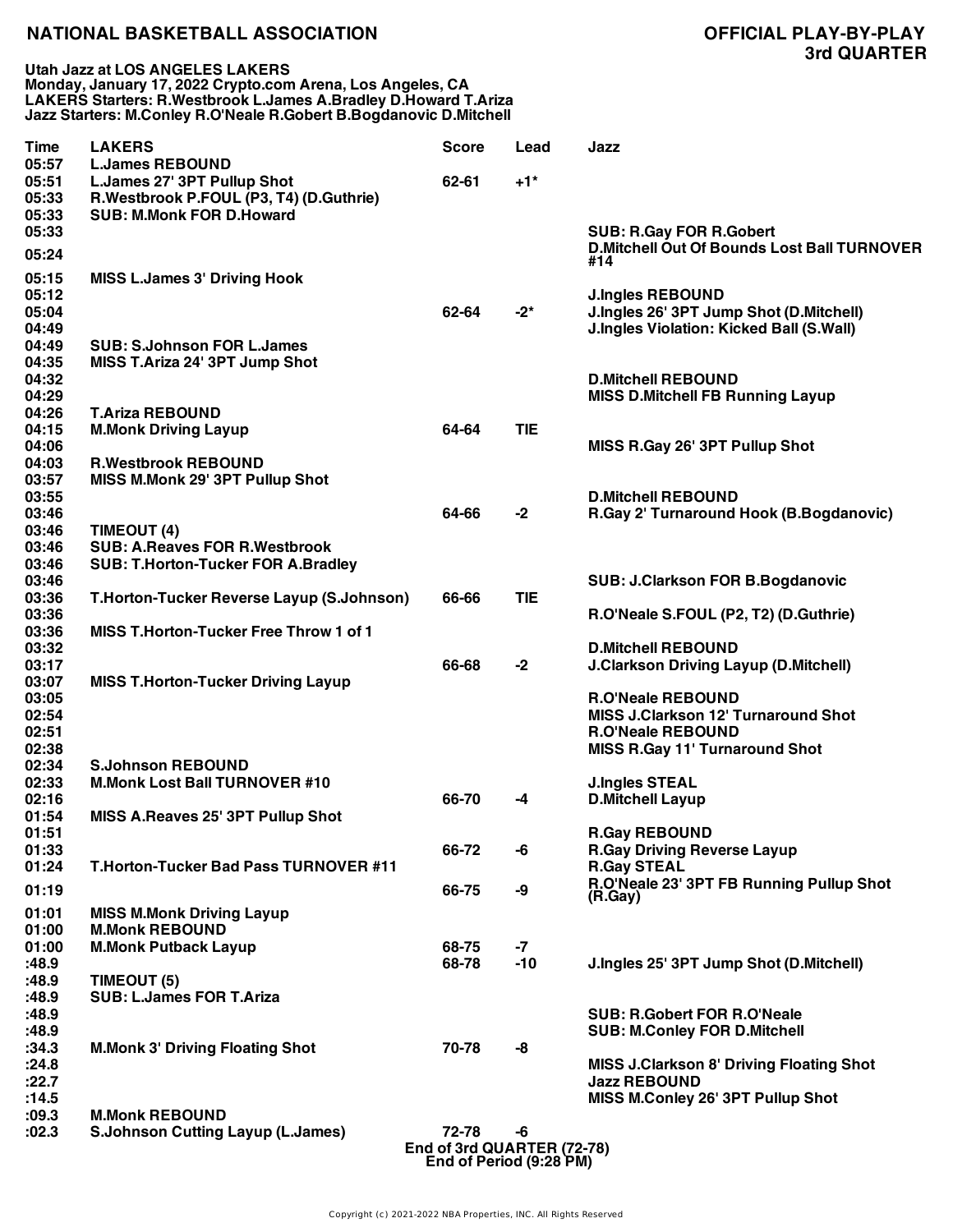**BIG HOME LEAD 8 \*LEAD CHANGES 3 BIG VISITOR LEAD 10 TIMES TIED 4**

**5 FOR 10 PTS TURNOVERS 2 FOR 2 PTS 9/26 FOR 34.6% FIELD GOALS 12/24 FOR 50% 1/2 FOR 50% FREE THROWS 5/5 FOR 100% OFF: 5 DEF: 9 REBOUNDS OFF: 3 DEF: 13 L.James: 7 HIGH SCORER D.Mitchell: 7 D.Howard: 6 HIGH REBOUNDER D.Mitchell: 6 R.Westbrook: 2 HIGH ASSISTS D.Mitchell: 4**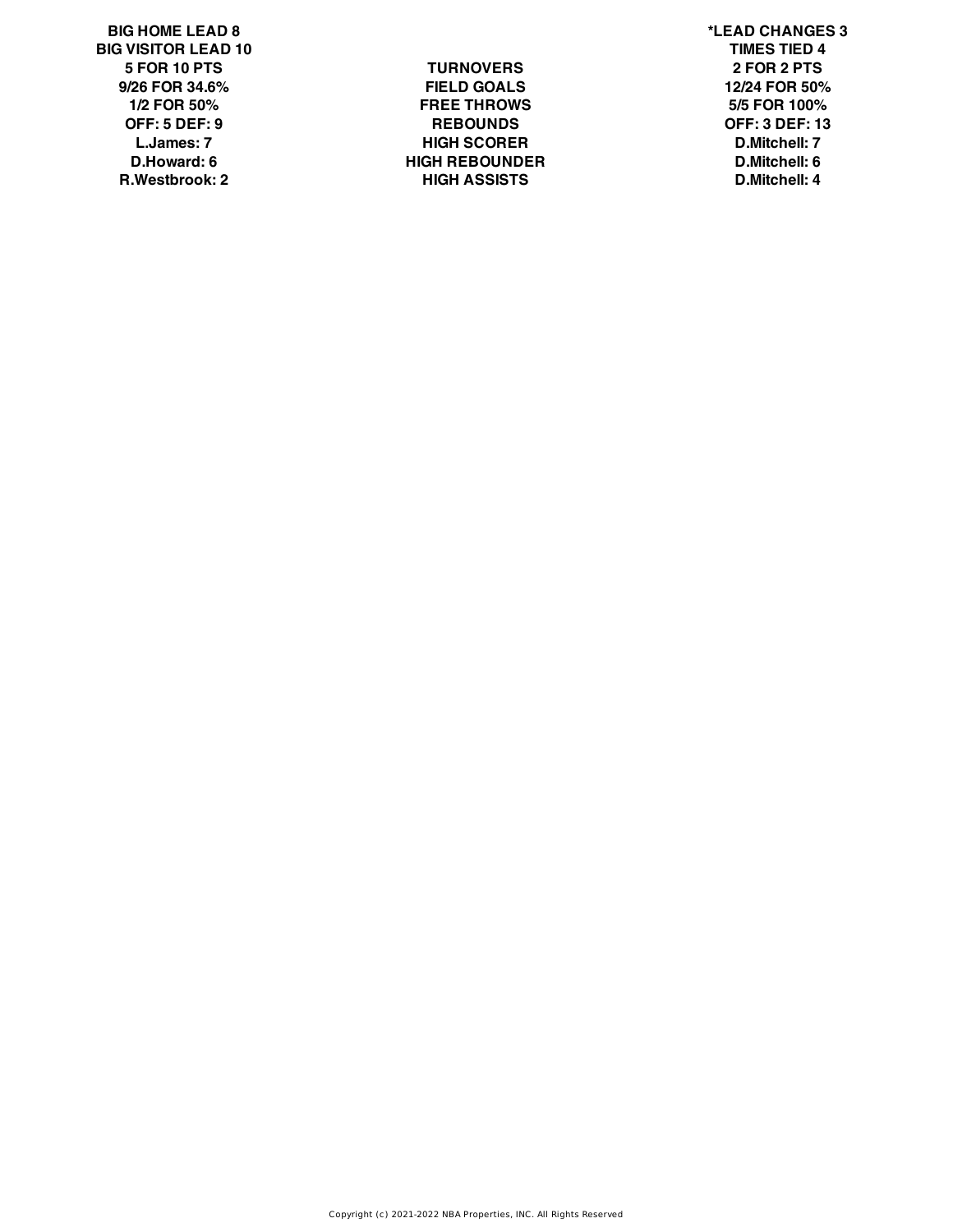**Utah Jazz at LOS ANGELES LAKERS Monday, January 17, 2022 Crypto.com Arena, Los Angeles, CA LAKERS Starters: T.Horton-Tucker M.Monk S.Johnson A.Reaves L.James Jazz Starters: J.Clarkson J.Ingles R.Gay R.Gobert M.Conley**

| Start of Period (9:30 PM)<br>12:00<br>12:00<br>72-78<br><b>Possession: Jazz</b><br>-6<br>A.Reaves P.FOUL (P3, T1) (D.Guthrie)<br>11:46<br>11:32<br>MISS J.Clarkson 23' 3PT Fadeaway Shot<br>11:29<br><b>S.Johnson REBOUND</b><br>11:25<br>MISS M.Monk 26' 3PT Jump Shot<br>11:25<br><b>R.Gobert REBOUND</b><br>11:07<br><b>MISS J.Clarkson Driving Layup</b><br>11:04<br><b>S.Johnson REBOUND</b><br>11:01<br><b>L.James FB Running Layup</b><br>74-78<br>-4<br>10:37<br>MISS J.Ingles 25' 3PT Jump Shot<br>10:35<br><b>A.Reaves REBOUND</b><br>10:27<br>MISS S.Johnson 21' Jump Shot<br>10:25<br><b>Jazz REBOUND</b><br>10:12<br>74-81<br>-7<br>09:57<br>MISS L.James 26' 3PT Pullup Shot<br>09:53<br><b>J.Clarkson REBOUND</b><br>09:44<br>MISS R.Gay 24' 3PT Jump Shot<br><b>R.Gobert REBOUND</b><br>09:41<br>09:37<br>S.Johnson S.FOUL (P4, T2) (M.Smith)<br>09:37<br>74-82<br><b>R.Gobert Free Throw 1 of 2</b><br>-8<br>09:37<br>74-83<br>-9<br><b>R.Gobert Free Throw 2 of 2</b><br>09:25<br>J.Clarkson P.FOUL (P2, T1) (D.Guthrie)<br>09:21<br><b>R.Gobert BLOCK</b><br><b>MISS M.Monk Driving Layup</b><br>09:17<br><b>M.Monk REBOUND</b><br>09:14<br>R.Gay P.FOUL (P2, T2) (S.Wall)<br>08:59<br>MISS L.James 25' 3PT Step Back Shot<br>08:55<br><b>A.Reaves REBOUND</b><br>08:52<br>J.Clarkson P.FOUL (P3, T3) (D.Guthrie)<br>08:44<br><b>J.Clarkson STEAL</b><br><b>M.Monk Bad Pass TURNOVER #12</b><br>08:39<br>MISS R.Gay 23' 3PT Jump Shot<br>08:37<br><b>LAKERS REBOUND</b><br>08:19<br><b>L.James Cutting Finger Roll Layup (A.Reaves)</b><br>76-83<br>-7<br>08:19<br>J.Clarkson S.FOUL (P4, T4) (S.Wall)<br>08:19<br><b>SUB: D.Mitchell FOR R.Gay</b><br>08:19<br><b>SUB: B.Bogdanovic FOR M.Conley</b><br>L. James Free Throw 1 of 1<br>08:19<br>77-83<br>-6<br>08:07<br>MISS D.Mitchell 26' 3PT Jump Shot<br>08:04<br><b>A.Reaves REBOUND</b><br><b>S.Johnson FB Running Layup (L.James)</b><br>08:00<br>79-83<br>-4<br>08:00<br>R.Gobert S.FOUL (P3.PN) (M.Smith)<br>08:00<br>TIMEOUT (3)<br>08:00<br><b>MISS S.Johnson Free Throw 1 of 1</b><br>07:57<br><b>R.Gobert REBOUND</b><br>07:43<br>MISS J.Clarkson 25' 3PT Jump Shot<br>07:40<br><b>LAKERS REBOUND</b><br>07:28<br>$-2$<br><b>S.Johnson Driving Finger Roll Layup</b><br>81-83<br>07:09<br>MISS B.Bogdanovic 27' 3PT Pullup Shot<br>07:06<br><b>A.Reaves REBOUND</b><br>06:52<br>S.Johnson 16' Pullup Shot<br><b>TIE</b><br>83-83<br>06:34<br><b>T.Horton-Tucker BLOCK</b><br><b>MISS D.Mitchell 4' Driving Floating Shot</b><br>06:33<br><b>L.James REBOUND</b><br>06:33<br>J.Clarkson Take Foul (P5.PN) (S.Wall)<br>06:33<br><b>SUB: R.O'Neale FOR J.Ingles</b><br>06:33<br>L. James Free Throw 1 of 2<br>$+1$ <sup>*</sup><br>84-83<br>06:33<br>L. James Free Throw 2 of 2<br>85-83<br>$+2$<br>06:20<br>MISS R.O'Neale 26' 3PT Jump Shot<br>06:12<br><b>L.James REBOUND</b><br>06:00<br><b>S.Johnson Driving Layup</b><br>87-83<br>$+4$<br>06:00<br>TIMEOUT (4)<br>05:53<br><b>B.Bogdanovic Cutting Layup (D.Mitchell)</b><br>87-85<br>$+2$<br>05:35<br><b>S.Johnson Layup</b><br>89-85<br>$+4$ | <b>Time</b> | <b>LAKERS</b> | <b>Score</b> | Lead | Jazz                                      |
|-----------------------------------------------------------------------------------------------------------------------------------------------------------------------------------------------------------------------------------------------------------------------------------------------------------------------------------------------------------------------------------------------------------------------------------------------------------------------------------------------------------------------------------------------------------------------------------------------------------------------------------------------------------------------------------------------------------------------------------------------------------------------------------------------------------------------------------------------------------------------------------------------------------------------------------------------------------------------------------------------------------------------------------------------------------------------------------------------------------------------------------------------------------------------------------------------------------------------------------------------------------------------------------------------------------------------------------------------------------------------------------------------------------------------------------------------------------------------------------------------------------------------------------------------------------------------------------------------------------------------------------------------------------------------------------------------------------------------------------------------------------------------------------------------------------------------------------------------------------------------------------------------------------------------------------------------------------------------------------------------------------------------------------------------------------------------------------------------------------------------------------------------------------------------------------------------------------------------------------------------------------------------------------------------------------------------------------------------------------------------------------------------------------------------------------------------------------------------------------------------------------------------------------------------------------------------------------------------------------------------------------------------------------------------------------------------------------------------------------------------------------------------------------------------------------------------------------------------------------------------------------------------------------------------------------------------------------------------------------------------------------------------------------------------------------------------------------|-------------|---------------|--------------|------|-------------------------------------------|
|                                                                                                                                                                                                                                                                                                                                                                                                                                                                                                                                                                                                                                                                                                                                                                                                                                                                                                                                                                                                                                                                                                                                                                                                                                                                                                                                                                                                                                                                                                                                                                                                                                                                                                                                                                                                                                                                                                                                                                                                                                                                                                                                                                                                                                                                                                                                                                                                                                                                                                                                                                                                                                                                                                                                                                                                                                                                                                                                                                                                                                                                                   |             |               |              |      |                                           |
|                                                                                                                                                                                                                                                                                                                                                                                                                                                                                                                                                                                                                                                                                                                                                                                                                                                                                                                                                                                                                                                                                                                                                                                                                                                                                                                                                                                                                                                                                                                                                                                                                                                                                                                                                                                                                                                                                                                                                                                                                                                                                                                                                                                                                                                                                                                                                                                                                                                                                                                                                                                                                                                                                                                                                                                                                                                                                                                                                                                                                                                                                   |             |               |              |      |                                           |
|                                                                                                                                                                                                                                                                                                                                                                                                                                                                                                                                                                                                                                                                                                                                                                                                                                                                                                                                                                                                                                                                                                                                                                                                                                                                                                                                                                                                                                                                                                                                                                                                                                                                                                                                                                                                                                                                                                                                                                                                                                                                                                                                                                                                                                                                                                                                                                                                                                                                                                                                                                                                                                                                                                                                                                                                                                                                                                                                                                                                                                                                                   |             |               |              |      |                                           |
|                                                                                                                                                                                                                                                                                                                                                                                                                                                                                                                                                                                                                                                                                                                                                                                                                                                                                                                                                                                                                                                                                                                                                                                                                                                                                                                                                                                                                                                                                                                                                                                                                                                                                                                                                                                                                                                                                                                                                                                                                                                                                                                                                                                                                                                                                                                                                                                                                                                                                                                                                                                                                                                                                                                                                                                                                                                                                                                                                                                                                                                                                   |             |               |              |      |                                           |
|                                                                                                                                                                                                                                                                                                                                                                                                                                                                                                                                                                                                                                                                                                                                                                                                                                                                                                                                                                                                                                                                                                                                                                                                                                                                                                                                                                                                                                                                                                                                                                                                                                                                                                                                                                                                                                                                                                                                                                                                                                                                                                                                                                                                                                                                                                                                                                                                                                                                                                                                                                                                                                                                                                                                                                                                                                                                                                                                                                                                                                                                                   |             |               |              |      |                                           |
|                                                                                                                                                                                                                                                                                                                                                                                                                                                                                                                                                                                                                                                                                                                                                                                                                                                                                                                                                                                                                                                                                                                                                                                                                                                                                                                                                                                                                                                                                                                                                                                                                                                                                                                                                                                                                                                                                                                                                                                                                                                                                                                                                                                                                                                                                                                                                                                                                                                                                                                                                                                                                                                                                                                                                                                                                                                                                                                                                                                                                                                                                   |             |               |              |      |                                           |
|                                                                                                                                                                                                                                                                                                                                                                                                                                                                                                                                                                                                                                                                                                                                                                                                                                                                                                                                                                                                                                                                                                                                                                                                                                                                                                                                                                                                                                                                                                                                                                                                                                                                                                                                                                                                                                                                                                                                                                                                                                                                                                                                                                                                                                                                                                                                                                                                                                                                                                                                                                                                                                                                                                                                                                                                                                                                                                                                                                                                                                                                                   |             |               |              |      |                                           |
|                                                                                                                                                                                                                                                                                                                                                                                                                                                                                                                                                                                                                                                                                                                                                                                                                                                                                                                                                                                                                                                                                                                                                                                                                                                                                                                                                                                                                                                                                                                                                                                                                                                                                                                                                                                                                                                                                                                                                                                                                                                                                                                                                                                                                                                                                                                                                                                                                                                                                                                                                                                                                                                                                                                                                                                                                                                                                                                                                                                                                                                                                   |             |               |              |      |                                           |
|                                                                                                                                                                                                                                                                                                                                                                                                                                                                                                                                                                                                                                                                                                                                                                                                                                                                                                                                                                                                                                                                                                                                                                                                                                                                                                                                                                                                                                                                                                                                                                                                                                                                                                                                                                                                                                                                                                                                                                                                                                                                                                                                                                                                                                                                                                                                                                                                                                                                                                                                                                                                                                                                                                                                                                                                                                                                                                                                                                                                                                                                                   |             |               |              |      |                                           |
|                                                                                                                                                                                                                                                                                                                                                                                                                                                                                                                                                                                                                                                                                                                                                                                                                                                                                                                                                                                                                                                                                                                                                                                                                                                                                                                                                                                                                                                                                                                                                                                                                                                                                                                                                                                                                                                                                                                                                                                                                                                                                                                                                                                                                                                                                                                                                                                                                                                                                                                                                                                                                                                                                                                                                                                                                                                                                                                                                                                                                                                                                   |             |               |              |      |                                           |
|                                                                                                                                                                                                                                                                                                                                                                                                                                                                                                                                                                                                                                                                                                                                                                                                                                                                                                                                                                                                                                                                                                                                                                                                                                                                                                                                                                                                                                                                                                                                                                                                                                                                                                                                                                                                                                                                                                                                                                                                                                                                                                                                                                                                                                                                                                                                                                                                                                                                                                                                                                                                                                                                                                                                                                                                                                                                                                                                                                                                                                                                                   |             |               |              |      |                                           |
|                                                                                                                                                                                                                                                                                                                                                                                                                                                                                                                                                                                                                                                                                                                                                                                                                                                                                                                                                                                                                                                                                                                                                                                                                                                                                                                                                                                                                                                                                                                                                                                                                                                                                                                                                                                                                                                                                                                                                                                                                                                                                                                                                                                                                                                                                                                                                                                                                                                                                                                                                                                                                                                                                                                                                                                                                                                                                                                                                                                                                                                                                   |             |               |              |      |                                           |
|                                                                                                                                                                                                                                                                                                                                                                                                                                                                                                                                                                                                                                                                                                                                                                                                                                                                                                                                                                                                                                                                                                                                                                                                                                                                                                                                                                                                                                                                                                                                                                                                                                                                                                                                                                                                                                                                                                                                                                                                                                                                                                                                                                                                                                                                                                                                                                                                                                                                                                                                                                                                                                                                                                                                                                                                                                                                                                                                                                                                                                                                                   |             |               |              |      |                                           |
|                                                                                                                                                                                                                                                                                                                                                                                                                                                                                                                                                                                                                                                                                                                                                                                                                                                                                                                                                                                                                                                                                                                                                                                                                                                                                                                                                                                                                                                                                                                                                                                                                                                                                                                                                                                                                                                                                                                                                                                                                                                                                                                                                                                                                                                                                                                                                                                                                                                                                                                                                                                                                                                                                                                                                                                                                                                                                                                                                                                                                                                                                   |             |               |              |      | M.Conley 25' 3PT Pullup Shot (J.Clarkson) |
|                                                                                                                                                                                                                                                                                                                                                                                                                                                                                                                                                                                                                                                                                                                                                                                                                                                                                                                                                                                                                                                                                                                                                                                                                                                                                                                                                                                                                                                                                                                                                                                                                                                                                                                                                                                                                                                                                                                                                                                                                                                                                                                                                                                                                                                                                                                                                                                                                                                                                                                                                                                                                                                                                                                                                                                                                                                                                                                                                                                                                                                                                   |             |               |              |      |                                           |
|                                                                                                                                                                                                                                                                                                                                                                                                                                                                                                                                                                                                                                                                                                                                                                                                                                                                                                                                                                                                                                                                                                                                                                                                                                                                                                                                                                                                                                                                                                                                                                                                                                                                                                                                                                                                                                                                                                                                                                                                                                                                                                                                                                                                                                                                                                                                                                                                                                                                                                                                                                                                                                                                                                                                                                                                                                                                                                                                                                                                                                                                                   |             |               |              |      |                                           |
|                                                                                                                                                                                                                                                                                                                                                                                                                                                                                                                                                                                                                                                                                                                                                                                                                                                                                                                                                                                                                                                                                                                                                                                                                                                                                                                                                                                                                                                                                                                                                                                                                                                                                                                                                                                                                                                                                                                                                                                                                                                                                                                                                                                                                                                                                                                                                                                                                                                                                                                                                                                                                                                                                                                                                                                                                                                                                                                                                                                                                                                                                   |             |               |              |      |                                           |
|                                                                                                                                                                                                                                                                                                                                                                                                                                                                                                                                                                                                                                                                                                                                                                                                                                                                                                                                                                                                                                                                                                                                                                                                                                                                                                                                                                                                                                                                                                                                                                                                                                                                                                                                                                                                                                                                                                                                                                                                                                                                                                                                                                                                                                                                                                                                                                                                                                                                                                                                                                                                                                                                                                                                                                                                                                                                                                                                                                                                                                                                                   |             |               |              |      |                                           |
|                                                                                                                                                                                                                                                                                                                                                                                                                                                                                                                                                                                                                                                                                                                                                                                                                                                                                                                                                                                                                                                                                                                                                                                                                                                                                                                                                                                                                                                                                                                                                                                                                                                                                                                                                                                                                                                                                                                                                                                                                                                                                                                                                                                                                                                                                                                                                                                                                                                                                                                                                                                                                                                                                                                                                                                                                                                                                                                                                                                                                                                                                   |             |               |              |      |                                           |
|                                                                                                                                                                                                                                                                                                                                                                                                                                                                                                                                                                                                                                                                                                                                                                                                                                                                                                                                                                                                                                                                                                                                                                                                                                                                                                                                                                                                                                                                                                                                                                                                                                                                                                                                                                                                                                                                                                                                                                                                                                                                                                                                                                                                                                                                                                                                                                                                                                                                                                                                                                                                                                                                                                                                                                                                                                                                                                                                                                                                                                                                                   |             |               |              |      |                                           |
|                                                                                                                                                                                                                                                                                                                                                                                                                                                                                                                                                                                                                                                                                                                                                                                                                                                                                                                                                                                                                                                                                                                                                                                                                                                                                                                                                                                                                                                                                                                                                                                                                                                                                                                                                                                                                                                                                                                                                                                                                                                                                                                                                                                                                                                                                                                                                                                                                                                                                                                                                                                                                                                                                                                                                                                                                                                                                                                                                                                                                                                                                   |             |               |              |      |                                           |
|                                                                                                                                                                                                                                                                                                                                                                                                                                                                                                                                                                                                                                                                                                                                                                                                                                                                                                                                                                                                                                                                                                                                                                                                                                                                                                                                                                                                                                                                                                                                                                                                                                                                                                                                                                                                                                                                                                                                                                                                                                                                                                                                                                                                                                                                                                                                                                                                                                                                                                                                                                                                                                                                                                                                                                                                                                                                                                                                                                                                                                                                                   |             |               |              |      |                                           |
|                                                                                                                                                                                                                                                                                                                                                                                                                                                                                                                                                                                                                                                                                                                                                                                                                                                                                                                                                                                                                                                                                                                                                                                                                                                                                                                                                                                                                                                                                                                                                                                                                                                                                                                                                                                                                                                                                                                                                                                                                                                                                                                                                                                                                                                                                                                                                                                                                                                                                                                                                                                                                                                                                                                                                                                                                                                                                                                                                                                                                                                                                   |             |               |              |      |                                           |
|                                                                                                                                                                                                                                                                                                                                                                                                                                                                                                                                                                                                                                                                                                                                                                                                                                                                                                                                                                                                                                                                                                                                                                                                                                                                                                                                                                                                                                                                                                                                                                                                                                                                                                                                                                                                                                                                                                                                                                                                                                                                                                                                                                                                                                                                                                                                                                                                                                                                                                                                                                                                                                                                                                                                                                                                                                                                                                                                                                                                                                                                                   |             |               |              |      |                                           |
|                                                                                                                                                                                                                                                                                                                                                                                                                                                                                                                                                                                                                                                                                                                                                                                                                                                                                                                                                                                                                                                                                                                                                                                                                                                                                                                                                                                                                                                                                                                                                                                                                                                                                                                                                                                                                                                                                                                                                                                                                                                                                                                                                                                                                                                                                                                                                                                                                                                                                                                                                                                                                                                                                                                                                                                                                                                                                                                                                                                                                                                                                   |             |               |              |      |                                           |
|                                                                                                                                                                                                                                                                                                                                                                                                                                                                                                                                                                                                                                                                                                                                                                                                                                                                                                                                                                                                                                                                                                                                                                                                                                                                                                                                                                                                                                                                                                                                                                                                                                                                                                                                                                                                                                                                                                                                                                                                                                                                                                                                                                                                                                                                                                                                                                                                                                                                                                                                                                                                                                                                                                                                                                                                                                                                                                                                                                                                                                                                                   |             |               |              |      |                                           |
|                                                                                                                                                                                                                                                                                                                                                                                                                                                                                                                                                                                                                                                                                                                                                                                                                                                                                                                                                                                                                                                                                                                                                                                                                                                                                                                                                                                                                                                                                                                                                                                                                                                                                                                                                                                                                                                                                                                                                                                                                                                                                                                                                                                                                                                                                                                                                                                                                                                                                                                                                                                                                                                                                                                                                                                                                                                                                                                                                                                                                                                                                   |             |               |              |      |                                           |
|                                                                                                                                                                                                                                                                                                                                                                                                                                                                                                                                                                                                                                                                                                                                                                                                                                                                                                                                                                                                                                                                                                                                                                                                                                                                                                                                                                                                                                                                                                                                                                                                                                                                                                                                                                                                                                                                                                                                                                                                                                                                                                                                                                                                                                                                                                                                                                                                                                                                                                                                                                                                                                                                                                                                                                                                                                                                                                                                                                                                                                                                                   |             |               |              |      |                                           |
|                                                                                                                                                                                                                                                                                                                                                                                                                                                                                                                                                                                                                                                                                                                                                                                                                                                                                                                                                                                                                                                                                                                                                                                                                                                                                                                                                                                                                                                                                                                                                                                                                                                                                                                                                                                                                                                                                                                                                                                                                                                                                                                                                                                                                                                                                                                                                                                                                                                                                                                                                                                                                                                                                                                                                                                                                                                                                                                                                                                                                                                                                   |             |               |              |      |                                           |
|                                                                                                                                                                                                                                                                                                                                                                                                                                                                                                                                                                                                                                                                                                                                                                                                                                                                                                                                                                                                                                                                                                                                                                                                                                                                                                                                                                                                                                                                                                                                                                                                                                                                                                                                                                                                                                                                                                                                                                                                                                                                                                                                                                                                                                                                                                                                                                                                                                                                                                                                                                                                                                                                                                                                                                                                                                                                                                                                                                                                                                                                                   |             |               |              |      |                                           |
|                                                                                                                                                                                                                                                                                                                                                                                                                                                                                                                                                                                                                                                                                                                                                                                                                                                                                                                                                                                                                                                                                                                                                                                                                                                                                                                                                                                                                                                                                                                                                                                                                                                                                                                                                                                                                                                                                                                                                                                                                                                                                                                                                                                                                                                                                                                                                                                                                                                                                                                                                                                                                                                                                                                                                                                                                                                                                                                                                                                                                                                                                   |             |               |              |      |                                           |
|                                                                                                                                                                                                                                                                                                                                                                                                                                                                                                                                                                                                                                                                                                                                                                                                                                                                                                                                                                                                                                                                                                                                                                                                                                                                                                                                                                                                                                                                                                                                                                                                                                                                                                                                                                                                                                                                                                                                                                                                                                                                                                                                                                                                                                                                                                                                                                                                                                                                                                                                                                                                                                                                                                                                                                                                                                                                                                                                                                                                                                                                                   |             |               |              |      |                                           |
|                                                                                                                                                                                                                                                                                                                                                                                                                                                                                                                                                                                                                                                                                                                                                                                                                                                                                                                                                                                                                                                                                                                                                                                                                                                                                                                                                                                                                                                                                                                                                                                                                                                                                                                                                                                                                                                                                                                                                                                                                                                                                                                                                                                                                                                                                                                                                                                                                                                                                                                                                                                                                                                                                                                                                                                                                                                                                                                                                                                                                                                                                   |             |               |              |      |                                           |
|                                                                                                                                                                                                                                                                                                                                                                                                                                                                                                                                                                                                                                                                                                                                                                                                                                                                                                                                                                                                                                                                                                                                                                                                                                                                                                                                                                                                                                                                                                                                                                                                                                                                                                                                                                                                                                                                                                                                                                                                                                                                                                                                                                                                                                                                                                                                                                                                                                                                                                                                                                                                                                                                                                                                                                                                                                                                                                                                                                                                                                                                                   |             |               |              |      |                                           |
|                                                                                                                                                                                                                                                                                                                                                                                                                                                                                                                                                                                                                                                                                                                                                                                                                                                                                                                                                                                                                                                                                                                                                                                                                                                                                                                                                                                                                                                                                                                                                                                                                                                                                                                                                                                                                                                                                                                                                                                                                                                                                                                                                                                                                                                                                                                                                                                                                                                                                                                                                                                                                                                                                                                                                                                                                                                                                                                                                                                                                                                                                   |             |               |              |      |                                           |
|                                                                                                                                                                                                                                                                                                                                                                                                                                                                                                                                                                                                                                                                                                                                                                                                                                                                                                                                                                                                                                                                                                                                                                                                                                                                                                                                                                                                                                                                                                                                                                                                                                                                                                                                                                                                                                                                                                                                                                                                                                                                                                                                                                                                                                                                                                                                                                                                                                                                                                                                                                                                                                                                                                                                                                                                                                                                                                                                                                                                                                                                                   |             |               |              |      |                                           |
|                                                                                                                                                                                                                                                                                                                                                                                                                                                                                                                                                                                                                                                                                                                                                                                                                                                                                                                                                                                                                                                                                                                                                                                                                                                                                                                                                                                                                                                                                                                                                                                                                                                                                                                                                                                                                                                                                                                                                                                                                                                                                                                                                                                                                                                                                                                                                                                                                                                                                                                                                                                                                                                                                                                                                                                                                                                                                                                                                                                                                                                                                   |             |               |              |      |                                           |
|                                                                                                                                                                                                                                                                                                                                                                                                                                                                                                                                                                                                                                                                                                                                                                                                                                                                                                                                                                                                                                                                                                                                                                                                                                                                                                                                                                                                                                                                                                                                                                                                                                                                                                                                                                                                                                                                                                                                                                                                                                                                                                                                                                                                                                                                                                                                                                                                                                                                                                                                                                                                                                                                                                                                                                                                                                                                                                                                                                                                                                                                                   |             |               |              |      |                                           |
|                                                                                                                                                                                                                                                                                                                                                                                                                                                                                                                                                                                                                                                                                                                                                                                                                                                                                                                                                                                                                                                                                                                                                                                                                                                                                                                                                                                                                                                                                                                                                                                                                                                                                                                                                                                                                                                                                                                                                                                                                                                                                                                                                                                                                                                                                                                                                                                                                                                                                                                                                                                                                                                                                                                                                                                                                                                                                                                                                                                                                                                                                   |             |               |              |      |                                           |
|                                                                                                                                                                                                                                                                                                                                                                                                                                                                                                                                                                                                                                                                                                                                                                                                                                                                                                                                                                                                                                                                                                                                                                                                                                                                                                                                                                                                                                                                                                                                                                                                                                                                                                                                                                                                                                                                                                                                                                                                                                                                                                                                                                                                                                                                                                                                                                                                                                                                                                                                                                                                                                                                                                                                                                                                                                                                                                                                                                                                                                                                                   |             |               |              |      |                                           |
|                                                                                                                                                                                                                                                                                                                                                                                                                                                                                                                                                                                                                                                                                                                                                                                                                                                                                                                                                                                                                                                                                                                                                                                                                                                                                                                                                                                                                                                                                                                                                                                                                                                                                                                                                                                                                                                                                                                                                                                                                                                                                                                                                                                                                                                                                                                                                                                                                                                                                                                                                                                                                                                                                                                                                                                                                                                                                                                                                                                                                                                                                   |             |               |              |      |                                           |
|                                                                                                                                                                                                                                                                                                                                                                                                                                                                                                                                                                                                                                                                                                                                                                                                                                                                                                                                                                                                                                                                                                                                                                                                                                                                                                                                                                                                                                                                                                                                                                                                                                                                                                                                                                                                                                                                                                                                                                                                                                                                                                                                                                                                                                                                                                                                                                                                                                                                                                                                                                                                                                                                                                                                                                                                                                                                                                                                                                                                                                                                                   |             |               |              |      |                                           |
|                                                                                                                                                                                                                                                                                                                                                                                                                                                                                                                                                                                                                                                                                                                                                                                                                                                                                                                                                                                                                                                                                                                                                                                                                                                                                                                                                                                                                                                                                                                                                                                                                                                                                                                                                                                                                                                                                                                                                                                                                                                                                                                                                                                                                                                                                                                                                                                                                                                                                                                                                                                                                                                                                                                                                                                                                                                                                                                                                                                                                                                                                   |             |               |              |      |                                           |
|                                                                                                                                                                                                                                                                                                                                                                                                                                                                                                                                                                                                                                                                                                                                                                                                                                                                                                                                                                                                                                                                                                                                                                                                                                                                                                                                                                                                                                                                                                                                                                                                                                                                                                                                                                                                                                                                                                                                                                                                                                                                                                                                                                                                                                                                                                                                                                                                                                                                                                                                                                                                                                                                                                                                                                                                                                                                                                                                                                                                                                                                                   |             |               |              |      |                                           |
|                                                                                                                                                                                                                                                                                                                                                                                                                                                                                                                                                                                                                                                                                                                                                                                                                                                                                                                                                                                                                                                                                                                                                                                                                                                                                                                                                                                                                                                                                                                                                                                                                                                                                                                                                                                                                                                                                                                                                                                                                                                                                                                                                                                                                                                                                                                                                                                                                                                                                                                                                                                                                                                                                                                                                                                                                                                                                                                                                                                                                                                                                   |             |               |              |      |                                           |
|                                                                                                                                                                                                                                                                                                                                                                                                                                                                                                                                                                                                                                                                                                                                                                                                                                                                                                                                                                                                                                                                                                                                                                                                                                                                                                                                                                                                                                                                                                                                                                                                                                                                                                                                                                                                                                                                                                                                                                                                                                                                                                                                                                                                                                                                                                                                                                                                                                                                                                                                                                                                                                                                                                                                                                                                                                                                                                                                                                                                                                                                                   |             |               |              |      |                                           |
|                                                                                                                                                                                                                                                                                                                                                                                                                                                                                                                                                                                                                                                                                                                                                                                                                                                                                                                                                                                                                                                                                                                                                                                                                                                                                                                                                                                                                                                                                                                                                                                                                                                                                                                                                                                                                                                                                                                                                                                                                                                                                                                                                                                                                                                                                                                                                                                                                                                                                                                                                                                                                                                                                                                                                                                                                                                                                                                                                                                                                                                                                   |             |               |              |      |                                           |
|                                                                                                                                                                                                                                                                                                                                                                                                                                                                                                                                                                                                                                                                                                                                                                                                                                                                                                                                                                                                                                                                                                                                                                                                                                                                                                                                                                                                                                                                                                                                                                                                                                                                                                                                                                                                                                                                                                                                                                                                                                                                                                                                                                                                                                                                                                                                                                                                                                                                                                                                                                                                                                                                                                                                                                                                                                                                                                                                                                                                                                                                                   |             |               |              |      |                                           |
|                                                                                                                                                                                                                                                                                                                                                                                                                                                                                                                                                                                                                                                                                                                                                                                                                                                                                                                                                                                                                                                                                                                                                                                                                                                                                                                                                                                                                                                                                                                                                                                                                                                                                                                                                                                                                                                                                                                                                                                                                                                                                                                                                                                                                                                                                                                                                                                                                                                                                                                                                                                                                                                                                                                                                                                                                                                                                                                                                                                                                                                                                   |             |               |              |      |                                           |
|                                                                                                                                                                                                                                                                                                                                                                                                                                                                                                                                                                                                                                                                                                                                                                                                                                                                                                                                                                                                                                                                                                                                                                                                                                                                                                                                                                                                                                                                                                                                                                                                                                                                                                                                                                                                                                                                                                                                                                                                                                                                                                                                                                                                                                                                                                                                                                                                                                                                                                                                                                                                                                                                                                                                                                                                                                                                                                                                                                                                                                                                                   |             |               |              |      |                                           |
|                                                                                                                                                                                                                                                                                                                                                                                                                                                                                                                                                                                                                                                                                                                                                                                                                                                                                                                                                                                                                                                                                                                                                                                                                                                                                                                                                                                                                                                                                                                                                                                                                                                                                                                                                                                                                                                                                                                                                                                                                                                                                                                                                                                                                                                                                                                                                                                                                                                                                                                                                                                                                                                                                                                                                                                                                                                                                                                                                                                                                                                                                   |             |               |              |      |                                           |
|                                                                                                                                                                                                                                                                                                                                                                                                                                                                                                                                                                                                                                                                                                                                                                                                                                                                                                                                                                                                                                                                                                                                                                                                                                                                                                                                                                                                                                                                                                                                                                                                                                                                                                                                                                                                                                                                                                                                                                                                                                                                                                                                                                                                                                                                                                                                                                                                                                                                                                                                                                                                                                                                                                                                                                                                                                                                                                                                                                                                                                                                                   |             |               |              |      |                                           |
|                                                                                                                                                                                                                                                                                                                                                                                                                                                                                                                                                                                                                                                                                                                                                                                                                                                                                                                                                                                                                                                                                                                                                                                                                                                                                                                                                                                                                                                                                                                                                                                                                                                                                                                                                                                                                                                                                                                                                                                                                                                                                                                                                                                                                                                                                                                                                                                                                                                                                                                                                                                                                                                                                                                                                                                                                                                                                                                                                                                                                                                                                   |             |               |              |      |                                           |
|                                                                                                                                                                                                                                                                                                                                                                                                                                                                                                                                                                                                                                                                                                                                                                                                                                                                                                                                                                                                                                                                                                                                                                                                                                                                                                                                                                                                                                                                                                                                                                                                                                                                                                                                                                                                                                                                                                                                                                                                                                                                                                                                                                                                                                                                                                                                                                                                                                                                                                                                                                                                                                                                                                                                                                                                                                                                                                                                                                                                                                                                                   |             |               |              |      |                                           |
|                                                                                                                                                                                                                                                                                                                                                                                                                                                                                                                                                                                                                                                                                                                                                                                                                                                                                                                                                                                                                                                                                                                                                                                                                                                                                                                                                                                                                                                                                                                                                                                                                                                                                                                                                                                                                                                                                                                                                                                                                                                                                                                                                                                                                                                                                                                                                                                                                                                                                                                                                                                                                                                                                                                                                                                                                                                                                                                                                                                                                                                                                   |             |               |              |      |                                           |
|                                                                                                                                                                                                                                                                                                                                                                                                                                                                                                                                                                                                                                                                                                                                                                                                                                                                                                                                                                                                                                                                                                                                                                                                                                                                                                                                                                                                                                                                                                                                                                                                                                                                                                                                                                                                                                                                                                                                                                                                                                                                                                                                                                                                                                                                                                                                                                                                                                                                                                                                                                                                                                                                                                                                                                                                                                                                                                                                                                                                                                                                                   |             |               |              |      |                                           |
|                                                                                                                                                                                                                                                                                                                                                                                                                                                                                                                                                                                                                                                                                                                                                                                                                                                                                                                                                                                                                                                                                                                                                                                                                                                                                                                                                                                                                                                                                                                                                                                                                                                                                                                                                                                                                                                                                                                                                                                                                                                                                                                                                                                                                                                                                                                                                                                                                                                                                                                                                                                                                                                                                                                                                                                                                                                                                                                                                                                                                                                                                   |             |               |              |      |                                           |

Copyright (c) 2021-2022 NBA Properties, INC. All Rights Reserved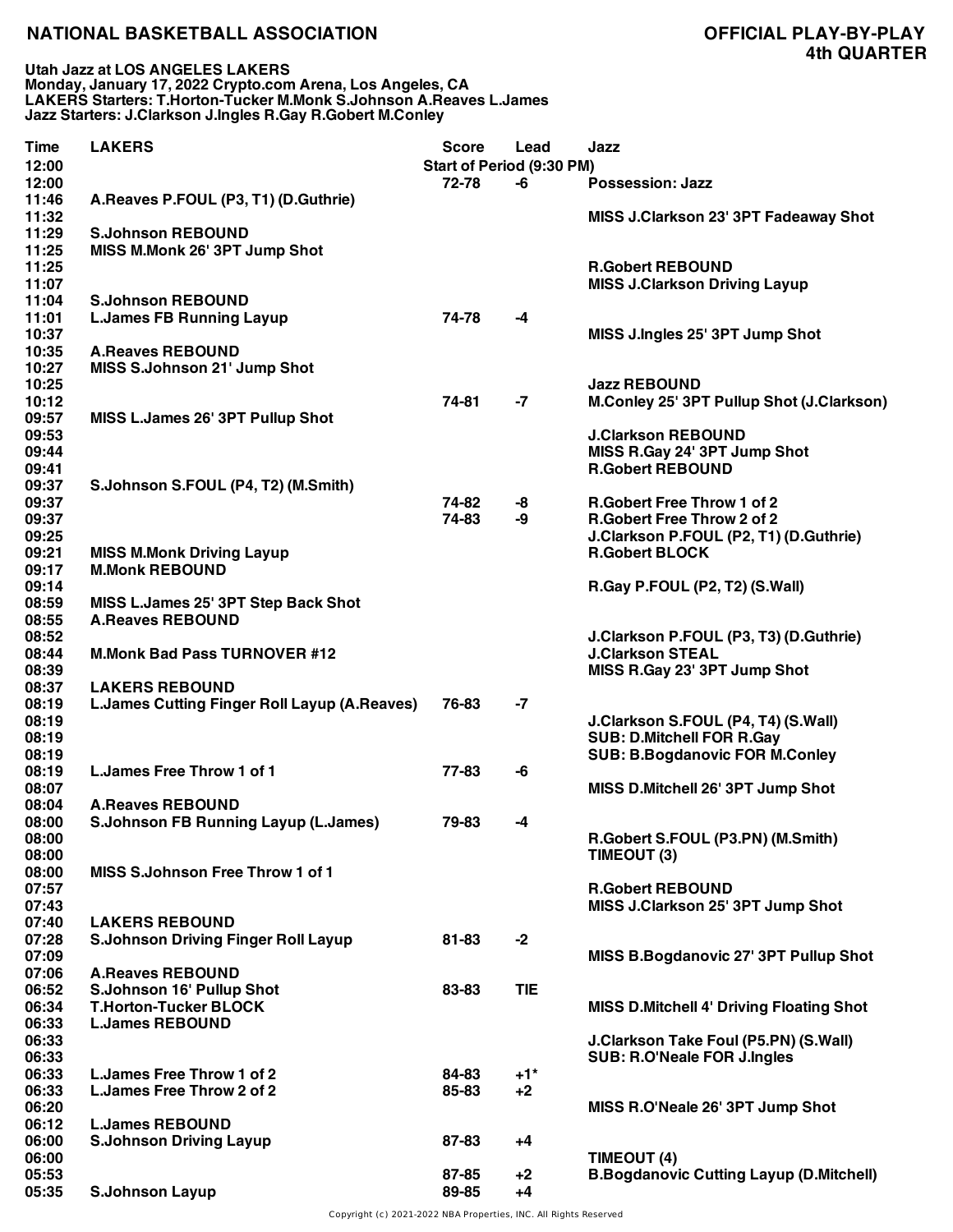**Utah Jazz at LOS ANGELES LAKERS Monday, January 17, 2022 Crypto.com Arena, Los Angeles, CA LAKERS Starters: T.Horton-Tucker M.Monk S.Johnson A.Reaves L.James Jazz Starters: J.Clarkson J.Ingles R.Gay R.Gobert M.Conley**

| Time  | <b>LAKERS</b>                                  | <b>Score</b> | Lead  | Jazz                                                               |
|-------|------------------------------------------------|--------------|-------|--------------------------------------------------------------------|
| 05:17 |                                                |              |       | <b>MISS R.Gobert Alley Oop Dunk</b>                                |
| 05:15 | <b>S.Johnson REBOUND</b>                       |              |       |                                                                    |
| 05:11 | MISS M.Monk 26' 3PT Jump Shot                  |              |       |                                                                    |
| 05:05 |                                                |              |       | <b>R.Gobert REBOUND</b>                                            |
| 04:58 |                                                | 89-87        | $+2$  | <b>J.Clarkson Driving Layup (R.O'Neale)</b>                        |
| 04:39 | MISS A.Reaves 22' 3PT Jump Shot                |              |       |                                                                    |
| 04:34 |                                                |              |       | <b>B.Bogdanovic REBOUND</b>                                        |
| 04:18 |                                                |              |       | <b>MISS B.Bogdanovic 5' Turnaround Bank Shot</b>                   |
| 04:16 | <b>L.James REBOUND</b>                         |              |       |                                                                    |
| 03:56 | <b>MISS A.Reaves 19' Driving Floating Shot</b> |              |       |                                                                    |
| 03:49 | <b>A.Reaves REBOUND</b>                        |              |       |                                                                    |
| 03:49 | <b>A.Reaves Tip Layup</b>                      | $91 - 87$    | +4    |                                                                    |
| 03:33 |                                                | $91 - 89$    | $+2$  | <b>R.Gobert Cutting Layup (D.Mitchell)</b>                         |
| 03:24 |                                                |              |       | B.Bogdanovic P.FOUL (P3.PN) (D.Guthrie)                            |
| 03:24 | L. James Free Throw 1 of 2                     | $92 - 89$    | $+3$  |                                                                    |
| 03:24 | <b>SUB: A.Bradley FOR M.Monk</b>               |              |       |                                                                    |
| 03:24 | <b>SUB: R.Westbrook FOR A.Reaves</b>           |              |       |                                                                    |
| 03:24 |                                                |              |       | <b>SUB: M.Conley FOR J.Clarkson</b>                                |
| 03:24 | MISS L.James Free Throw 2 of 2                 |              |       |                                                                    |
| 03:22 |                                                |              |       | <b>R.Gobert REBOUND</b>                                            |
| 03:04 |                                                |              |       |                                                                    |
|       |                                                |              |       | MISS D.Mitchell 30' 3PT Step Back Shot                             |
| 02:59 | <b>R.Westbrook REBOUND</b>                     |              |       |                                                                    |
| 02:42 | MISS L.James 26' 3PT Jump Shot                 |              |       |                                                                    |
| 02:39 | <b>S.Johnson REBOUND</b>                       |              |       |                                                                    |
| 02:34 | A.Bradley 24' 3PT Jump Shot (S.Johnson)        | 95-89        | $+6$  |                                                                    |
| 02:07 | S.Johnson Take Foul (P5, T3) (S.Wall)          |              |       |                                                                    |
| 02:01 |                                                |              |       | MISS B.Bogdanovic 26' 3PT Jump Shot                                |
| 01:59 |                                                |              |       | <b>Jazz REBOUND</b>                                                |
| 01:46 |                                                |              |       | MISS M.Conley 25' 3PT Jump Shot                                    |
| 01:45 |                                                |              |       | <b>Jazz REBOUND</b>                                                |
| 01:45 |                                                |              |       | <b>Jazz Shot Clock TURNOVER #15</b>                                |
| 01:26 | <b>MISS L.James 6' Driving Hook</b>            |              |       |                                                                    |
| 01:25 |                                                |              |       | <b>R.Gobert REBOUND</b>                                            |
| 01:19 |                                                |              |       | <b>B.Bogdanovic Out Of Bounds Lost Ball<br/>TURNOVER #16</b>       |
|       |                                                |              |       |                                                                    |
| 01:19 | TIMEOUT (CC)                                   |              |       |                                                                    |
| 01:19 |                                                |              |       | Lakers Coach's Challenge Stoppage - Out Of Bounds: Call Overturned |
| 01:19 | <b>SUB: M.Monk FOR T.Horton-Tucker</b>         |              |       |                                                                    |
| :57.8 | MISS A.Bradley 25' 3PT Jump Shot               |              |       |                                                                    |
| :56.2 | <b>LAKERS REBOUND</b>                          |              |       |                                                                    |
| :55.0 | <b>LAKERS Shot Clock TURNOVER #13</b>          |              |       |                                                                    |
| :55.0 | <b>SUB: T.Horton-Tucker FOR M.Monk</b>         |              |       |                                                                    |
| :48.0 | A.Bradley S.FOUL (P2, T4) (S.Wall)             |              |       |                                                                    |
| :48.0 |                                                | 95-90        | $+5$  | <b>M.Conley Free Throw 1 of 2</b>                                  |
| :48.0 | <b>SUB: M.Monk FOR T.Horton-Tucker</b>         |              |       |                                                                    |
| :48.0 |                                                |              |       | MISS M.Conley Free Throw 2 of 2                                    |
| :43.0 | <b>R.Westbrook REBOUND</b>                     |              |       |                                                                    |
| :40.3 | R. Westbrook FB Running Finger Roll Layup      | 97-90        | $+7$  |                                                                    |
| :40.3 |                                                |              |       | R.O'Neale S.FOUL (P3.PN) (S.Wall)                                  |
| :40.3 | <b>SUB: T.Horton-Tucker FOR M.Monk</b>         |              |       |                                                                    |
| :40.3 | <b>R.Westbrook Free Throw 1 of 1</b>           | 98-90        | $+8$  |                                                                    |
| :40.3 |                                                |              |       | TIMEOUT (5)                                                        |
| :34.0 |                                                |              |       | MISS D.Mitchell 26' 3PT Jump Shot                                  |
| :33.1 |                                                |              |       | <b>Jazz REBOUND</b>                                                |
| :29.5 |                                                |              |       | MISS M.Conley 26' 3PT Jump Shot                                    |
| :25.8 | <b>R.Westbrook REBOUND</b>                     |              |       |                                                                    |
| :24.8 |                                                |              |       | D.Mitchell P.FOUL (P2.PN) (M.Smith)                                |
| :24.8 | <b>R.Westbrook Free Throw 1 of 2</b>           | 99-90        | $+9$  |                                                                    |
| :24.8 | <b>SUB: A.Reaves FOR L.James</b>               |              |       |                                                                    |
| :24.8 | <b>R.Westbrook Free Throw 2 of 2</b>           | 100-90       | $+10$ |                                                                    |
| :16.2 |                                                | 100-93       | $+7$  | M.Conley 24' 3PT Jump Shot (B.Bogdanovic)                          |
| :12.0 |                                                |              |       | <b>B.Bogdanovic Take Foul (P4.PN) (D.Guthrie)</b>                  |
|       |                                                |              |       |                                                                    |